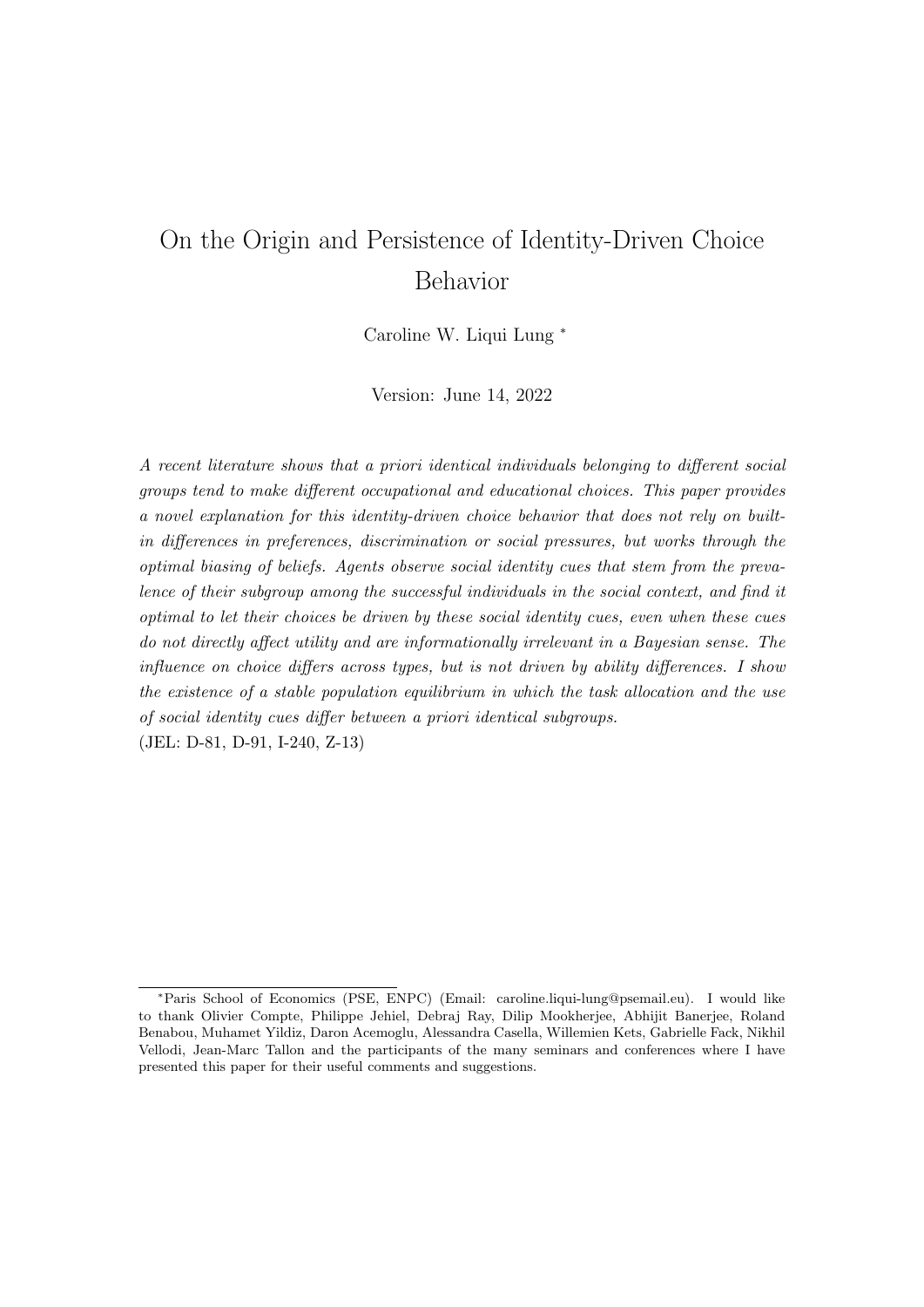# 1 Introduction

Equally performing individuals belonging to different social groups can have systematically different beliefs about their own abilities. Studies have found empirical evidence for this phenomenon for male and female math students (Lippmann and Senik, 2018), black and white college students (Hodge et al., 2008), men and women in the labor market (Exley and Kessler, forthcoming) and socially more and less advantaged children (Guyon and Huillery, 2021), amongst others. These differences in beliefs are driven by the social context in which these beliefs are formed, even when the information retrieved from this context is irrelevant.<sup>1</sup> Furthermore, they are one of the main drivers of identity-driven choice behavior, meaning a priori identical individuals belonging to different social groups making different choices. This contributes to inequalities across social groups and affects diversity. It is therefore important to understand how these differences in beliefs arise. Current economic theory can nevertheless not explain why and how social context affects beliefs when it is informationally irrelevant and does not directly affect utility. This paper contributes to the literature by showing why agents may find it optimal to let their beliefs be influenced by irrelevant information about who is successful, and how this can lead to persistent differences in choice behavior across a priori identical subgroups. The insights this paper provides are useful for the development of the appropriate informational policies needed to achieve diversity.

I propose a model in which the effect of social context on belief formation is determined endogenously, without assuming that social context directly affects utility. To analyze the origin of identity-driven choice behavior, I study agents that attempt to form a subjective belief about the individual-specific probability of success in a task, and they choose whether they let their social context influence this belief formation or not. These subjective beliefs induce choice behavior, and this choice behavior leads to successes and failures that in turn give rise to a social context. To analyze the persistence of identity-driven choice behavior, I use a static solution concept that tractably captures the mutually stable choices of belief formation and tasks in this process.

The dynamic story underlying the reduced-form analysis is the following. Agents make choices throughout their lifetime of whether to undertake a *Competitive* task that has a probability of success that depends on individual-specific characteristics. Examples of these Competitive tasks can be math-related tasks, where early in life we choose whether to 'enter a math competition' or 'undertake a math-related major', while later in life we choose for example whether to 'pursue a career in a STEM field'. I model these

<sup>&</sup>lt;sup>1</sup>See for example Lippmann and Senik (2018), Coffman (2014) and Flory et al. (2010)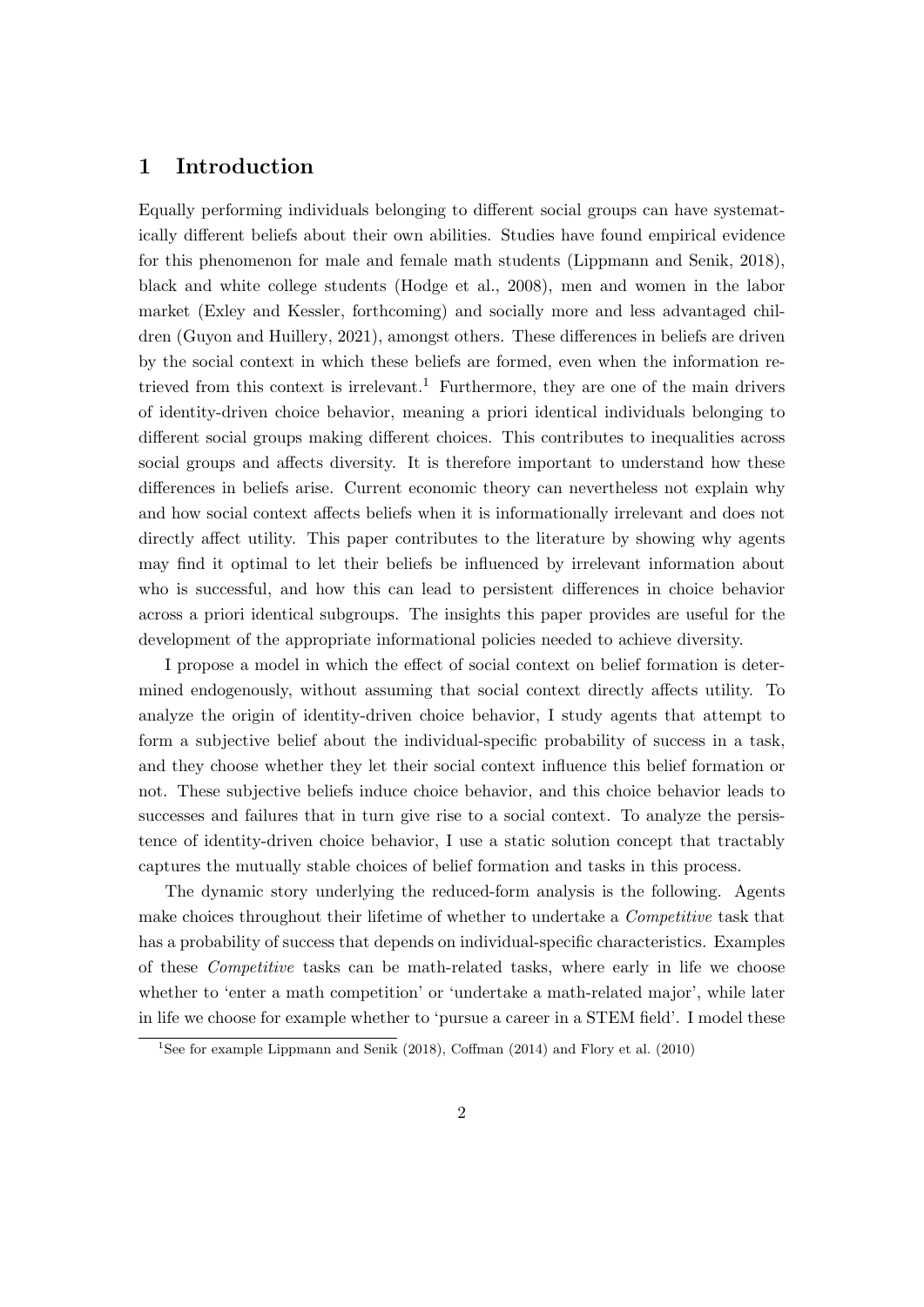choices as follows. Agents choose between a Competitive task and a Non-Competitive outside option. The probability of success of the outside option is known and the same for all agents, but the key assumption in the model is that agents only have a noisy perception of their individual-specific probability of success of the Competitive task.

Agents are also described by an observable characteristic that represents for example an agent's gender, race or social class, and is independently distributed from the individual-specific probability of success of the Competitive task. I envision agents that have an imperfect idea about their environment and think that using their social context could be useful to form a belief about their individual-specific probability of success. I assume agents observe social identity cues that stem from the prevalence of their subgroup among the successful individuals in the social context. The novel aspect of the model is that agents choose between two subjective belief-formation processes; one that is based solely on their noisy perception, and one in which this noisy perception is influenced by the social identity cue in a direction contingent on the agent's observable type. Agents derive utility from being successful, and, as is in standard in subjective Bayesian models, they choose a task to maximize subjective expected utility.

The choices of subjective belief formation induce choices of tasks, and, at the aggregate level, these choices of tasks give rise to social identity cues. To study the mutually stable choices of subjective beliefs and tasks in this dynamic process, I use a static solution concept<sup>2</sup>. Specifically, I define an individual optimality criterion that states that a subjective belief formation process is optimal when it maximizes expected utility on average over all possible realizations of the agent's noisy perception. I assume that agents choose their belief-formation process according to this criterion, which can be justified with the view that agents learn their individually optimal belief formation from their experience with similar choices. I then analyze the existence and stability of the fixed points in the social context induced by these individually optimal strategies. Because I assume here that agents play their individually optimal strategies, this analysis is more suitable for settings that appear later in life, such as occupational choices.

The idea that equilibrium is the result of people attempting to choose among strategies according to their fitness value is standard. The non-standard aspects of this model are that the set of strategies represents a limited set of belief-formation processes<sup>3</sup>, and that equilibrium beliefs are disciplined in a manner that is generally absent in equilibrium concepts such as the Berk-Nash Equilibrium (Esponda and Pouzo, 2016), the Self-Confirming Equilibrium (Fudenberg and Levine, 1993) or the Personal Equilibrium

 $2A \text{ similar approach is used in e.g. Dekel et al. } (2007)$ 

<sup>3</sup>This is in the spirit of the ideas presented in Compte and Postlewaite (2019)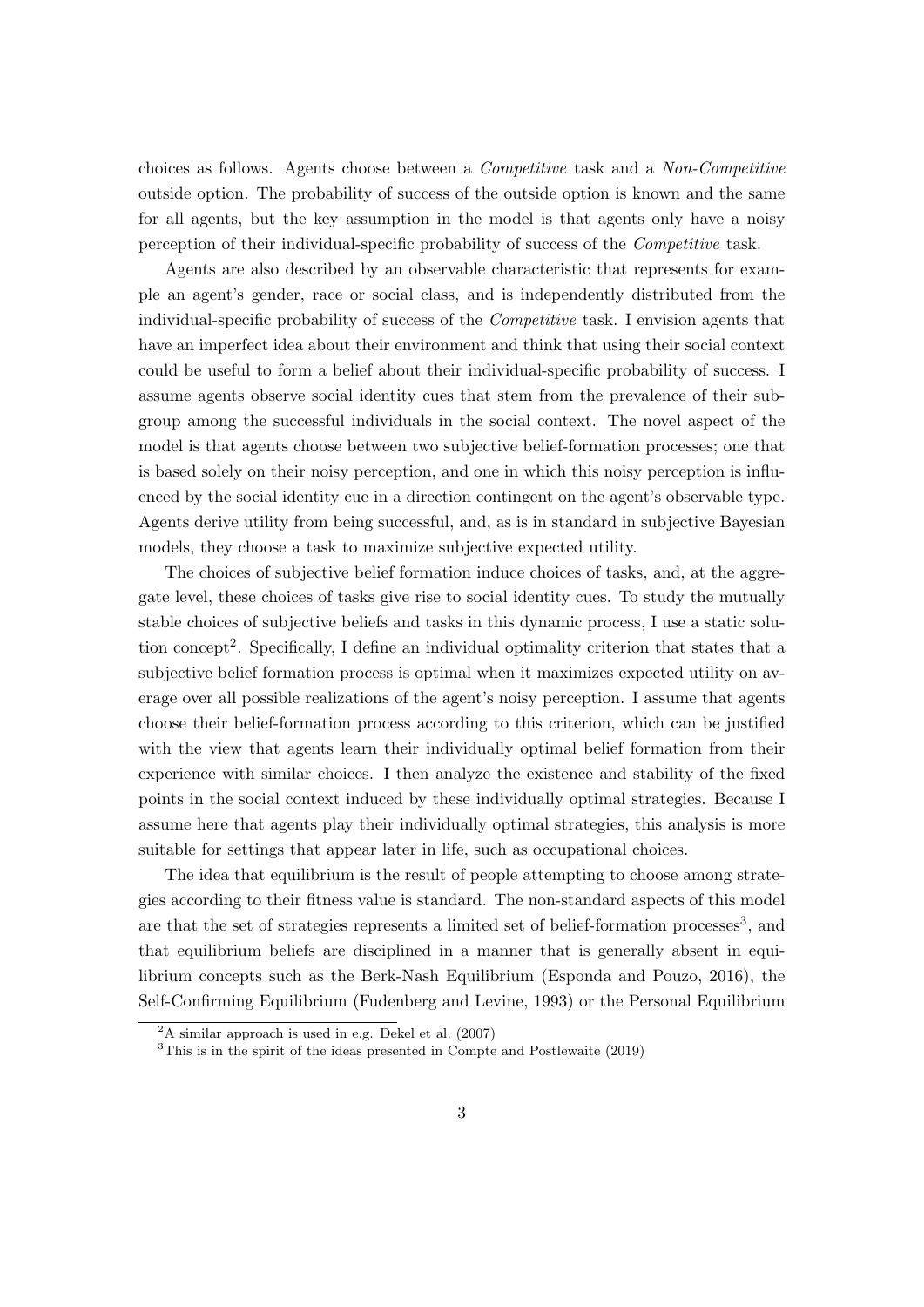(Spiegler, 2016). Specifically, in the latter concepts, equilibrium beliefs are consistent with observational feedback, which ensures subjective beliefs being closest to the truth. Because in this paper beliefs are consistent with fitness, this allows agents to make decisions that are better aligned with welfare maximization. These beliefs are not consistent with Bayesian updating, and the model raises the question whether there is legitimacy for using Bayesian updating as a belief formation rule when perceptions are noisy to start with and agents do not have the tools or instruments to correct for this noisiness.

The behavior implied by the individual optimality criterion allows us to shed light on the origin of identity-driven choice behavior. Specifically, I show that, although the social identity cues are irrelevant for belief formation in a Bayesian sense, they become valuable when their use generates a bias towards the welfare-maximizing choice of task. For agents with relatively high chances to successfully complete the *Competitive* task, biasing their noisy, and possibly over-pessimistic belief upward is welfare improving. For agents with relatively low chances of success, this is the case when biasing their noisy, and possibly too optimistic belief downward. As a result, agents with relatively high chances of success will wish to use their social identity cue if they belong to a socially more successful group, while they will wish to avoid it when they belong to a socially less successful group. The opposite holds for agents with relatively low chances of success.<sup>4</sup> Consequently, when beliefs are noisy, it becomes useful to incorporate cues in the decision function that would otherwise be ignored, and social identity can drive choice behavior, even when it is uninformative about performance and does not directly affect utility.<sup>5</sup>

Current economic literature models the effect of social identity on decision making through the utility derived from self-image (Akerlof and Kranton (2000), Benabou and Tirole (2011)) or from the psychological costs of interaction with others stemming from the fear of being punished by peers for not complying with social norms (Akerlof and Kranton, 2000), the fear of being rejected by peers (Austen-Smith and Fryer, 2005), costly interaction with people different from yourself (Battu et al., 2007) or other forms of social pressure.<sup>6</sup> This model provides a different, but possibly complementary view, where the use of social identity in belief formation can be a mechanism that gives agents the option to manage confidence. Specifically, the use of social identity cues in belief formation allows agents to manage the degree of over- or under-confidence regarding

<sup>&</sup>lt;sup>4</sup>The idea that agents tailor the use of social identity to the relevant social context is consistent with the results of LeBoeuf et al. (2010), who show that agents adjust the use of social identity to the decision making context.

<sup>5</sup>The model is therefore related to Compte and Postlewaite (2004) and Brunnermeier and Parker (2005), who show that the distortion of beliefs can be welfare-maximizing when beliefs or confidence directly affect performance.

 ${}^{6}$ See Busztyn and Jensen (2017) for a review.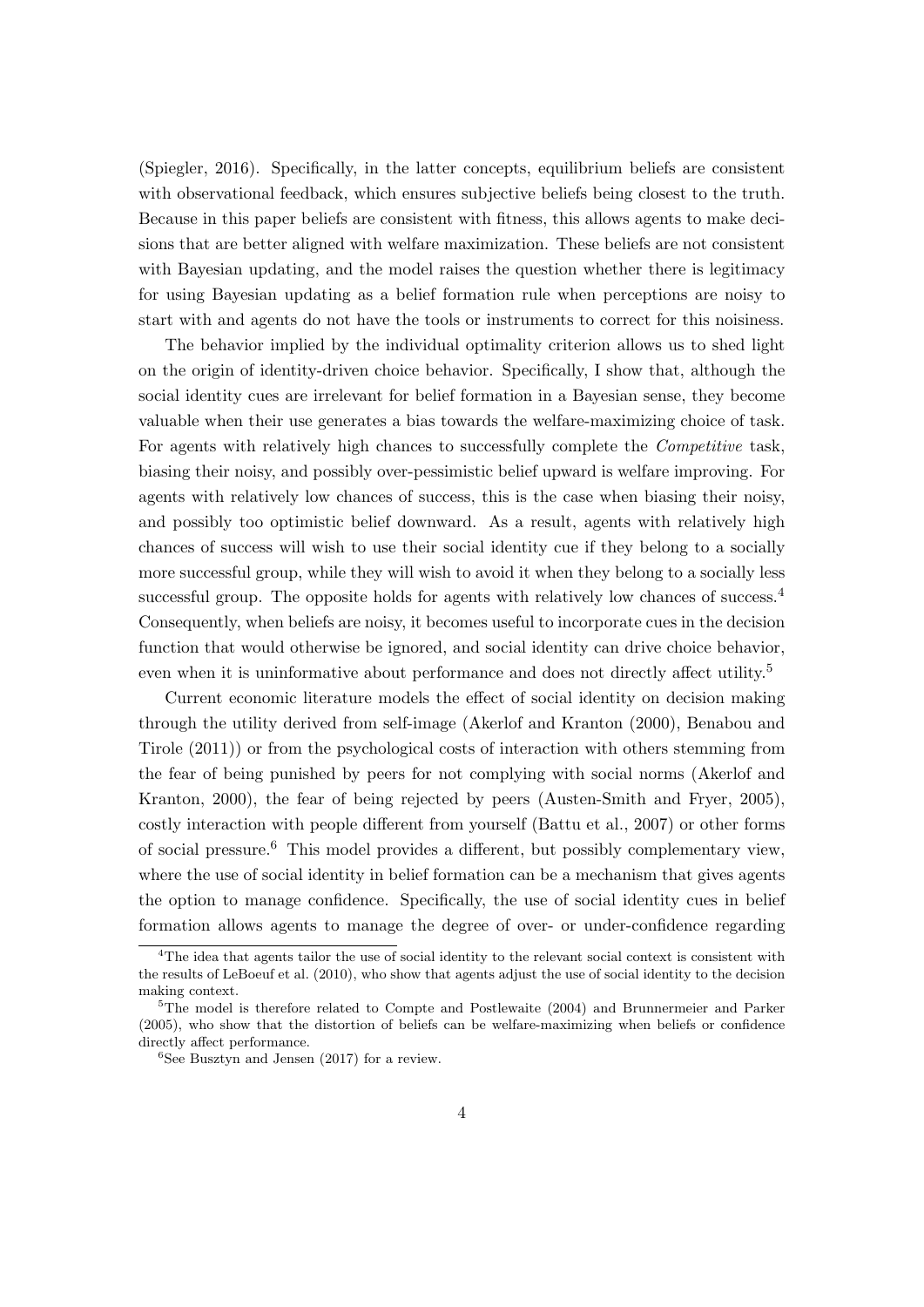their chances of success through the distinct processing of their noisy beliefs. The optimal use of the social context in belief formation results in the optimal management of confidence to limit the adverse effects of holding inaccurate beliefs, and therefore, to improve decision making. This approach could be extended to situations in which there is a real value to biased confidence, as in Compte and Postlewaite (2004), Brunnermeier and Parker (2005) or Benabou and Tirole (2002).

The options to manage confidence available to agents depend on their observable characteristic, and, depending on the social context, they can be asymmetric across different types of agents.<sup>7</sup> This asymmetry can potentially lead to different choices of tasks across a priori identical subgroups. This could feed differences in the prevalence of a particular subgroup among the successful people, which in turn fuels the differential use of social identity cues in belief formation. I show the existence of a stable population equilibrium in which the task allocation and the use of social identity cues in belief formation differ between a priori identical subgroups. Therefore, even when agents manage to use their social context in an optimal way from an individual perspective, identity-driven choice behavior can persist. Depending on how agents process information, minority groups can react more strongly to changes in social context than majority groups. This can lead to a larger relative under- or overrepresentation of the minority group among the successful individuals compared to the majority group in equilibrium.

Interestingly, the differential use of social identity cues in belief formation induces both a difference in the propensity to choose the *Competitive* task across subgroups, and a difference in mean competence: for agents belonging to the socially less successful subgroup, choosing the *Competitive* task requires a higher noisy belief, because these agents cannot use the social identity cue to boost up beliefs. As a result, agents belonging to this subgroup have a lower propensity to choose the Competitive task, but, conditional on choosing this task, they tend to be more competent on average than agents belonging to the socially more successful group in the social context.<sup>8</sup> This result is in line with Niederle and Vesterlund (2007), who show that too few high-skilled women and too many low-skilled men enter competitive math-related tasks. Finally, I show that the influence

<sup>7</sup>This is in line with results of experiments that show that, on average, men are more overconfident than women in fields that have a strong male connotation, while the opposite is true in fields that have a strong female connotation (e.g. Coffman (2014) and Flory et al. (2010)). Similarly, Exley and Kessler (forthcoming) show that, when women and men receive the same signal about performance related to a test including analytical questions related to math and science, men rate themselves an average of 61 out of 100 while women only rated themselves a 46 out of 100.

<sup>8</sup>A study by S&P market intelligence shows that men outnumber women in the CFO job by about 6.5 to 1. Companies appointing female CFO's saw nevertheless a 6% increase in profits and an 8% better stock return compared to companies appointing male CFO's. Moreover, female CFO's brought in \$1.8 trillion of additional cumulative profit and therefore significantly outperformed their male peers.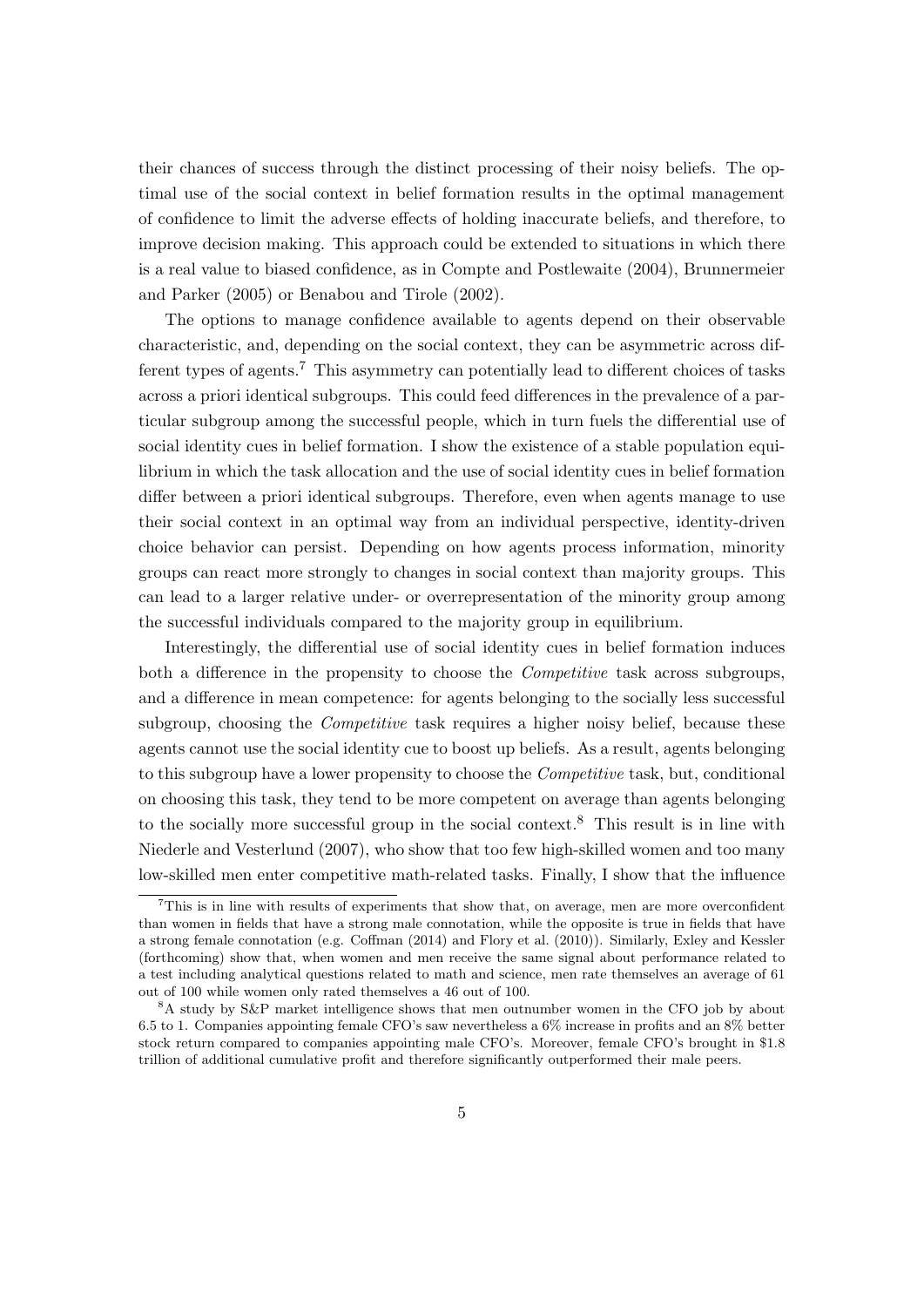of the social context on beliefs especially drives choice behavior of agents with average ability levels, because agents with extreme ability levels are always more likely to make the welfare-maximizing choice, independent of the social context. This could explain why Buser et al. (2014) find that the gender gap in curriculum choice shows up precisely at the mean: while average men choose highly mathematical curricula, average women choose very humanities-intensive curricula, which causes women to be over-represented in the latter, while men are overrepresented in the former.

The rest of the paper is organized as follows. Section 2 reviews the relevant literature. Section 3 introduces the model. Section 4 presents the results. Section 5 discusses the assumptions of the model. Section 6 presents possible applications, and Section 7 concludes. The formal proofs of the results can be found in Appendix 1.

# 2 Social Identity and Belief Formation

The idea that the social context affects a person's belief formation regarding her own chances of success or abilities through social identity finds its origin in the field of social psychology. Hogg and Grieve (1999) discuss how in the process of depersonalization, which is associated with social identification, individual and concomitant unshared beliefs, attitudes, feelings, and behaviors are replaced by an in-group prototype that prescribes shared beliefs, attitudes, feelings and behaviors. Similarly, Seligman (2006) argues how people can interpret numerous failures from others like them as evidence that they will fail as well. Finally, Steele (2010) discusses how the psyche of the individual could get damaged by bad images of the group projected in society. Repeated exposure to these images causes these images to be internalized, which damages character by causing low self esteem, low expectations, low motivation and self doubt.

There is also a large body of evidence showing that social identity affects choice behavior and preferences. For example, Smith et al. (2007) shows that, when people complete a high stereotype-threat test, they report decreased task interest. Davies et al. (2002) argues how the combination of decreased enjoyment and diminished selfconfidence explains why women experiencing stereotype threat report less interest in math and science fields and weaker leadership aspirations compared to men or nonthreatened women. Similarly, Banaji and Greenwald (2016) show how implicit associations picked up from social context by our automatic brain affect our behavior, such as the intellectual pursuits we select, and Perry et al. (2003) discusses how people tend to protect themselves against stereotype threat by ceasing to care about the domain in which the stereotype applies. LeBoeuf et al.  $(2010)$  shows how the choices of the presents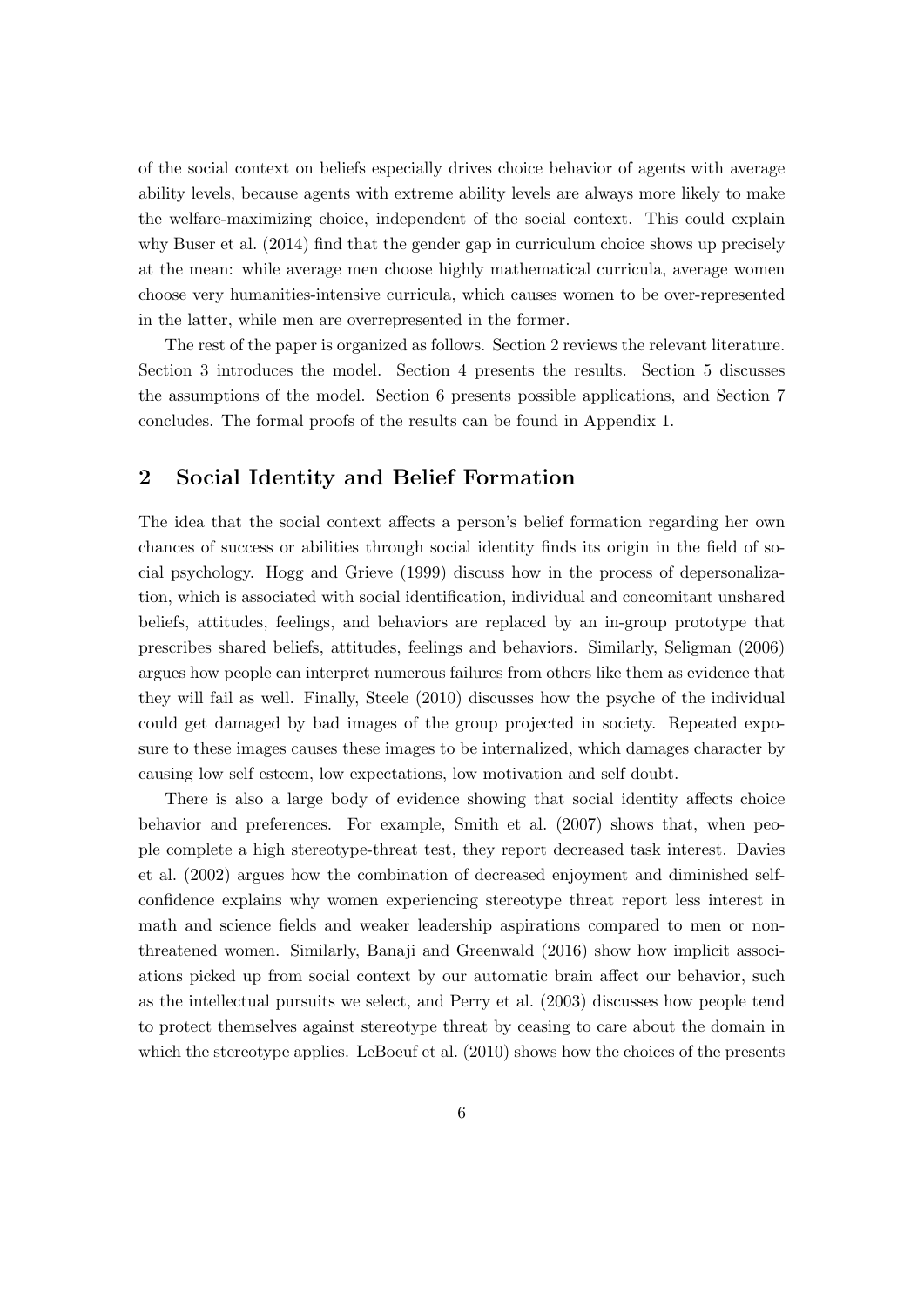we would like to receive depend on the identity made salient by the experimenter, and Nosek et al. (2009) shows that state-level differences in gender-science stereotypes predict women's choice of science majors significantly better than either consciously expressed gender-math/science stereotypes or SAT math scores.

Hogg and Grieve (1999) define two classes of motivation for social identification. The first motivation is self-esteem. People are motivated to maintain or achieve positive distinctiveness for their own group relative to other groups, because intergroup evaluation is self-evaluation. This idea is introduced in economics by Akerlof (2016a). He argues that group pride facilitates collective action, and proposes a model in which agents will be inclined to think in we-terms when the group is a source of pride and when agents are individually accorded low self-esteem. Similarly, Akerlof (2016b) proposes a model for the choice of values. In this paper, he argues that these choices result from the conflicting desires of people to be esteemed by their peers, but at the same time wanting to have self-esteem, which is often best satisfied by differentiating from peers.

Hogg and Grieve (1999) argue nevertheless that self-esteem may not be a necessary or sufficient motivation, and that subjective uncertainty reduction may be the critical motivation for social identification. Subjective certainty gives people confidence about how to behave, and what to expect from their physical and social environment. Ben-Ner et al. (2009) shows in an experiment how the importance of a source of identity varies with the type of behavior under consideration, and Atkin et al. (2021) shows how ethnic and religious identities in India are determined by group status, group salience and the market cost of following a group's prescribed behaviors.

Benabou and Tirole (2011) introduce the idea that the choice of identity is driven by welfare maximization considerations, and that agents choose their identity to improve decision making. They develop a model in which the demand side of motivated beliefs is characterized by affective or functional benefits, such as self-esteem or self control, while the supply side is characterized by imperfect memory or awareness, which gives rise to identity investments as self signals. Agents select the way to manage memory, and consequently their identity investments, as to avoid that decisions are driven by an inappropriate rule at the interim stage. In this paper, the use of identity is similarly driven by welfare maximization considerations. The paper is therefore related to Benabou and Tirole (2011) in the sense that memory management rules in Benabou and Tirole (2011), and belief-formation rules here, are tools that agents have to improve a fitness criterion. Furthermore, these tools are useful to the extent that in their absence, agents make welfare inferior decisions; because of a systematic present bias in Benabou and Tirole (2011), and because of noisy perceptions of the chances of success here. Finally, this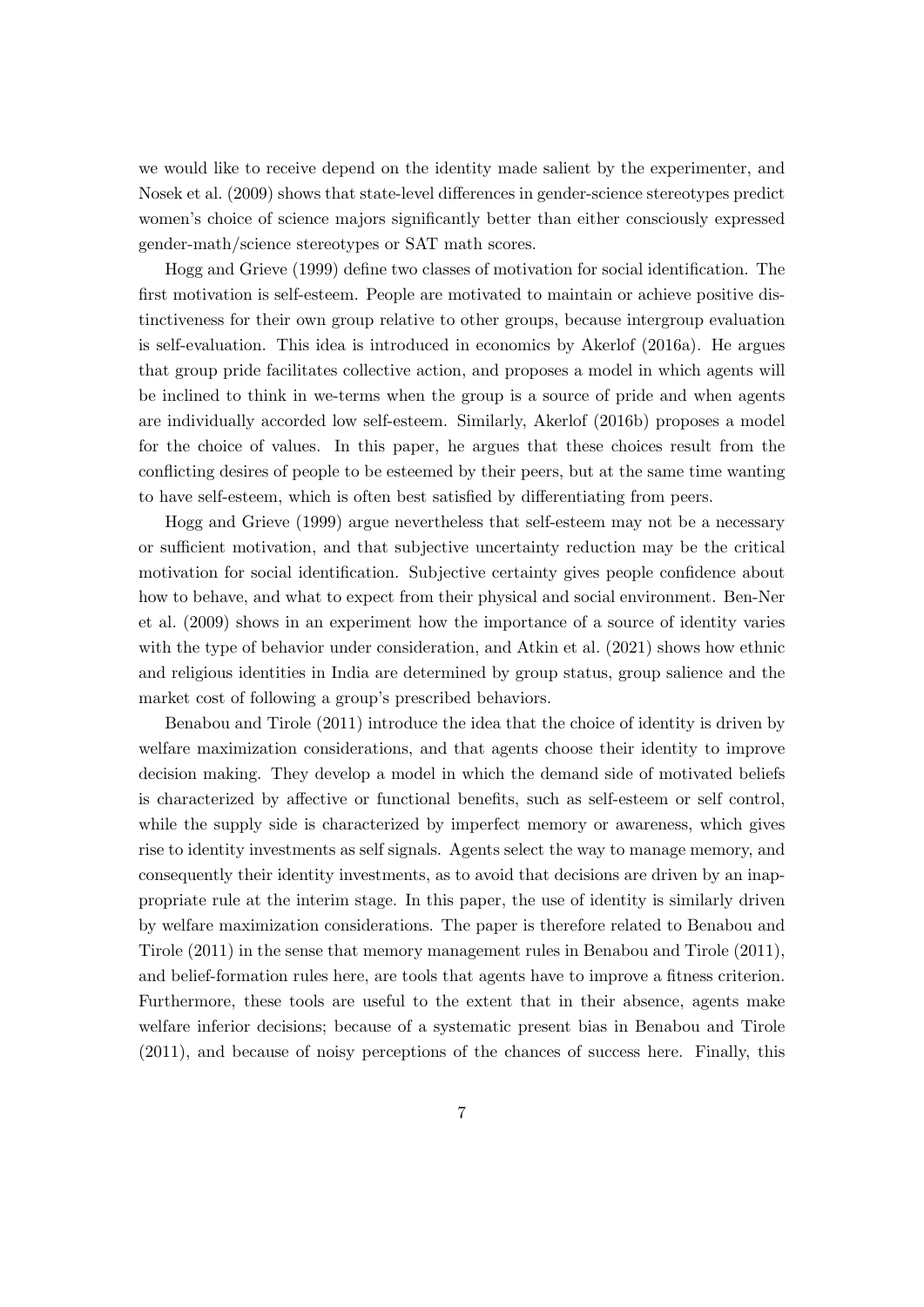paper shows that agents with relatively high chances of success will only use their social identity, when they belong to the socially more successful group. Pronin et al. (2004) provides evidence that is consistent with this result, and shows that female students that care much about and are strong at math actively disidentify with the character traits that they believe to be strongly related with the negative math stereotype for women.

It is not clear whether people are aware of their social identification behavior and the effects this has on their behavior. Purdie-Vaughns et al. (2008) and Marx and Goff (2005) show that black professionals and students are often aware of the presence of stereotype threat, and Steele et al. (2002) shows that some female undergraduates report in a math and science report that they believe they have weak abilities because of their gender. At the same time, Stone et al. (1999) and Leyens et al. (2000) show that white athletes and men fail to report anxiety when they experience stereotype threat. Furthermore, Banaji and Greenwald (2016) argue that the effect of the social context on behavior is largely determined by the automatic part of our brain, outside of our awareness. Our brain makes automatic associations based on what we pick up from our social contexts, and often these thoughts are reflected in our actions, even when they are at times completely at odds with our conscious intentions. In the model, I make no assumptions regarding whether people are aware of their choice of belief formation process, and the model can be consistent with both scenarios.

I develop a model of endogenous belief formation, where the choice of the belief formation process and the social context are determined simultaneously, without assuming that the social context has any direct effects on utility. Shayo (2009) also provides a model in which social identification and the social context are simultaneously determined. He defines a social identity equilibrium that is in steady state when each individual's behavior is consistent with her social identity, social identities are consistent with the social environment, and the social environment is determined by the behavior of individuals. The difference is that, in his paper, social identity directly affects preferences through built-in arguments that capture status and perceived similarity between an individual and the other members of a group. Hoff and Stiglitz (2010) provide a cognitive model to explain social rigidities. They assume that people suffer from a confirmatory and preconfirmatory bias. Therefore, when groups have been historically treated as inferior, this affects how they interpret failure, which affects self-confidence. They then assume that self-confidence boosts performance as in Compte and Postlewaite (2004). In their paper, social context therefore affects utility directly through performance.

Finally, this paper is also related to the literature on evolutionary preferences, such as Dekel et al. (2007), where preferences are determined in a dynamic process according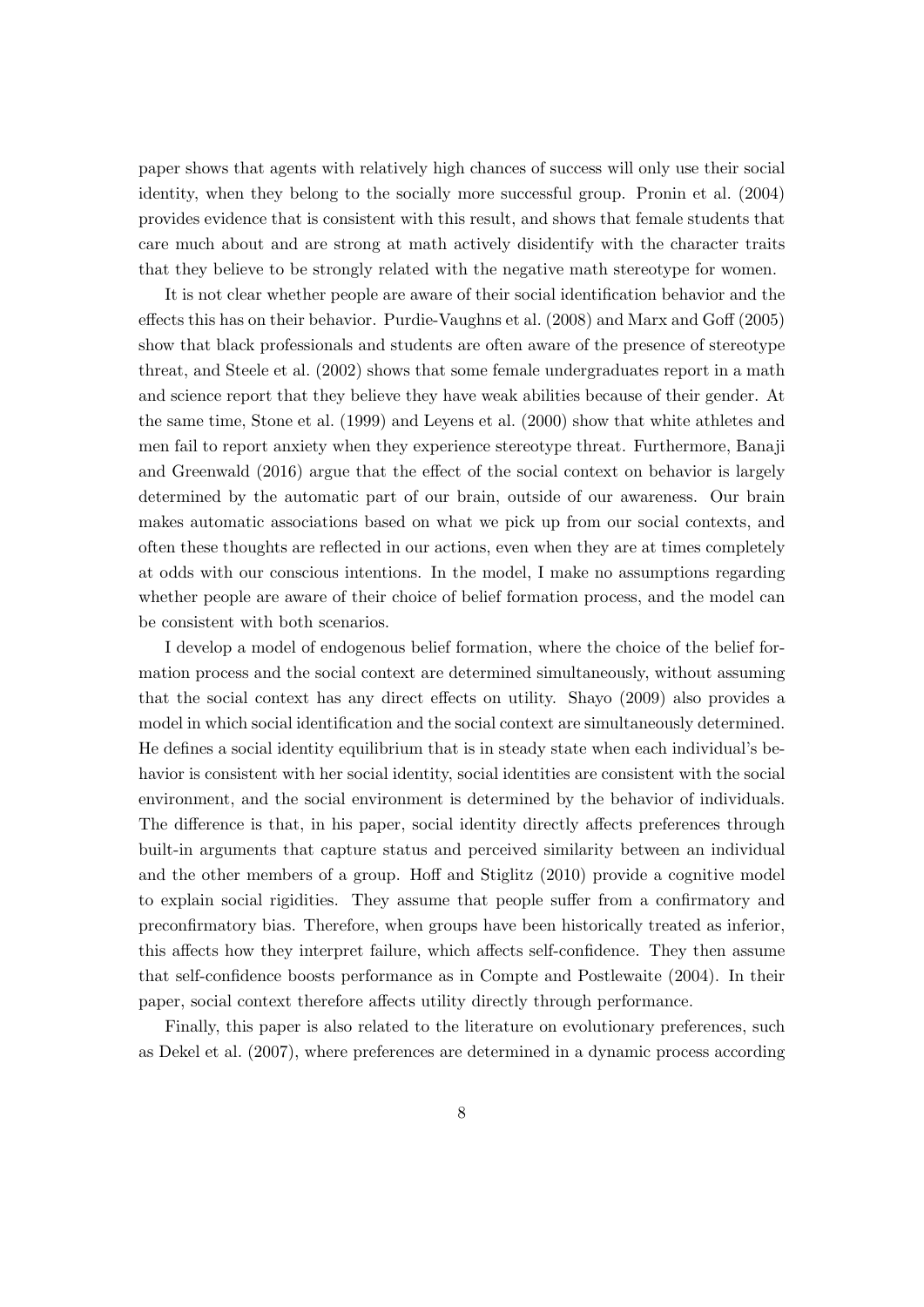to their fitness with respect to the preferences in the rest of society. In this paper, preferences are determined according to their fitness with respect to a certain task. Hoff and Stiglitz (2016) discuss decision makers that are enculturated actors, meaning that their preferences, perception and cognition are subject to social context and cultural mental models. They discuss how these factors shape behavior through the endogenous determination of preferences and the lenses through which individuals see the world. Although their model is very different, my paper is consistent with the general ideas they bring forward. Furthermore, the model sheds light on the endogenous determination of stereotypes as in Bordalo et al. (2016), or narratives as in Akerlof and Snower (2016). Finally, the paper contributes to the literature on collectively sustained beliefs (Piketty, 1995; Benabou and Tirole, 2006; Frick et al., 2018), discrimination (Peski and Szentes, 2013), and affirmative action (Coate and Loury, 1993), by showing how differences in beliefs can be collectively sustained and create an equilibrium in which a priori identical individuals act differently without any interaction between agents, nor having a common state of the world or direct effects of beliefs of others on an agent's preferences.

# 3 The Model

### 3.1 The Environment

I consider a society with  $i = 1, ..., N$  agents, with N arbitrarily large. Each agent chooses an action  $a \in \{C, NC\}$ , where C and NC represent classes of tasks of respectively a Competitive and a *Non-Competitive* type. The outcome of a can be either 'success' or 'failure' and is represented by the variable  $Y_i \in \{1,0\}$ . The probability of success for a Competitive task depends on an agent's individual characteristics. This probability is represented by the continuous variable  $\alpha \in [0,1]$ , and is distributed over the population following a distribution  $f_{\alpha}$ . For each agent i, the probability of a successful outcome  $Y_i = 1$  conditional on choosing the *Competitive* task is fixed and given by,

$$
p(Y_i = 1 | a_i = C) = \alpha_i \tag{1}
$$

The Non-Competitive task has a probability of success  $\gamma \in [0,1]$  that is known and the same for all agents. Therefore, for all  $i$ ,

$$
p(Y_i = 1 | a_i = NC) = \gamma \tag{2}
$$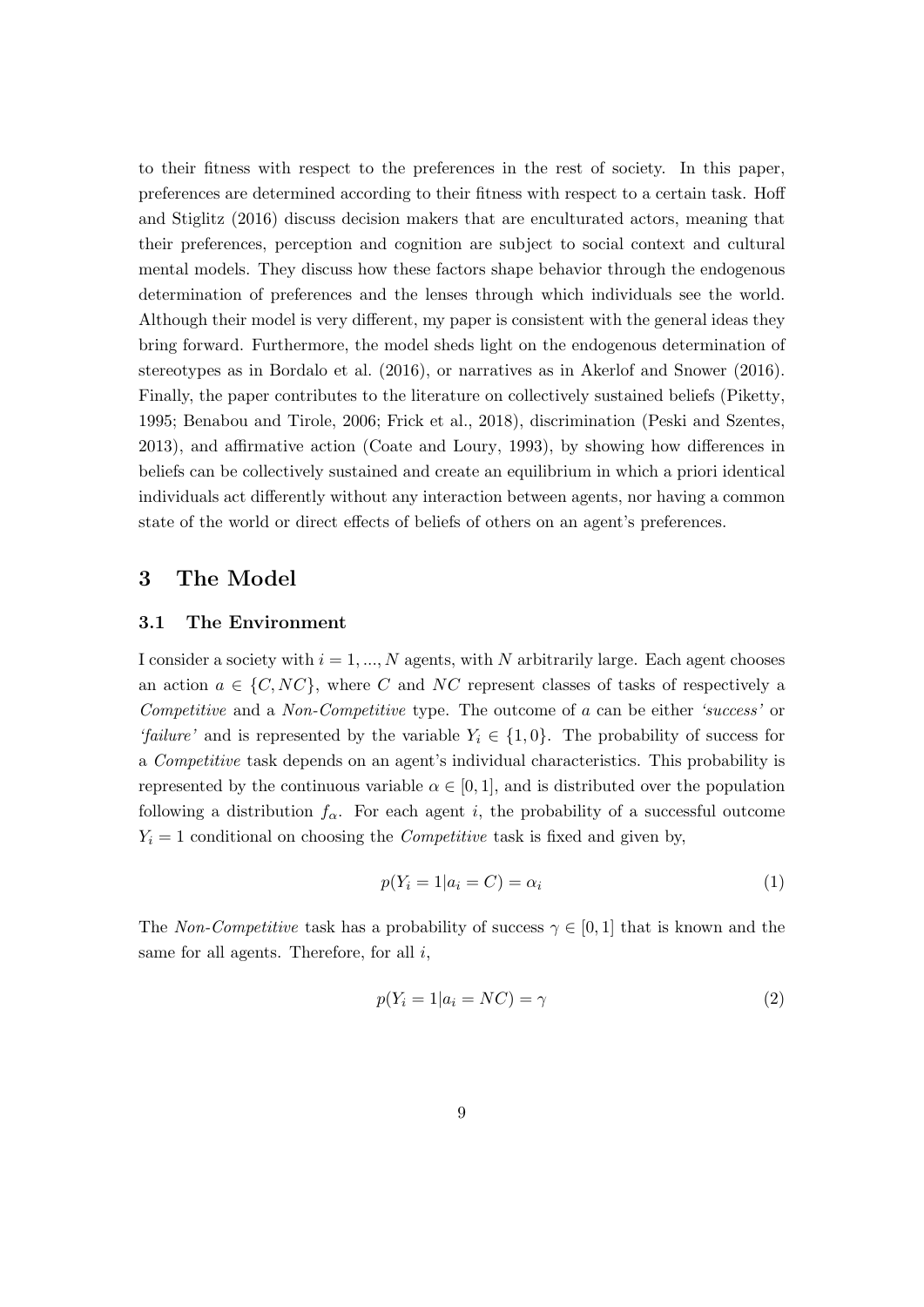More generally,  $\gamma$  can be interpreted as the attractiveness of the Non-Competitive task relative to the Competitive task. Agents make a series of choices during their lifetime between Non-Competitive tasks and Competitive tasks of which the probability of success depends on similar individual characteristics. For example,  $\alpha_i$  may be related to a person's mathematical ability or leadership qualities. Although it is realistic to assume that  $\alpha$  and  $\gamma$  vary slightly from choice set to choice set, the main insights of this model can also be transmitted with a simpler and more parsimonious model. Therefore, in the following, I will assume that the variables  $\alpha_i$  and  $\gamma$  are fixed over the lifetime of agents<sup>9</sup>.

*Noisy Belief Formation* - The probability  $\alpha_i$  is unobservable, and agents only have a noisy perception or belief  $\hat{\alpha}_i$  regarding their own probability of success. I assume this belief stems from a noisy inference process that is unbiased, but always incomplete. Consequently, I pose that  $\hat{\alpha}_i$  stems from a distribution  $g_{\alpha_i}$ , such that  $E(\hat{\alpha}_i) = \alpha_i$ . The assumption that the noisy belief is unbiased can be challenged (See for example Mobius et al. (2014)). The objective of this assumption is nevertheless to show that a systematic bias in the individual-specific belief formation process is not the mechanism that drives the results in this model.

The Social Context - Agents are described by an observable characteristic that can represent a wide array of items, such as the agent's gender, ethnicity or social class. This observable characteristic is public information, meaning that both the agent herself and all other agents in the society can observe it. I let the binary<sup>10</sup> variable  $\theta_i$  denote this characteristic with realizations  $x \in \{0, 1\}$ . Then,  $p_x$  is the fraction of the population with an observable characteristic  $\theta_i = x$ , and each agent is fully described by her type  $\{\alpha_i, \theta_i\}$ . To isolate the mechanism through which social identity affects choice behavior in this model, I assume that the probability  $\alpha$  and the observable characteristic are independently distributed over the population. $^{11}$ 

Agents have access to public data. This public data consists of the outcome variables and the observable characteristics of other agents that have made a similar choice at some earlier point in time. Society typically structures public information. To best illustrate the mechanism that drives the results in this model, I focus on agents that pay attention to the fraction of successful individuals that have chosen the Competitive task

<sup>&</sup>lt;sup>9</sup>See Section 5.2 for a discussion regarding the consequences of this simplification.

 $10$ The model can also account for non-binary observable characteristics.

 $11$ In the Discussion section I show that the results derived from this model are generally robust in a setting where  $\alpha$  is correlated with  $\theta$  or when social identity has a direct effect on success.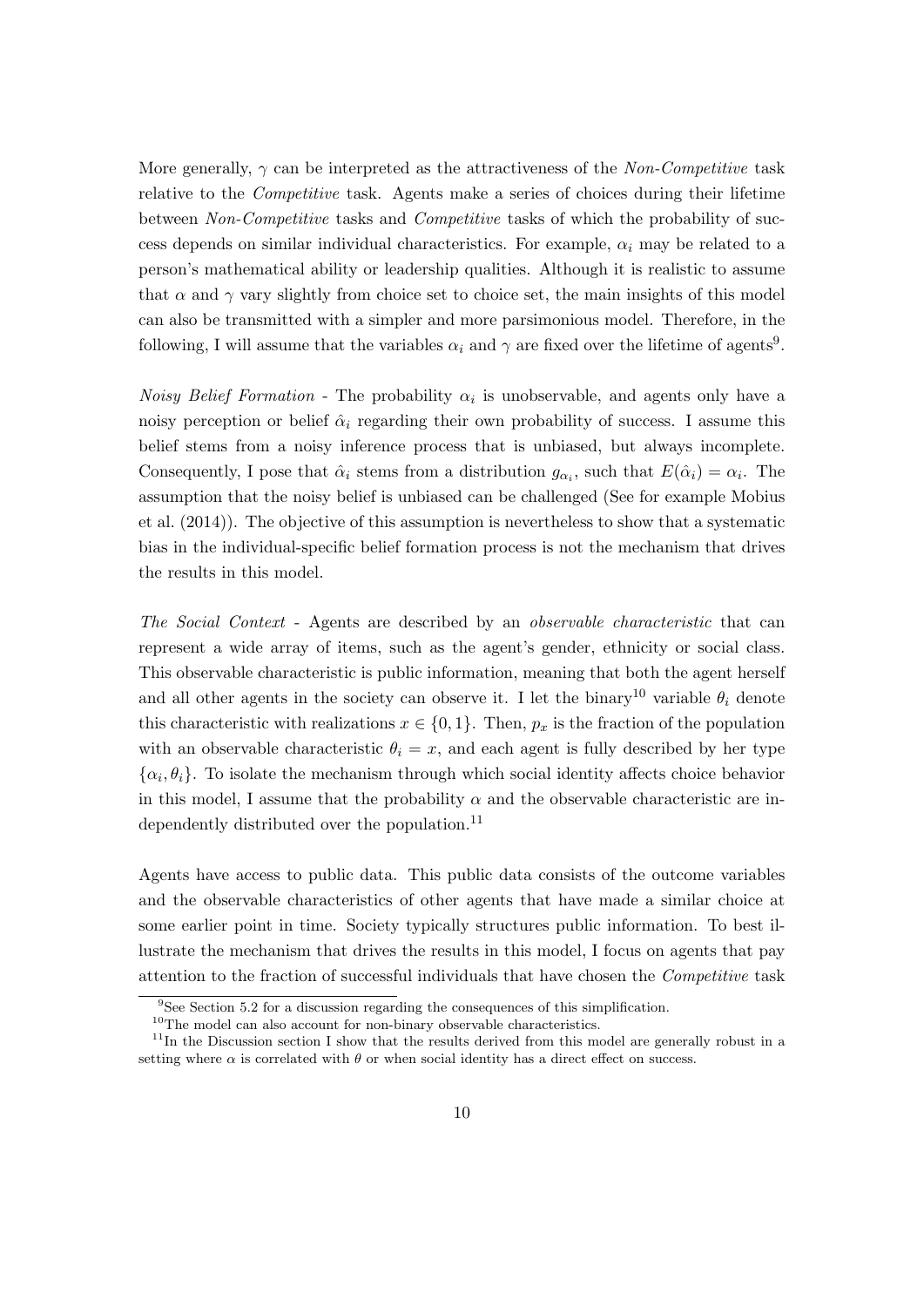with their observable characteristic among all successful individuals at this task. In the Section 4.3, I will discuss how different structures on information affect behavior.

Let  $\mathcal{N}_{C,x} = \{i \in \mathbb{N}, \theta_i = x, a_i = C\}$  be the set of all individuals of type  $\theta_i = x$  that have chosen the Competitive task. Let  $\mathcal{N}_C = \{i \in \mathbb{N}, a_i = C\}$  be the set of all individuals that have chosen the *Competitive* task, which implies  $\mathcal{N}_{C,x} \subset \mathcal{N}_C$ . Society then provides the statistic,

$$
\pi_x = \frac{\sum_{i \in \mathcal{N}_{C,x}} Y_i}{\sum_{i \in \mathcal{N}_C} Y_i}
$$

which is the fraction of successful individuals with characteristic  $\theta = x$  among all successful individuals that have chosen the *Competitive* task<sup>12</sup>. I call this fraction  $\pi_x$  the 'social *identity cue'* for an agent with observable characteristic  $\theta_i = x$ . The social context of the population is defined as the vector  $\Pi = (\pi_x)_{x \in \{0,1\}}$ . Because  $\alpha$  and  $\theta$  are independently distributed over the population, the social context contains no information about the individual-specific probability of success when undertaking a *Competitive* task. Instead, I introduce the option to agents to bias their noisy belief  $\hat{\alpha}_i$  using this public data.

Subjective Belief Formation - I model agents that have an imperfect idea about their economic environment and think that using their social context could be useful to form a belief about their probability of success  $\alpha_i$ , even if they are not a priori sure of that. I therefore introduce the following family of belief formation processes with which agents form a subjective belief  $\hat{p}_i$  about their probability of success of a *Competitive* task  $\alpha_i$ , and I assume agents have some discretion in finding out which belief formation process suits them best. Specifically, I have the following story in mind. Assume that agents have a natural 'urge' to look at others like them when they are not sure what to do, and people have the option to either Repress or Not Repress this urge. Let  $\eta$  be a 'response function' that is non-decreasing, such that

$$
\eta(\pi_x, p_x) = \begin{cases}\n>1 & \text{if } \pi_x > p_x \\
1 & \text{if } \pi_x = p_x \\
< 1 & \text{if } \pi_x < p_x\n\end{cases}
$$
\n(3)

 $12$ Agents only consider the successful individuals that have chosen the task and not all agents that have chosen the task. This captures the survivors bias (Denrell, 2003), but this bias does not drive the results.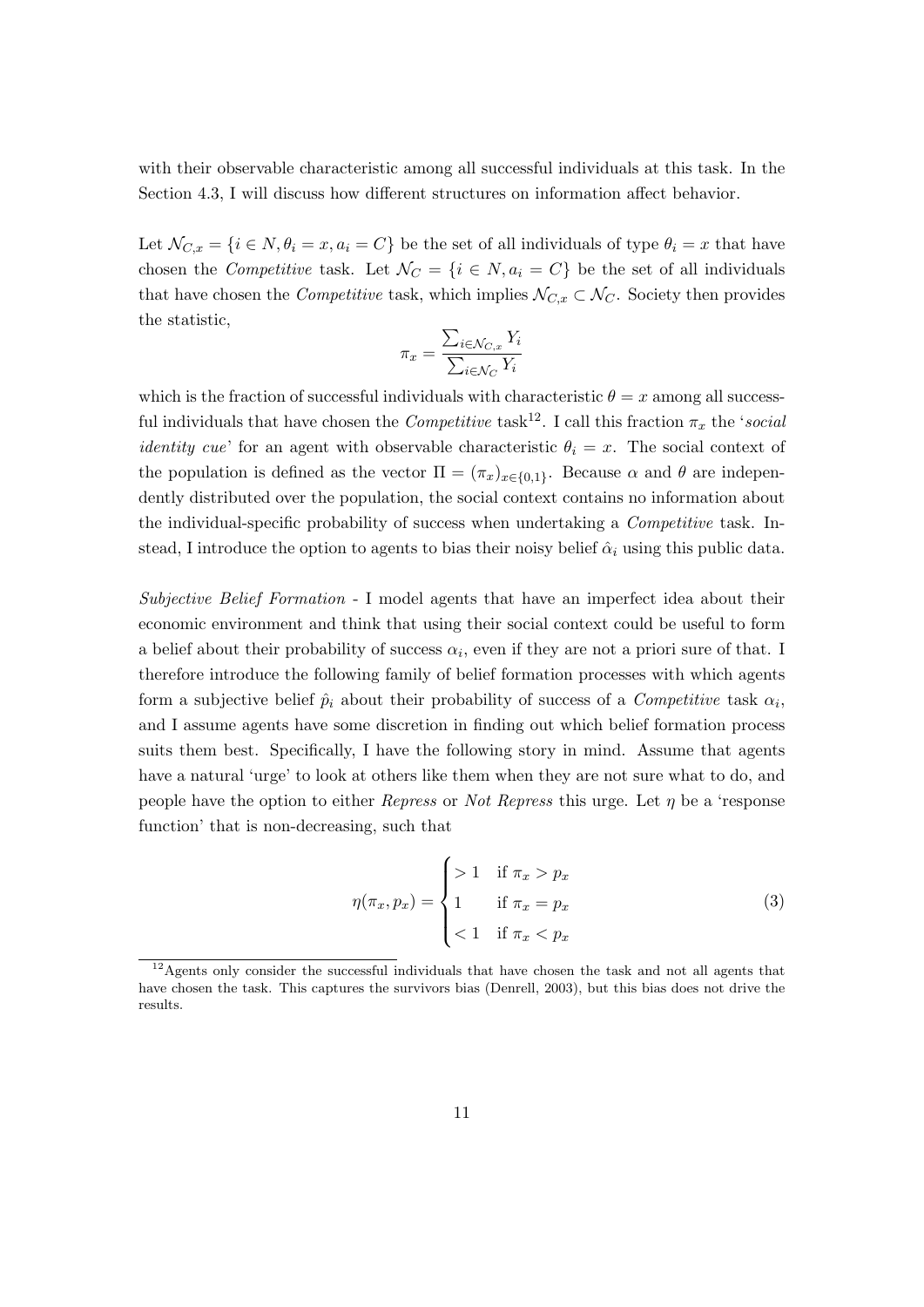Furthermore, let  $\eta_x = \eta(\pi_x, p_x)$ . Then, agents choose a strategy  $\sigma_i \in \{R, NR\}$ , and

$$
\hat{p}_i = \begin{cases}\n\hat{\alpha}_i & \text{if } \sigma_i = R \\
\eta_x \hat{\alpha}_i & \text{if } \sigma_i = NR\n\end{cases}
$$
\n(4)

I envision agents that attempt to form a subjective belief  $\hat{p}_i$ , and depending on whether they let their belief-formation process be influenced by the social context, their subjective belief can take two values<sup>13</sup>;  $\hat{p}^R$  or  $\hat{p}^{NR}$ . With a subjective Bayesian interpretation in mind,  $\sigma_i = R$  corresponds to a world view in which private and observable characteristics are uncorrelated, while  $\sigma_i = NR$ , corresponds to a world view in which private and observable characteristics are correlated, with  $(\pi_x, p_x)$  informing about the sign and strength of that correlation<sup>14</sup>. Consequently, when choosing  $\sigma_i = NR$ , the agent biases her noisy belief  $\hat{\alpha}_i$  in the direction contingent on her social type. When the agent's subgroup is overrepresented among the successful individuals at the *Competitive* task in the society, Not Repressing the use of social identity cues in the belief-formation process leads to an optimistic interpretation of the noisy belief  $\hat{\alpha}$ , while this leads to a pessimistic interpretation of the noisy belief when the agent's subgroup is underrepresented among the successful individuals in the society<sup>15</sup>.

Subjective Utility Maximization - Agents derive utility from being successful and the utility function can therefore be represented by  $u_i = Y_i$ . Each agent chooses her action  $a_i$  to maximize  $E(u_i)$  given her subjective belief  $\hat{p}_i^{\sigma}$ , and will therefore choose the Competitive task if and only if  $\hat{p}_i^{\sigma} > \gamma$ . One could say therefore that agents are subjectively rational given the process that determines their subjective beliefs. Furthermore, the model allows for two different interpretations. One interpretation is that the instrument  $\sigma_i$  mechanically alters the agents' subjective belief  $\hat{p}_i^{\sigma}$ , where  $\hat{p}_i^{\sigma} \in \{\hat{p}_i^R, \hat{p}_i^{NR}\}\$ . Another interpretation is that agents have the option to use the social identity cue to alter choice in a direction contingent on their observable type. Formally, subjective expected utility maximization implies that the agent is effectively comparing two thresholds, such that

 $13$ I do not model precisely the agent's thought processes leading to these two possible beliefs. The objective is not to propose a particular functional form, nor to root it in a specific subjective Bayesian model, but to investigate how properties of the response function can be conductive to the phenomenon I mean to describe.

 $14$ In this case, agents make themselves believe that the probability of success of agents like them has some predictive value for their own probability of success, and the model can be interpreted as agents exhibiting an attribution error.

<sup>&</sup>lt;sup>15</sup>In the specific case where  $\pi_x = p_x$ , the two strategies *Repress* and *Not Repress* are equivalent.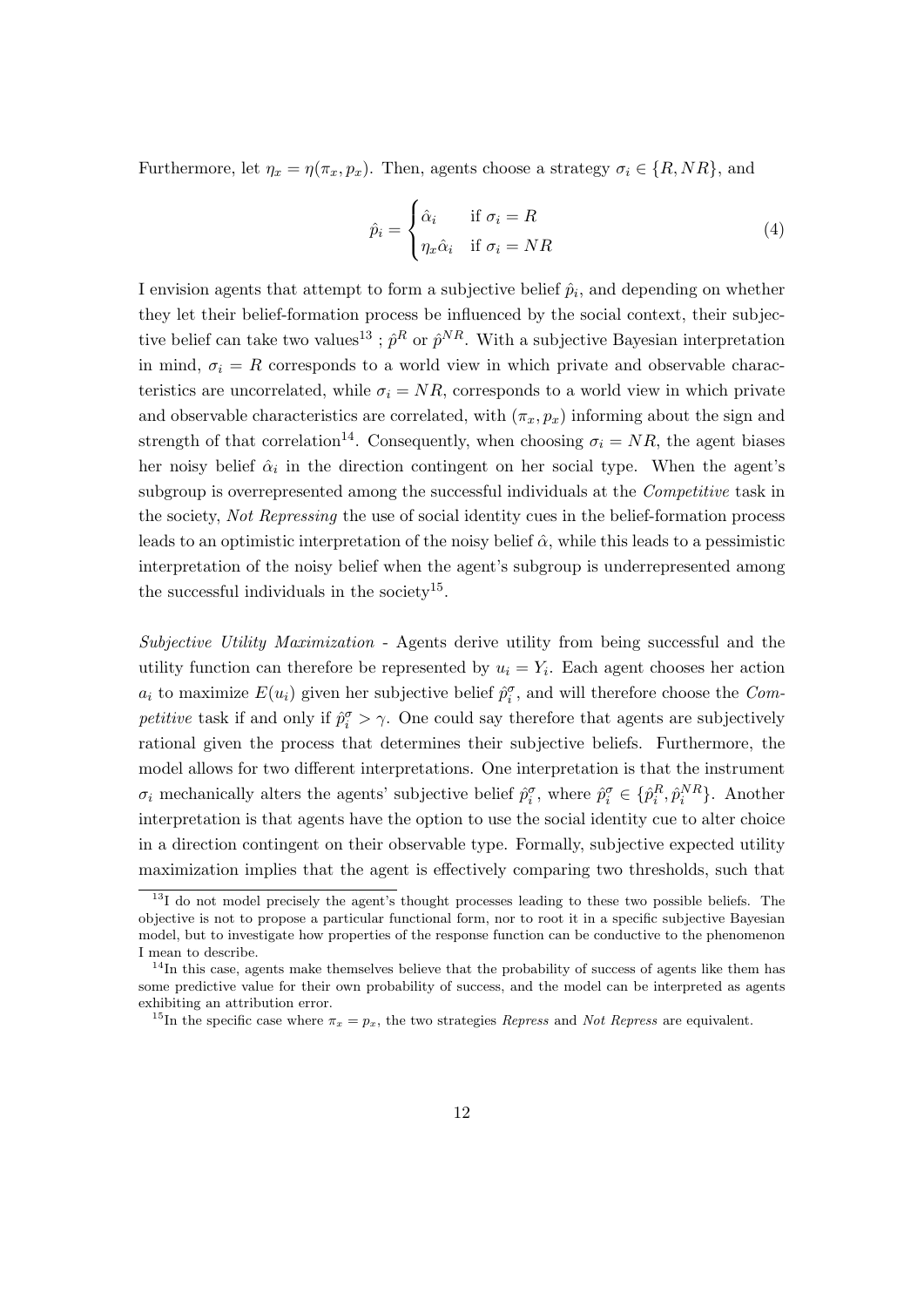agent *i* chooses  $a = C$  if and only if  $\hat{\alpha}_i > \gamma_i$ , where

$$
\gamma_i = \begin{cases} \gamma & \text{when } \sigma_i = R \\ \frac{\gamma}{\eta_x} & \text{when } \sigma_i = NR \end{cases}
$$
 (5)

The use of the social identity cue in the belief-formation process implies that the agent inflates or deflates the threshold for  $\hat{\alpha}$  above which she thinks she is 'good enough' to undertake the Competitive task. The strategy set can therefore also be directly specified as the choice set  $\gamma_i \in \{\gamma, \frac{\gamma}{n_i}\}$  $\frac{\gamma}{\eta_x}$ . This choice set is different for agents with different observable characteristics  $\theta$ , which will be the key driver of the equilibrium results.

### 3.2 The Solution Concept

Whether agents will let social context affect their beliefs will affect their choice of task. This choice behavior will lead to outcomes that induce social identity cues. These social identity cues again affect the way agents form subjective beliefs. To tractably capture the fixed points of such a dynamic process, I use a static solution concept in which I assume that, given a social context, agents choose their strategy  $\sigma$  according to its fitness value. This fitness is determined by an individual optimality criterion I will specify and justify below. I then define a population equilibrium as a fixed point in the social context that is induced by individually optimal strategy choices. This solution concept is in line with the view that the optimal choice of the strategy  $\sigma$  arises from a learning process that operates faster than the dynamics in the social context, where the learning of the optimal strategy happens during the lifetime of an agent through her experience with similar tasks, while changes in the social context of a specific task arise from agents belonging to different generations making this specific choice of task once in their lifetime.

*Individual Optimality* - Let  $\Phi_{\alpha,x,\sigma_i,\Pi} = P(a = C|\alpha, x, \sigma_i, \Pi)$  be the induced probability that an agent of type  $\{\alpha, x\}$  playing strategy  $\sigma_i$  given a social context Π chooses the Competitive task. Then,

$$
\Phi_{\alpha,x,\sigma_i,\Pi} = P(\hat{p}_i^{\sigma} > \gamma | \alpha)
$$
\n(6)

This probability  $\Phi$  is determined objectively conditional on the choice of strategy  $\sigma_i$ . From an outsiders perspective, the expected pay-off for agent i of type  $\{\alpha, x\}$  playing  $\sigma_i$ given  $\Pi$  over all possible realization of  $\hat{\alpha}$  is,

$$
V_i(\sigma_i) = \alpha \Phi_{\alpha, x, \sigma_i, \Pi} + \gamma (1 - \Phi_{\alpha, x, \sigma_i, \Pi})
$$
\n<sup>(7)</sup>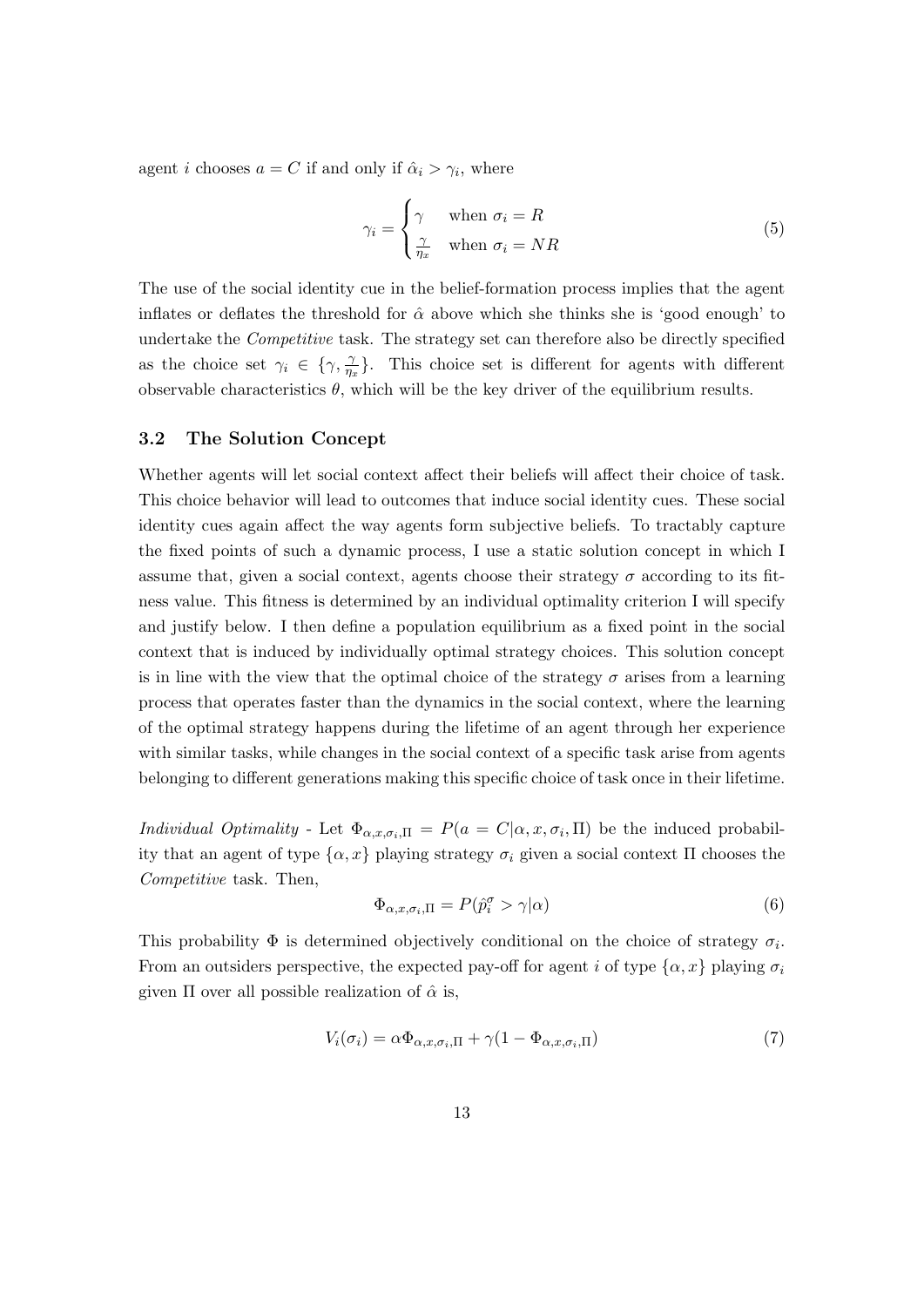with  $\sigma_i \in \{R, NR\}$ . Individual optimality can then be defined as follows.

DEFINITION 1 (Individual Optimality): The strategy  $\sigma_i^*$  is optimal for the agent from an individual perspective when,

$$
\sigma_i^* = \operatorname*{argmax}_{\sigma_i} V_i(\sigma_i)
$$

Individual optimality means that an agent uses her social identity cue to maximize her expected pay-off on average over all possible realizations of  $\hat{\alpha}_i$ . The fitness value of a strategy  $\sigma$  is therefore determined by an agent's type  $\{\alpha, x\}$  and the social context  $\Pi$ .

I will assume that agents can compare  $V_i(R)$  and  $V_i(NR)$ , and choose their strategy  $\sigma_i$  according to the individual optimality criterion. This assumption can be justified with the view that agents have learned their optimal strategy from their own experience with similar tasks in a similar social context through for example reinforcement learning or a sampling process. The true probability  $\alpha_i$  determines the outcomes the agent observes in this process, which enables her to learn whether it is optimal to Repress or Not Repress without precise knowledge of the relationship between her choice of strategy, choice of task and the observed outcome<sup>16</sup>. Because the set of strategies is small, this is easy for agents to calculate. One could say that agents are boundedly rational in the sense that not all belief formation processes can be compared, meaning not all possible functions of  $\hat{\alpha}$  and  $\pi_x$ . This aspect of bounded rationality should be considered as a modelling device that helps to keep the model parsimonious<sup>17</sup>. We shall see in Section 5 how the results extend to the more realistic case in which  $\alpha$  and  $\gamma$  vary or to the case in which such learning would be imperfect.

<sup>&</sup>lt;sup>16</sup>The idea is that, although I make the simplifying assumption that  $\alpha$  and  $\gamma$  are fixed throughout the lifetime of an agent, for each choice, agents receive a new realization of the belief  $\hat{\alpha}_i$ .

<sup>&</sup>lt;sup>17</sup>Because of the simplifying assumption that  $\alpha$  and  $\gamma$  are fixed, if agents could compare all such belief formation processes, they would behave as a Bayesian and choose  $a = C$  when  $\alpha > \gamma$ . Because  $\alpha$  and  $\theta$ are independently distributed, a Bayesian analysis would be degenerate in this case. The model shows therefore the difference with a Bayesian model, by analysing whether, when agents are not able to draw all inferences given the structure of the model, this can open the door for agents to use information that is irrelevant, but that could still improve decision making.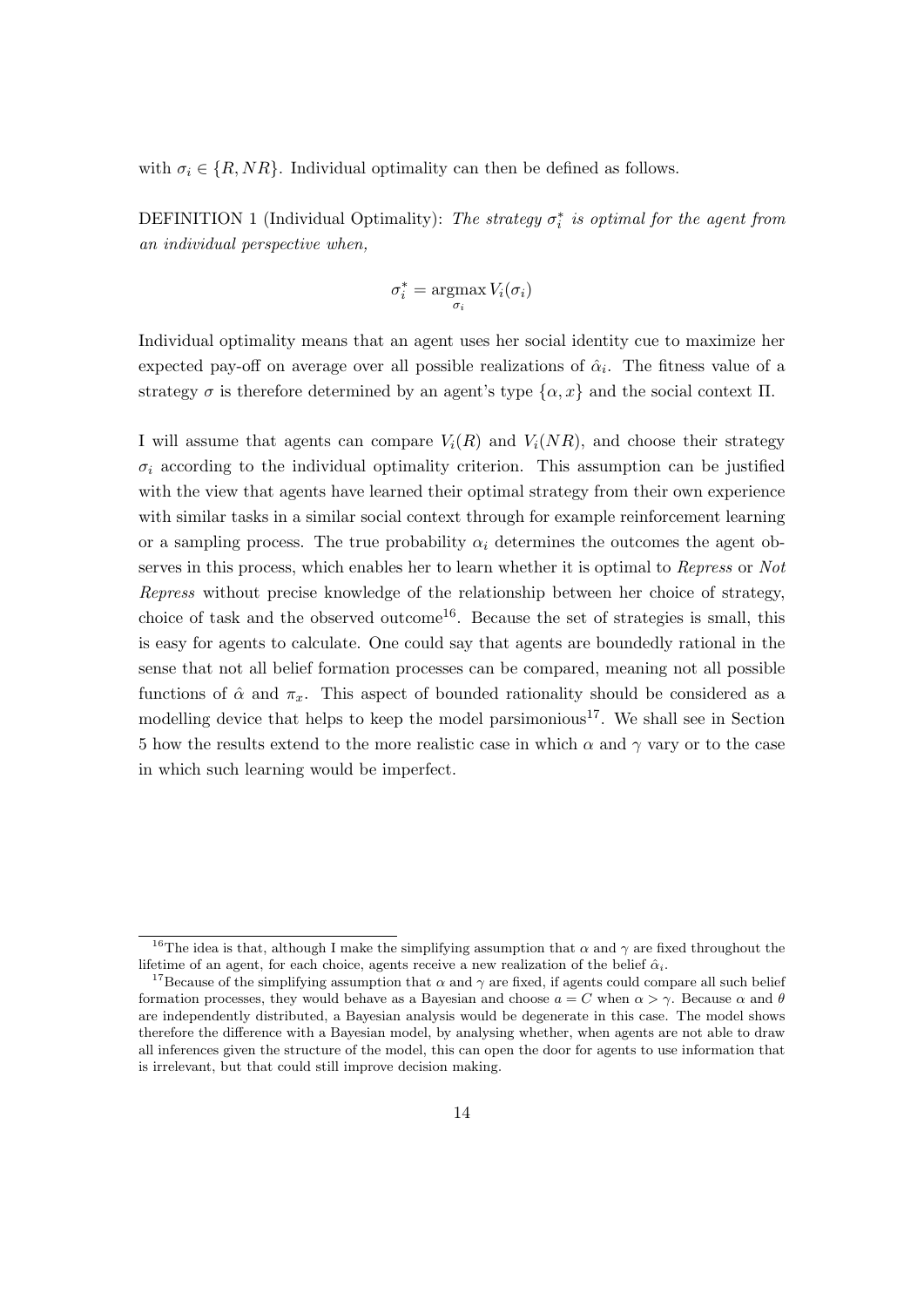Population Equilibrium - Let  $\sigma$  be the collection of  $\sigma_i$ . Because N is arbitrarily large, each collection of strategies  $\sigma$  and social context  $\Pi$  generate choices and successes that in turn generate public data  $\tilde{\Pi}$  such that,

$$
\tilde{\pi}_x(\sigma, \Pi) = \frac{p_x \int \alpha \Phi_{\alpha, x, \sigma, \Pi} f(\alpha) d\alpha}{\sum_{x \in \{0, 1\}} p_x \int \alpha \Phi_{\alpha, x, \sigma, \Pi} f(\alpha) d\alpha} \tag{8}
$$

where  $f(\alpha)$  is the probability density function of  $\alpha$  and  $\tilde{\pi}_x(\sigma, \Pi)$  is the social identity cue induced by strategies  $\sigma$  and a social context Π. An equilibrium in the model can now be defined as follows.

DEFINITION 2 (Population Equilibrium): A pair of strategies and a social context  $\{\sigma, \Pi\}$  constitutes a population equilibrium, when  $\sigma = \sigma^*$  for all agents given  $\Pi$ , and when  $\Pi$  is such that,

$$
\Pi = \widetilde{\Pi}(\sigma, \Pi) \tag{9}
$$

In other words, a population equilibrium arises when all agents play their optimal strategy given their social context, and when these strategy choices induce a fixed point in the social context.

# 4 The Results

## 4.1 The Origin of Identity-Driven Choice Behavior

When an agent chooses the strategy *Repress*, she does not let her subjective belief be influenced by the social context, while when an agent chooses the strategy Not Repress, her belief will be influenced by her social identity cue. Definition 1 means that a strategy is individually optimal when an agent chooses her strategy  $\sigma$  to maximize expected utility over all possible realizations of the belief  $\hat{\alpha}$ . I illustrate what the behavior implied by this criterion looks like with the following example.

Example - Consider a firm in which agents make a decision whether to pursue a career in management  $(C)$  or to pursue a clerical job  $(NC)$ . Furthermore, assume these agents can observe the current pool of successful managers and their gender, and that women are underrepresented in this pool. Let  $\theta_i = 0$  denote being a woman and  $\theta_i = 1$  being a man and assume  $p_1 = p_0$ . Let  $\hat{p}_i^{\sigma}(\alpha, x)$  denote the subjective belief  $\hat{p}_i^{\sigma}$  implied by an agent of type  $\{\alpha, x\}$  playing strategy  $\sigma_i$ . To illustrate behavior, consider agents that have a true probability  $\alpha > \gamma$ , where  $\gamma$  represents the probability of success when choosing a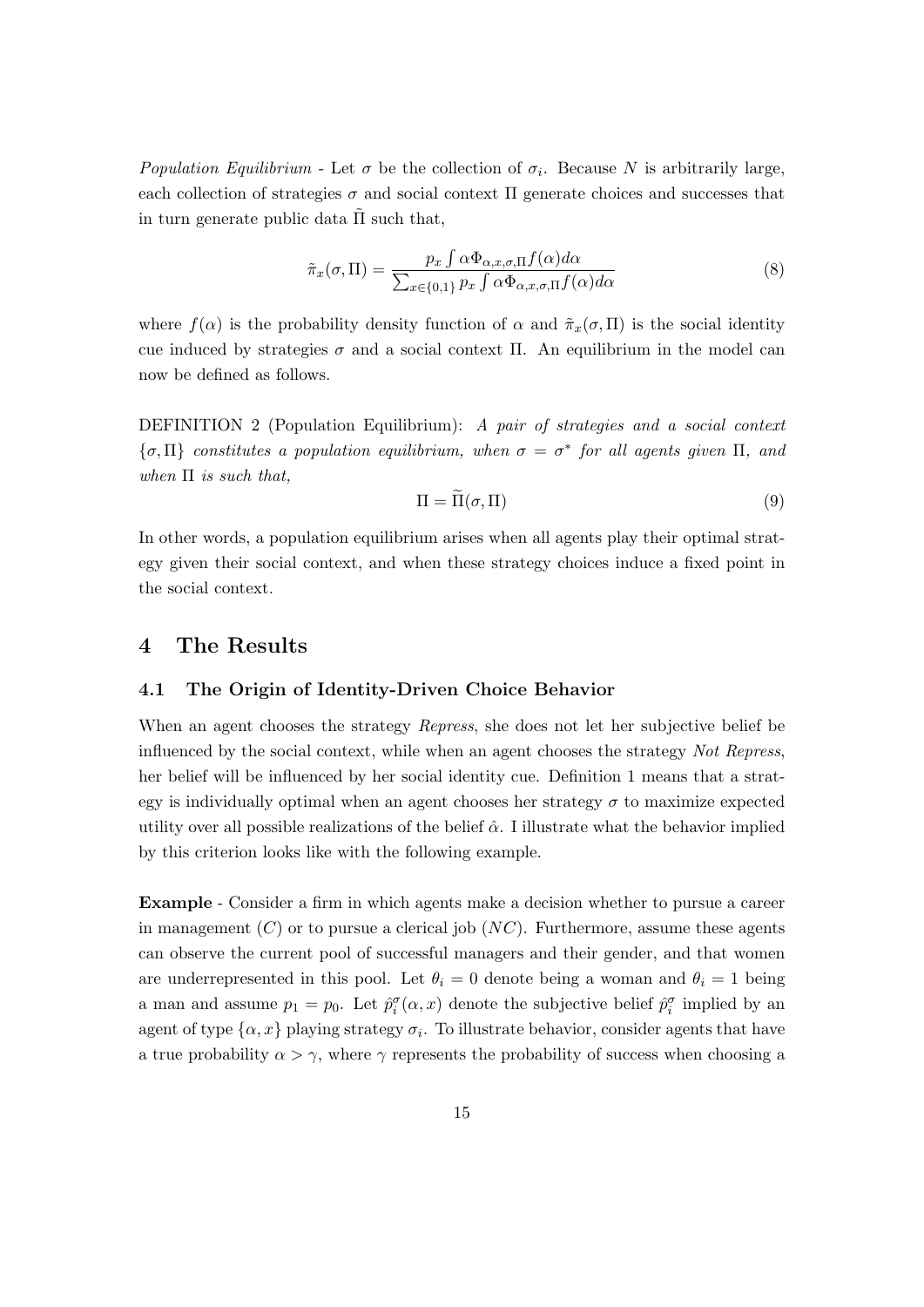clerical job. Consequently, the welfare-maximizing choice for these agents is to pursue a management career and therefore, to maximize expected utility, they should choose the strategy  $\sigma$  that most increases the likelihood to choose this career. It is therefore only optimal to Repress the urge to look at others when  $P(\hat{p}_i^{NR}(\alpha, x) > \gamma) \le P(\hat{p}_i^{R}(\alpha, x) > \gamma)$ .



Figure 1: An Illustration of the different probabilities to choose  $a = C$  for an agent with  $\alpha > \gamma$  in a social context such that  $\pi_0 < \pi_1$ .

Figure (1) illustrates the implications of the strategies Repress and Not Repress. Because men are overrepresented among the current successful managers in the firm, Not Repressing the use of the social identity cue in belief formation causes men to deflate the threshold above which they think they are 'good enough' to become a successful manager. Consequently, choosing a management career becomes relatively more attractive than choosing a clerical job. Individual optimality implies therefore that men with  $\alpha > \gamma$ should *Not Repress* the urge to look at others like them. For women the story is different. Because women are underrepresented among the successful managers, Not Repressing the use of the social identity cue in the formation of their subjective belief would inflate the threshold above which they think they are 'good enough'. This would make a management career relatively less attractive and individual optimality implies therefore that women should *Repress* the urge to look at the outcomes of other women. The opposite reasoning applies for agents with  $\alpha < \gamma$ . In general, one can show that agents with a relatively high true probability of success  $\alpha$  will want to choose to take into account their social identity when they belong to a socially more successful group, while they will wish to avoid it when they belong to a socially less successful group, and vice versa for agents with a relatively low probability of success  $\alpha$ . Proposition 1 formalizes this result.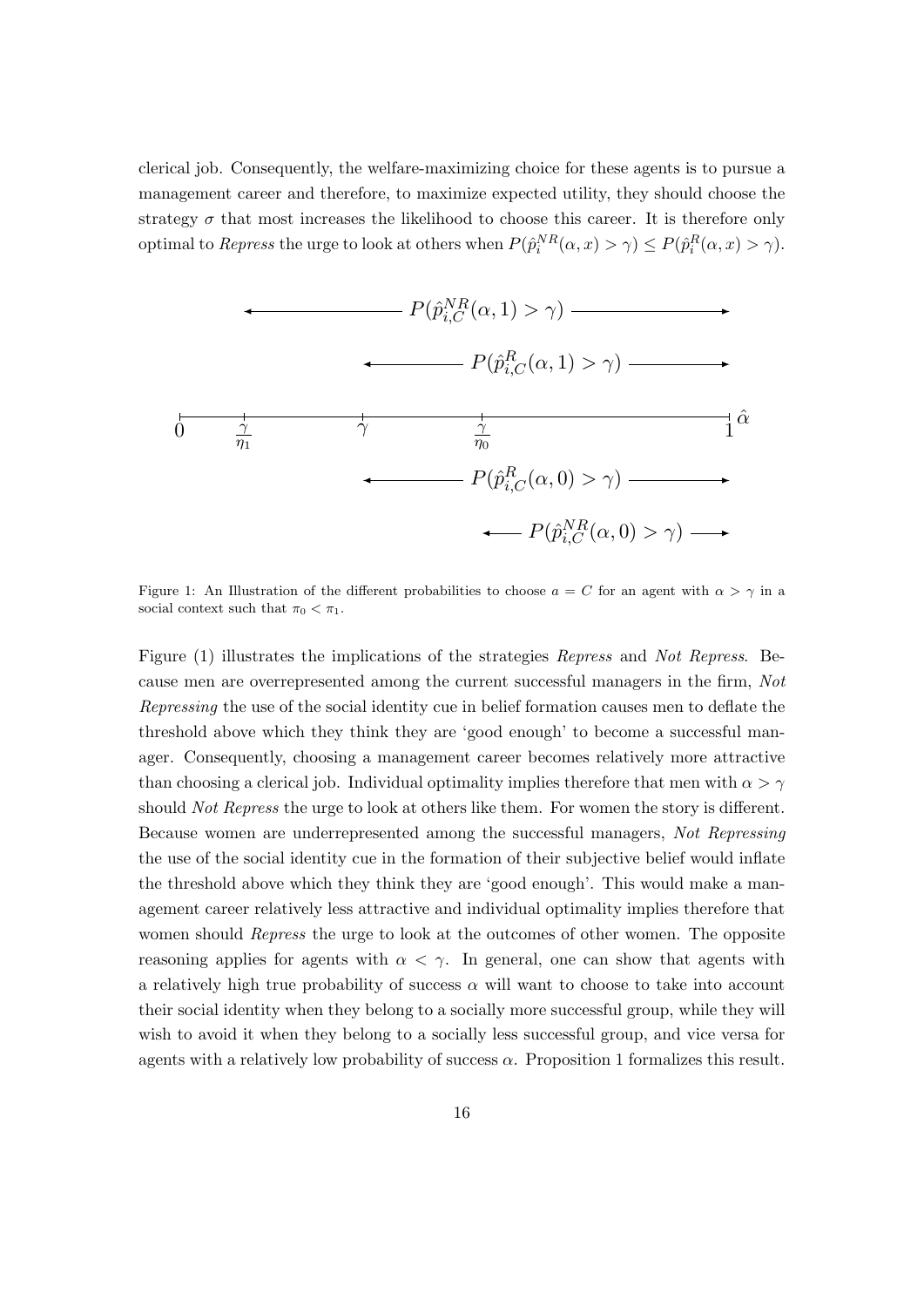PROPOSITION 1 (Individually Optimal Belief Formation): The individually optimal strategies  $\sigma^*$  given an agent's type  $\{\alpha, x\}$  are the following:

- The individually optimal strategy  $\sigma^*$  is 'Not Repress' for agents of type  $\{\alpha, x\}$  such that  $\alpha > \gamma$  and  $\pi_x > p_x$  or  $\alpha < \gamma$  and  $\pi_x < p_x$
- The individually optimal strategy  $\sigma^*$  is 'Repress' for agents of type  $\{\alpha, x\}$  such that  $\alpha > \gamma$  and  $\pi_x < p_x$  or  $\alpha < \gamma$  and  $\pi_x > p_x$

The use of social identity cues gives agents the option to nudge beliefs in a particular direction determined by the social context. Proposition 1 demonstrates that, when beliefs are biased towards the welfare-maximizing task, this enables agents to improve decision making on average by increasing the likelihood that they choose the welfare-maximizing task over all possible realizations of  $\hat{\alpha}$ .<sup>18</sup> This shows how choice behavior can be driven by observable characteristics, even though these observable characteristics have no direct effect on utility.

Talent will always find its way - The ability to improve decision making on average using social identity cues is a function of the true probability  $\alpha$ . Specifically, if we assume that the variance of  $\hat{\alpha}$  is uncorrelated with  $\alpha$ , the model predicts that the behavior of agents with true probabilities of success close to  $\gamma$  will on average be influenced more by the social context than the behavior of agents with extreme ability levels. To illustrate this, consider an agent with  $\alpha > \gamma$ . The probability for such an agent to make the incorrect decision when choosing Repress is given by  $P(\hat{\alpha} < \gamma)$ . Because  $\hat{\alpha}$  is unbiased, the further away the true probability  $\alpha$  is from  $\gamma$ , the lower the chances that the agent has a belief  $\hat{\alpha} < \gamma^{19}$ . A similar reasoning applies to agents with  $\alpha < \gamma^{20}$ . Therefore, the use of social identity cues in belief formation is on average most beneficial for those who have a true probability of success  $\alpha$  close to  $\gamma$ , while agents with extremely low or extremely high values of  $\alpha$  are always more likely to take the correct choice, independent of their observable characteristics and the social context in which they make their decisions.

<sup>&</sup>lt;sup>18</sup>One might argue that, if agents are able to learn their optimal strategy  $\sigma$  conditional on  $\alpha$ , they should also be able to retrieve their true value of  $\alpha$  from this optimal strategy. I believe this way of thinking is too much driven by the simplification of the model in which  $\alpha$  and  $\gamma$  are fixed over the lifetime of an agent, and I will elaborate more in the Discussion section on how the model can account for sophisticated agents that understand what their fitness signals about their true probability of success.

<sup>&</sup>lt;sup>19</sup>The larger the difference  $(\alpha - \gamma)$ , the more the area below  $\gamma$  moves towards the tail of the distribution and the lower the probability  $G_{\alpha}(\gamma)$ .

<sup>&</sup>lt;sup>20</sup>The larger the difference ( $\gamma - \alpha$ ), the lower the probability  $1 - G_{\alpha}(\gamma)$ .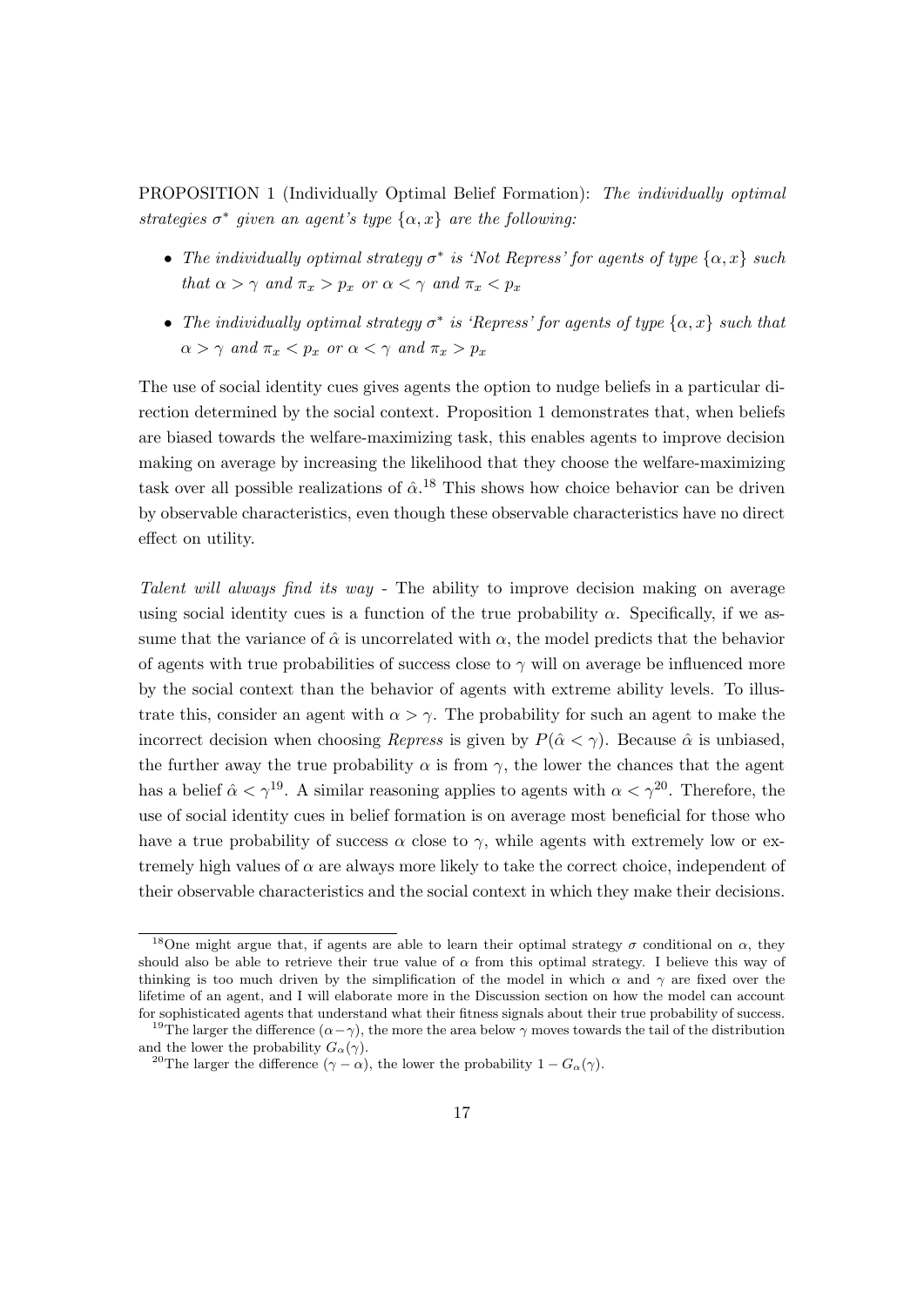Confidence Management - Proposition 1 implies that, when agents use their social identity cue in belief formation, this leads to an either optimistic or pessimistic processing of their belief  $\hat{\alpha}_i$  that is always welfare improving. This optimism or pessimism gives agents therefore the option to manage their over- or under-confidence regarding their chances of success, as captured in their individual belief  $\hat{\alpha}_i$ . The use of social identity cues is therefore an instrument that gives the agent the option to manage confidence, and Proposition 1 shows that the optimal use of social identity cues results in the optimal management of confidence to improve decision making on average. The model therefore sheds light on the instrumental value of both over- and under-confidence to improve decision making.<sup>21</sup> Because the option to manage confidence using the social identity cue depends on the observable characteristic of the agent, the option to improve decision making using the social identity cue can be asymmetric across agents.

### 4.2 The Persistence of Identity-Driven Choice Behavior

The asymmetry in the available options to manage confidence across different social types could potentially create asymmetries in choice behavior.

Selection and Population Effects - When agents choose their individually optimal strategies  $\sigma_i^*$  in a social context in which one subgroup is overrepresented among the successful individuals, this affects both how many and what type of agents choose a Competitive task. Specifically, if an observable characteristic  $\theta_i = x$  implies a more pessimistic processing of the individual belief  $\hat{\alpha}_i$ , then those who choose the *Competitive* task despite this, tend to have a larger success rate on average than those who choose Competitive task with an observable characteristic that implies an optimistic processing of the individual belief  $\hat{\alpha}_i$ . This is what we call the 'selection effect'. On the other hand, the population of those that belong to the socially less successful subgroup and that choose the Competitive task tends to be smaller than the population of those that choose the

 $21$ At the same time, the model does not contradict the fact that agents also derive a form of hedonic value from self-esteem through their self-image. (Mobius et al., 2014) describe how this applies to agents who use optimistic processing that leads to over-confidence. For agents that use pessimistic processing that leads to under-confidence, this can be explained using self-affirmation theory (Sherman and Cohen, 2006). Self-affirmation theory states that agents have a sort of psychological immune system that protects their ego or self-image from information that could lead to a negative evaluation of oneself. This psychological immune system creates all kinds of reactions to possible threats to the self that make it possible for the individual to process the information in a way that will not hurt their self image. In this model, by identifying as a group member, agents attribute the fact that they are not good enough to undertake the task to group characteristics, instead of to individual-specific factors. Through this type of causal attribution, agents are able to acknowledge that they are 'not good enough' to undertake the competitive task, while still keeping their self-image intact.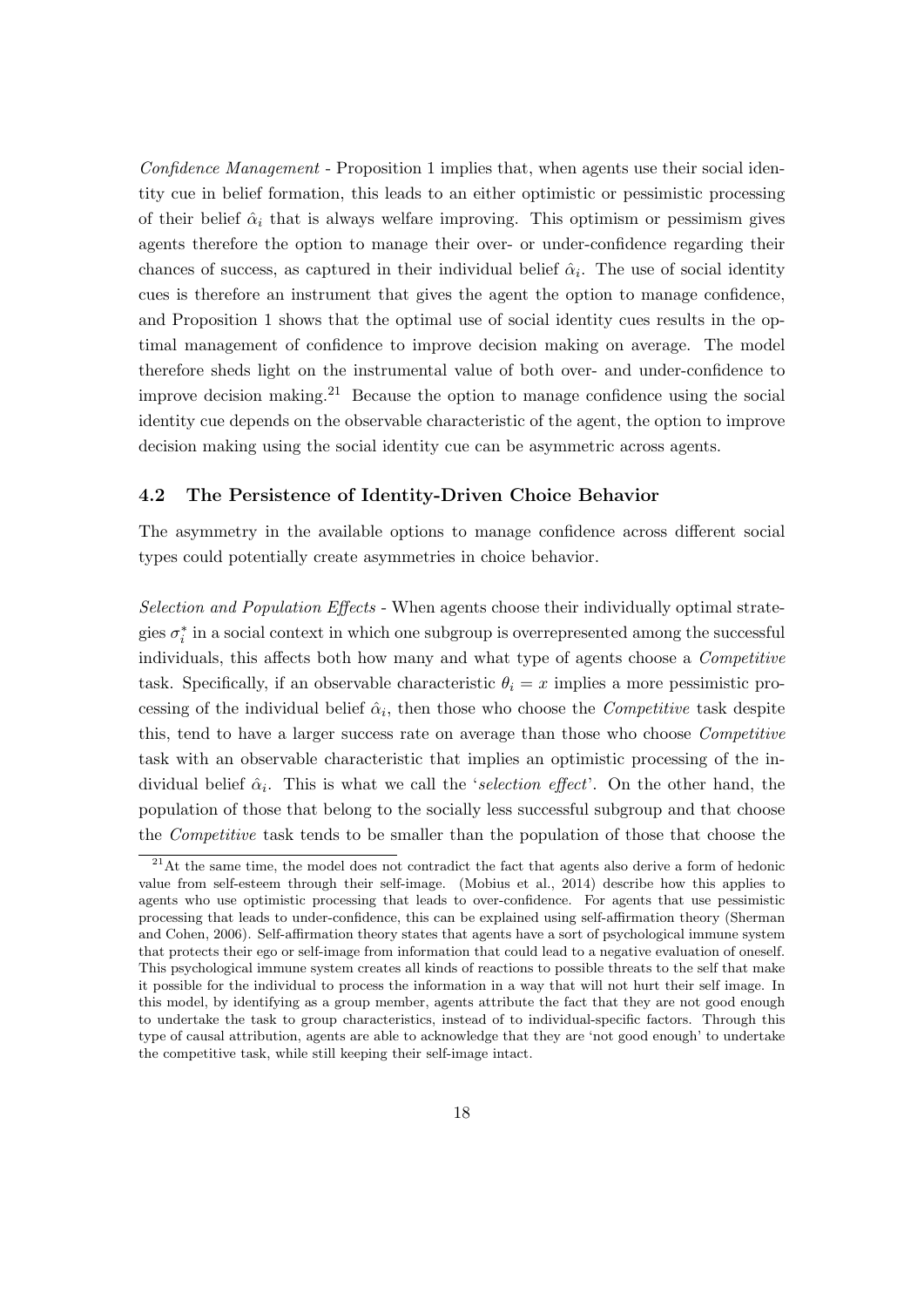Competitive task and belong to the socially more successful subgroup. This is what we call the 'population effect'. Corollary 1 formalizes this.

COROLLARY 1: Let  $x' \in \{0,1\}$  be the complement of x and assume WLOG that  $\pi_x > \pi_{x'}$ . The optimal use of social identity has both a population effect, such that  $\Phi_{\alpha,x,\sigma_i,\Pi} > \Phi_{\alpha,x',\sigma_i,\Pi}$  and a selection effect, such that  $E(\alpha|a = C, x) < E(\alpha|a = C, x')$ . The strength of both effects is such that the order  $\pi_x > \pi_{x'}$  will always be preserved.

Example - To illustrate the selection and population effect, consider again the firm in which agents have to choose to pursue a career in management or a clerical job. As before, we are in a social context where women are underrepresented among the successful managers, and where  $\theta_i = 1$  represents being a men and  $\theta_i = 0$  represents being a women. When we assume agents choose their strategy  $\sigma_i$  according to the *Individual Optimality* criterion, Proposition 1 implies that men with  $\alpha > \gamma$  will choose Not Repress, while women with  $\alpha > \gamma$  will choose *Repress*. Similarly, women with  $\alpha < \gamma$  will choose *Not Repress*, while men with  $\alpha < \gamma$  will choose *Repress*.



Figure 2: Optimal Decision-Making in a social context such that  $\pi_0 < \pi_1$ . The part above the axis describes for which realizations of  $\hat{\alpha}$  agents correctly choose  $a = C$ , while the part under the axis shows for which realizations of  $\hat{\alpha}$  agents incorrectly choose  $a = C$ .

Figure (2) shows the realizations of  $\hat{\alpha}$  for which men and women choose to pursue a career in management or a clerical job. Because the number of agents in the society is arbitrarily large, the probabilities depicted in the figure can be interpreted as population fractions. Women with an ability level  $\alpha > \gamma$  will only choose to pursue a career in management when  $\hat{\alpha} > \gamma$ , while men with an ability level  $\alpha > \gamma$  will choose to do so when  $\hat{\alpha} > \frac{\gamma}{\eta_1}$ . Because  $\frac{\gamma}{\eta_1} < \gamma$ , more men with  $\alpha > \gamma$  will choose to pursue a career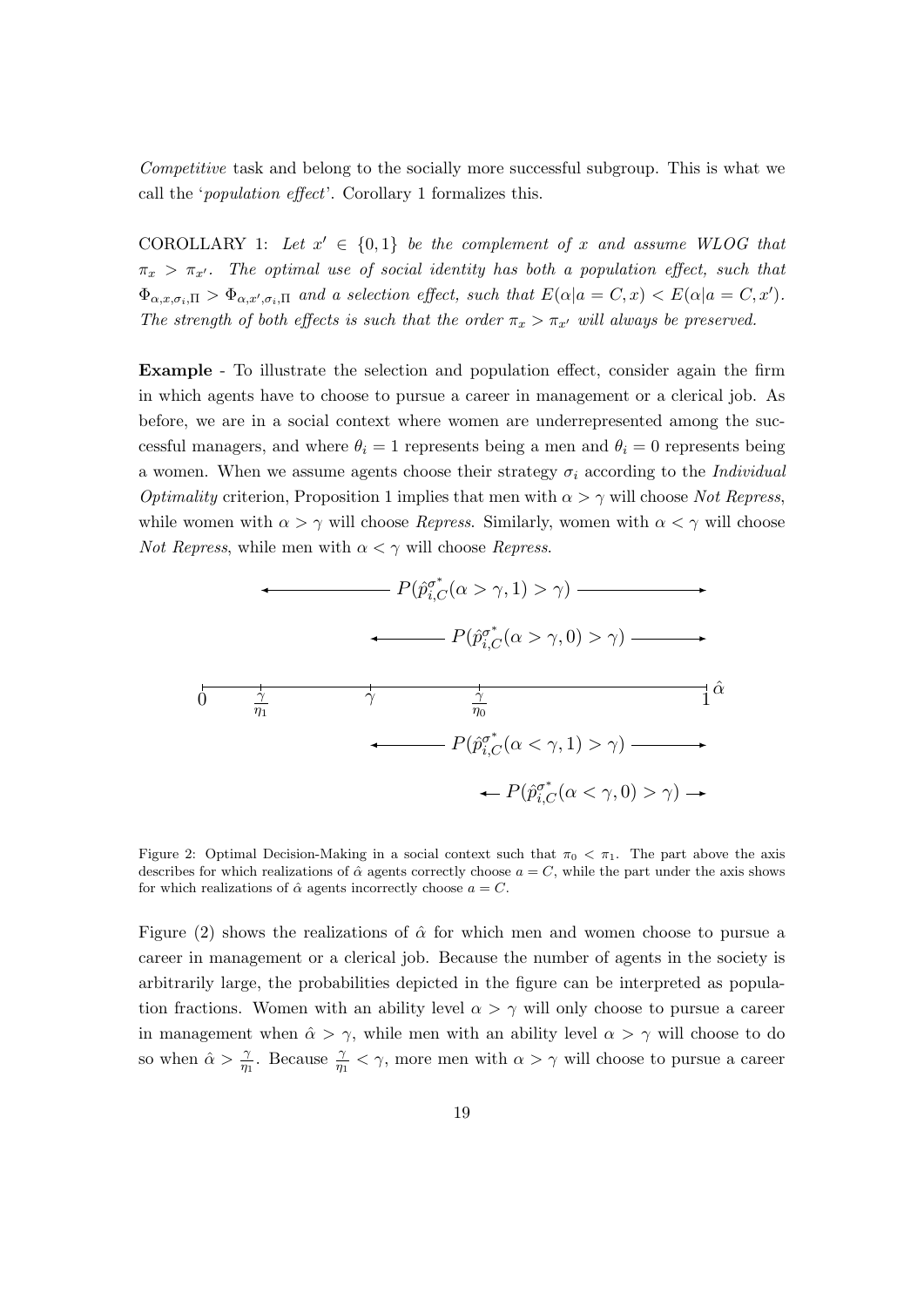in management than women. Similarly, more women with  $\alpha < \gamma$  will choose a clerical job than men with  $\alpha < \gamma$ . Furthermore, men with  $\alpha < \gamma$  will suboptimally choose a career in management when they receive a realization  $\hat{\alpha} > \gamma$ , while women with  $\alpha < \gamma$ will only choose to do so when they receive a realization  $\hat{\alpha} > \frac{\gamma}{\eta_0}$ . Since  $\gamma < \frac{\gamma}{\eta_0}$ , the latter probability is smaller. Similarly, women with  $\alpha > \gamma$  will suboptimally choose a clerical job when they receive a realization  $\hat{\alpha} < \gamma$ , while men with  $\alpha > \gamma$  will only suboptimally choose a clerical job when they receive a realization  $\hat{\alpha} < \frac{\gamma}{\eta_1}$ . Again, Figure (2) shows that the latter event is less likely. We therefore conclude that more men will, both optimally and suboptimally, choose to pursue a management career, while more women will, both optimally and suboptimally, choose a clerical job. This demonstrates the 'population effect'. Finally, because the noisy belief is unbiased, higher realizations of  $\hat{\alpha}$  are more likely for agents with higher true probabilities  $\alpha$ . Because  $\gamma > \frac{\gamma}{\eta_1}$ , men choose the management task for on average lower realizations of  $\hat{\alpha}$  than women and therefore,  $E(\alpha|a = C, 1) < E(\alpha|a = C, 0)$ . In other words, the average success rate of men in a management career will be lower than the average success rate of women. This demonstrates the 'selection effect'<sup>22</sup>. The intuition behind the result that the selection and population effect will not reverse the order  $\pi_1 > \pi_0$ , is the following. Because  $\alpha$ and  $\theta$  are independently distributed, the number of men with  $\hat{\alpha} > \gamma$  in an arbitrary large population is equal to the number of women with  $\hat{\alpha} > \gamma$ . The population of men that optimally choose a management career consists therefore of the men that have a belief  $\hat{\alpha} > \gamma$  plus the more able men that have a belief such that  $\frac{\gamma}{\eta_1} < \hat{\alpha} < \gamma$ , while the population of women that optimally choose a management career only consists of the more able women that have a belief  $\hat{\alpha} > \gamma$ . Therefore, even though the women that choose a management career have on average a higher success rate, the expected number of successful men is always larger than the expected number of successful women.

Existence and Stability of Population Equilibria - Whether the identity-driven choice behavior induced by agents choosing their individually optimal strategies can be persistent, depends on whether the population and selection effect reinforce or shrink differences between  $\pi_x$  and  $\pi_{x'}$ . There are two foreseeable scenarios that could appear in equilibrium. On the one hand, there could be a population equilibrium in which social identity does not drive choice behavior. Since  $\alpha$  and  $\theta$  are independently distributed, such a population equilibrium implies a symmetric allocation of agents belonging to different subgroups over tasks. On the other hand, identity-driven choice behavior could also

 $^{22}$ The selection effect is driven by the earlier described result that observable characteristics especially drive the choice behavior of people with true ability levels close to  $\gamma$ . Agents with extreme ability levels are more likely to make the correct choice independent of their observable characteristic.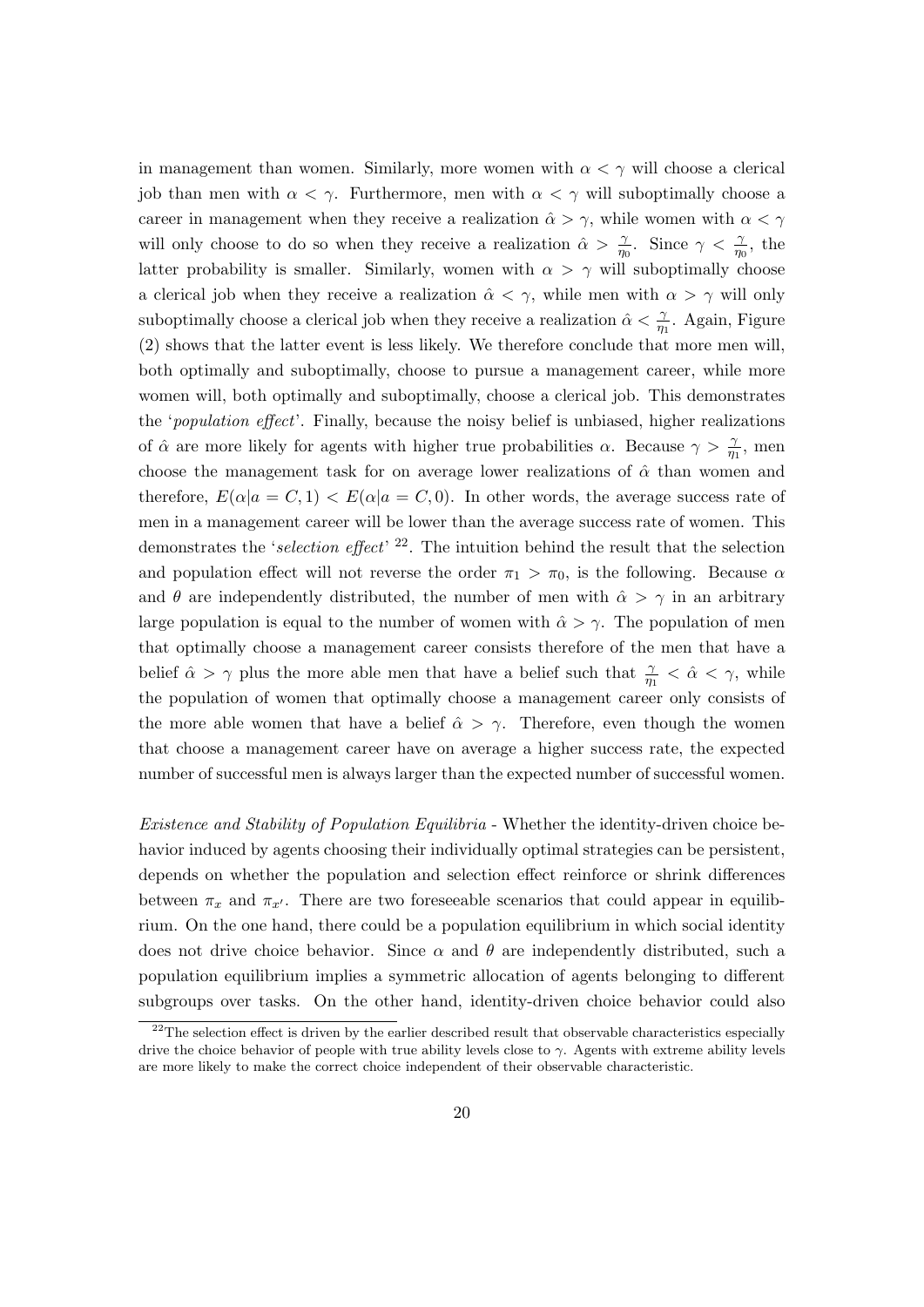induce persistent asymmetric allocations over tasks across a priori identical subgroups. The two different scenarios are defined in Definition 3.

DEFINITION 3 (Equilibrium Regimes): In a 'Neutral Regime' the allocation of individuals over the different tasks is symmetric across different subgroups, and  $\pi_x = p_x$ . In a 'Non-Neutral Regime' the allocation of individuals over the different tasks is asymmetric across different subgroups, and  $\pi_x \neq p_x$ .

A 'Neutral Regime' always exists. The intuition behind this result is the following. Assume that we are in a social context such that  $\pi_x = p_x$ . In this case, the strategies Repress and Not Repress are equivalent. Therefore, no matter what strategy  $\sigma$ agents choose, there will be no differential influence of the social context on belief formation across different social groups, and  $\tilde{\pi}_x(\sigma, \pi_x) = \pi_x$ . Consequently, I use a stability criterion to analyze when a set of individually optimal strategies and a social context constitute together a stable configuration. Let  $\rho = \frac{\pi_x}{\pi}$  $\frac{\pi_x}{\pi_{x'}}$  and  $\tilde{\rho} = \frac{\tilde{\pi}_x(\sigma, \pi_x)}{\tilde{\pi}_{x'}(\sigma, \pi_x)}$  $\frac{\pi_x(\sigma,\pi_x)}{\tilde{\pi}_{x'}(\sigma,\pi_x)}$ . Then the stability criterion is defined as follows.

DEFINITION 4 (Stability): An equilibrium regime is unstable, when,

$$
\frac{\partial \tilde{\rho}}{\partial \rho} > 1\tag{10}
$$

In the following example, I illustrate how a 'Neutral Regime' becomes unstable, and how the social identity cue  $\tilde{\pi}_x(\sigma, \Pi)$  induced by a social context  $\Pi$  is bounded from above.

Example - Consider again the example of a firm with the same share of male and female agents who choose between pursuing a management career and a clerical job. Now, also assume agents have the following extreme response function,

$$
\eta(\pi_x, p_x) = \begin{cases}\n+\infty & \text{if } \pi_x > p_x \\
1 & \text{if } \pi_x = p_x \\
-\infty & \text{if } \pi_x < p_x\n\end{cases}
$$
\n(11)

When  $\pi_0 = \pi_1 = \frac{1}{2}$  $\frac{1}{2}$ , the strategies *Repress* and *Not Repress* are equivalent, and this social context induces a social context such that  $\tilde{\pi}_1(\sigma^*, \frac{1}{2})$  $(\frac{1}{2}) = \frac{1}{2}$ . In other words, a '*Neutral* Regime' exists. Nevertheless, as soon as agents observe slightly more men than women among the successful managers, such that  $\pi_1 > \pi_0$ , then, under the assumption that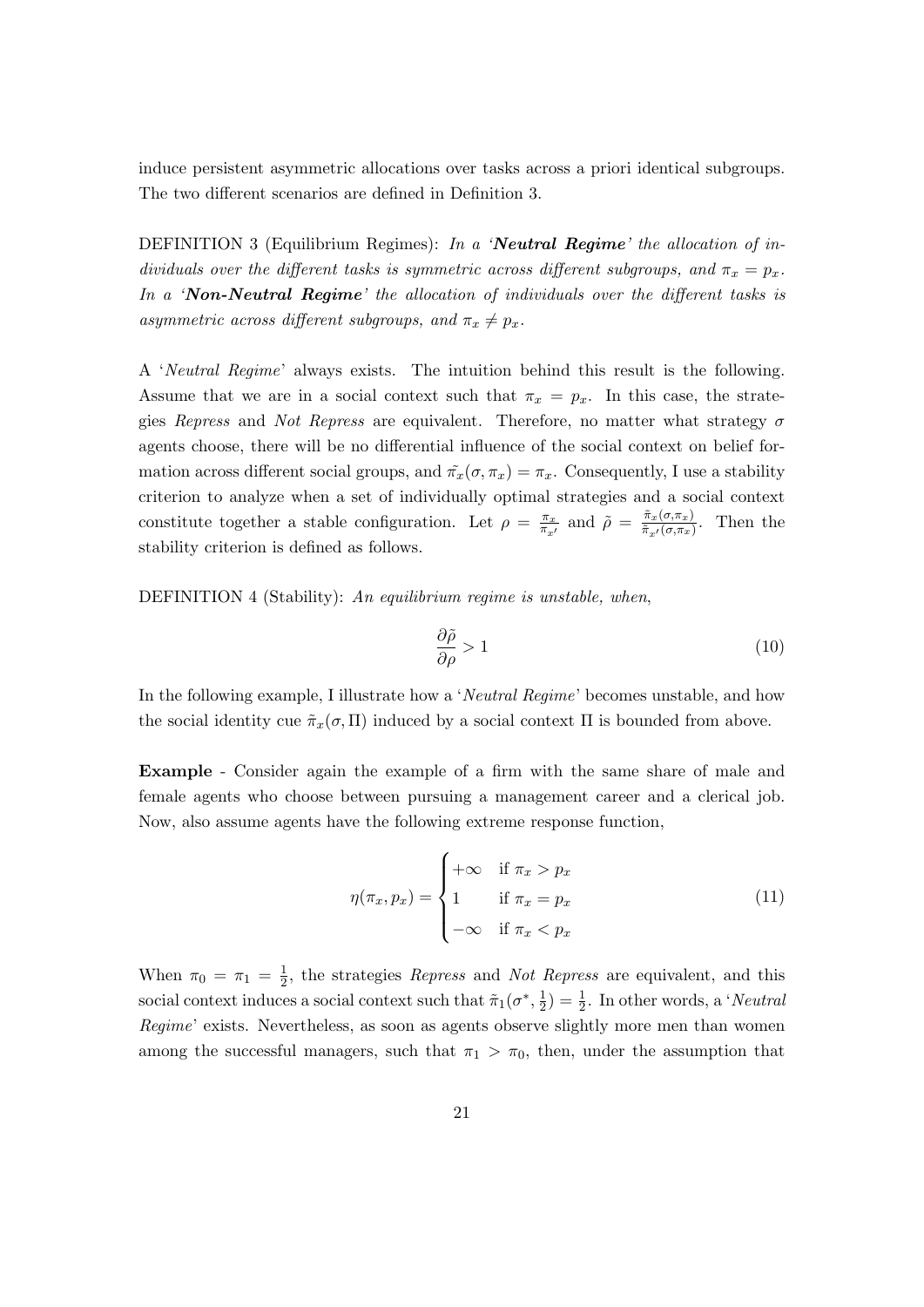agents choose  $\sigma$  according to the individual optimality criterion, the extreme response function  $\eta(\pi_x, p_x)$  causes all men with  $\alpha > \gamma$  to choose to pursue a management career, while all women with  $\alpha < \gamma$  will choose the clerical job. Consequently,  $\tilde{\pi}_1(\sigma^*, \pi_1) > \pi_1$ , while  $\tilde{\pi}_0(\sigma^*, \pi_0) < \pi_0$  and the 'Neutral Regime' becomes unstable. In this extreme case, we can show that the induced social identity cue  $\tilde{\pi}_1(\sigma, \Pi)$  is bounded from above. Specifically, let  $S_1 = \lim_{N \to \infty} \frac{N_1}{N}$  be the fraction of successful male managers. The upper bound  $\overline{S}_1$  on  $S_1$  is characterized by the fact that all men with  $\alpha > \gamma$  and all men with  $\alpha < \gamma$ , but  $\hat{\alpha} > \gamma$  choose to pursue a management career, and is equal to,

$$
\overline{S}_1 = p_1 \int_{\alpha < \gamma} \int_{\hat{\alpha} > \gamma} \alpha g_{\alpha}(\hat{\alpha}) f(\alpha) d\hat{\alpha} d\alpha + p_1 \int_{\alpha > \gamma} \alpha f(\alpha) d\alpha \tag{12}
$$

Similarly, let  $S_0 = \lim_{N \to \infty} \frac{N_0}{N}$  be the fraction of successful female managers. The lower bound  $S_0$  on  $S_0$  is characterized by the fact that only women with  $\alpha > \gamma$  and  $\hat{\alpha} > \gamma$  and no women with  $\alpha < \gamma$  will choose to pursue a management career. Consequently,

$$
\underline{S}_0 = p_0 \int_{\alpha > \gamma} \int_{\hat{\alpha} > \gamma} \alpha g_\alpha(\hat{\alpha}) f(\alpha) d\hat{\alpha} d\alpha \tag{13}
$$

The upper bound on the induced social context  $\tilde{\pi}_1(\sigma, \Pi)$  is now given by

$$
\overline{\pi}_1(\sigma, \Pi) = \frac{\overline{S}_1}{\overline{S}_1 + \underline{S}_0} \tag{14}
$$

Because  $S_0 > 0$ , it follows that  $\overline{\pi}_1(\sigma, \Pi)$  is always strictly below 1. This illustrates that, even with an extreme response function, in a 'Non-Neutral Regime' the pool of successful managers will always consist of both female and male agents.

Because  $\overline{\pi}_{\theta}(\sigma, \Pi)$  is bounded from above, I derive a sufficient condition for the existence of a stable 'Non-Neutral Regime' by analyzing when a 'Neutral Regime' becomes unstable when we perturb it slightly. This condition is presented in Proposition 2.

PROPOSITION 2 (Existence Non-Neutral Regime): Let  $p_0 = p_1$ , and let  $\delta > 0$  be a small value with which we disturb a 'Neutral Regime'. A sufficient condition for the co-existence of a stable 'Non Neutral Regime' with a 'Neutral Regime' is as follows,

$$
\frac{\partial \gamma^{NR}}{\partial \delta} \frac{|\frac{\partial S}{\partial \gamma}|}{S} > 4
$$
\n(15)

where  $\gamma^{NR} = \frac{\gamma}{n}$  $\frac{\gamma}{\eta_x}$  and  $S = \int \alpha G_\alpha(\gamma) f(\alpha) d\alpha$ .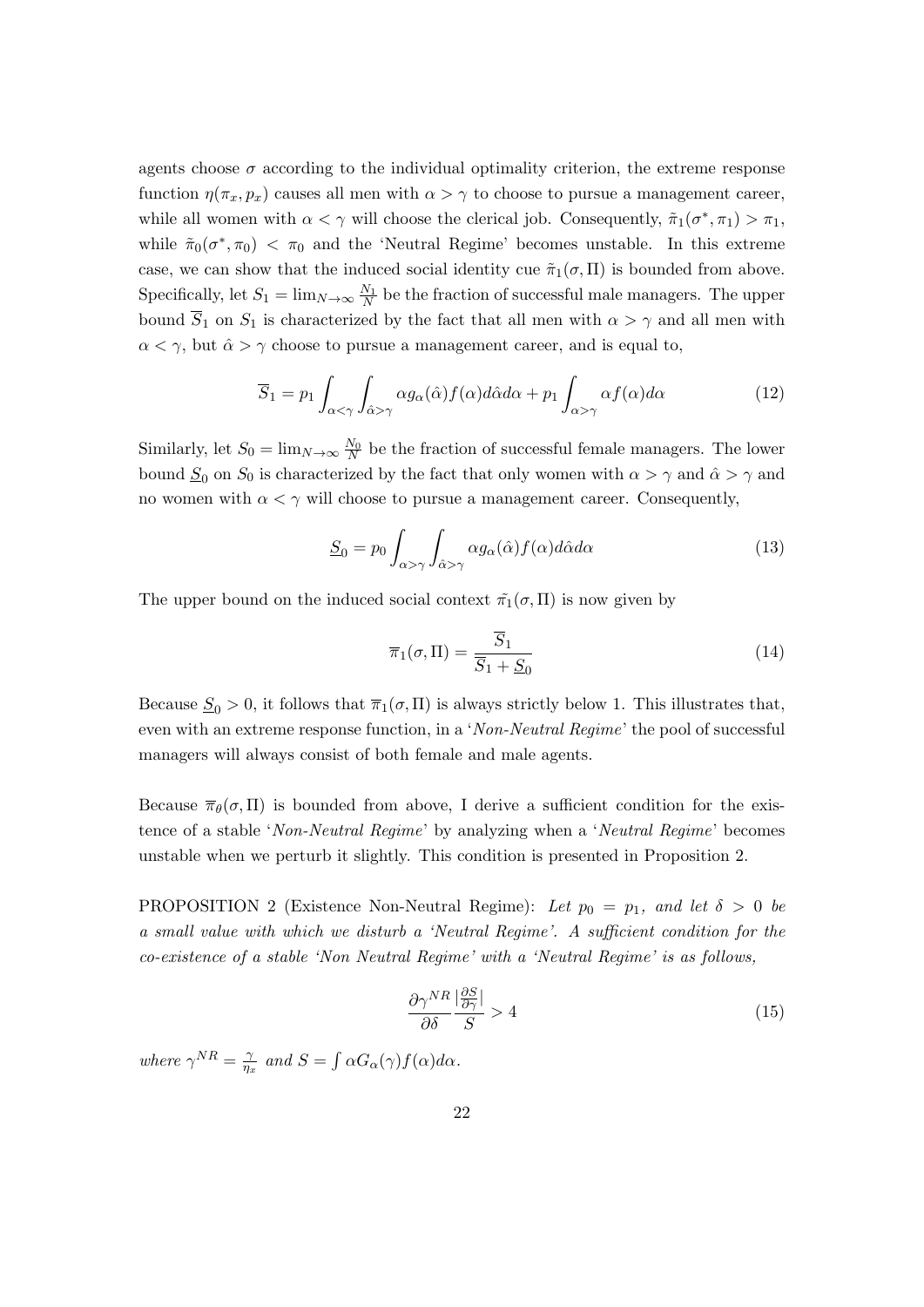Proposition 2 shows there are two ingredients that contribute to making a 'Neutral Regime' unstable. First of all, a change of  $\delta$  in  $\Pi$  away from a 'Neutral Regime' must have a sufficiently large effect on the choice behavior of agents at the individual level. Specifically, the induced change in the threshold  $\gamma^{NR}$  of agents that choose to 'Not Repress' the use of the social identity cues must be large enough. This change depends first of all on the derivative of the response function  $\eta(\pi_x, p_x)$  at the 'Neutral regime'. Furthermore, because of the linearity of  $\gamma^{NR}$  in  $\gamma$ , this change is multiplicative in  $\gamma$ . The second ingredient that contributes to the instability of a 'Neutral Regime' is driven by the effect of a change  $\delta$  on the outcomes at the aggregate level. This is captured by the elasticity of S in  $\gamma$ , where S is the total number of successful people at the Competitive task. The absolute value of this elasticity is increasing in  $\gamma$ , since the more attractive the outside option, the lower the number of agents  $S$  that tries and succeeds at the *Competi*tive task. Furthermore, the higher  $\gamma$ , the higher the  $\alpha$  of agents that choose the task and do 'Not Repress' the use of social identity cues. The intuition behind the positive effect of this elasticity  $\frac{\left|\frac{\partial S}{\partial \gamma}\right|}{S}$  $\frac{\partial \gamma}{\partial S}$  on the instability of a '*Neutral Regime*' is therefore as follows. The higher  $\gamma$ , the higher the expected success rate of those who change their choice behavior due to small changes in the social context away from the 'Neutral Regime'. Furthermore, the higher  $\gamma$ , the smaller the total number of successful people and the larger the effect of a change in behavior of a small group of agents on the induced social identity cues  $\Pi(σ, Π)$ . Whether a 'Non-Neutral' is unstable depends therefore on  $γ$  and the properties of the response function  $\eta(\pi_x, p_x)$ .

Minority Effect - There are two different ways in which agents can process  $\pi_x$  and  $p_x$  in their response function. They can either process the difference  $\pi_x - p_x$  or the proportion  $\pi_x$  $\frac{\pi_x}{p_x}$ . When  $p_0 = p_1$ , the local effect of a small change in a 'Neutral Regime' for a response function in which agents process the difference or the proportion are the same. This is nevertheless not true when  $p_0 \neq p_1$ . The effects of a change away from the 'Neutral' Regime' are symmetric for both social groups when agents process the difference  $\pi_x - p_x$ , independent of the values of  $p_x$ , and therefore, even when  $p_0 \neq p_1$ , Proposition 2 is still correct. When agents process the proportion  $\frac{\pi_x}{p_x}$  in their response functions, the effects of a change in the social context on  $\tilde{\pi}_x$  and  $\tilde{\pi}_{x'}$  are not symmetric anymore. Specifically, with such a response function, the minority group will react more strongly to changes in the social context than the majority group, which is also reflected in the sufficient condition that can be derived for this case.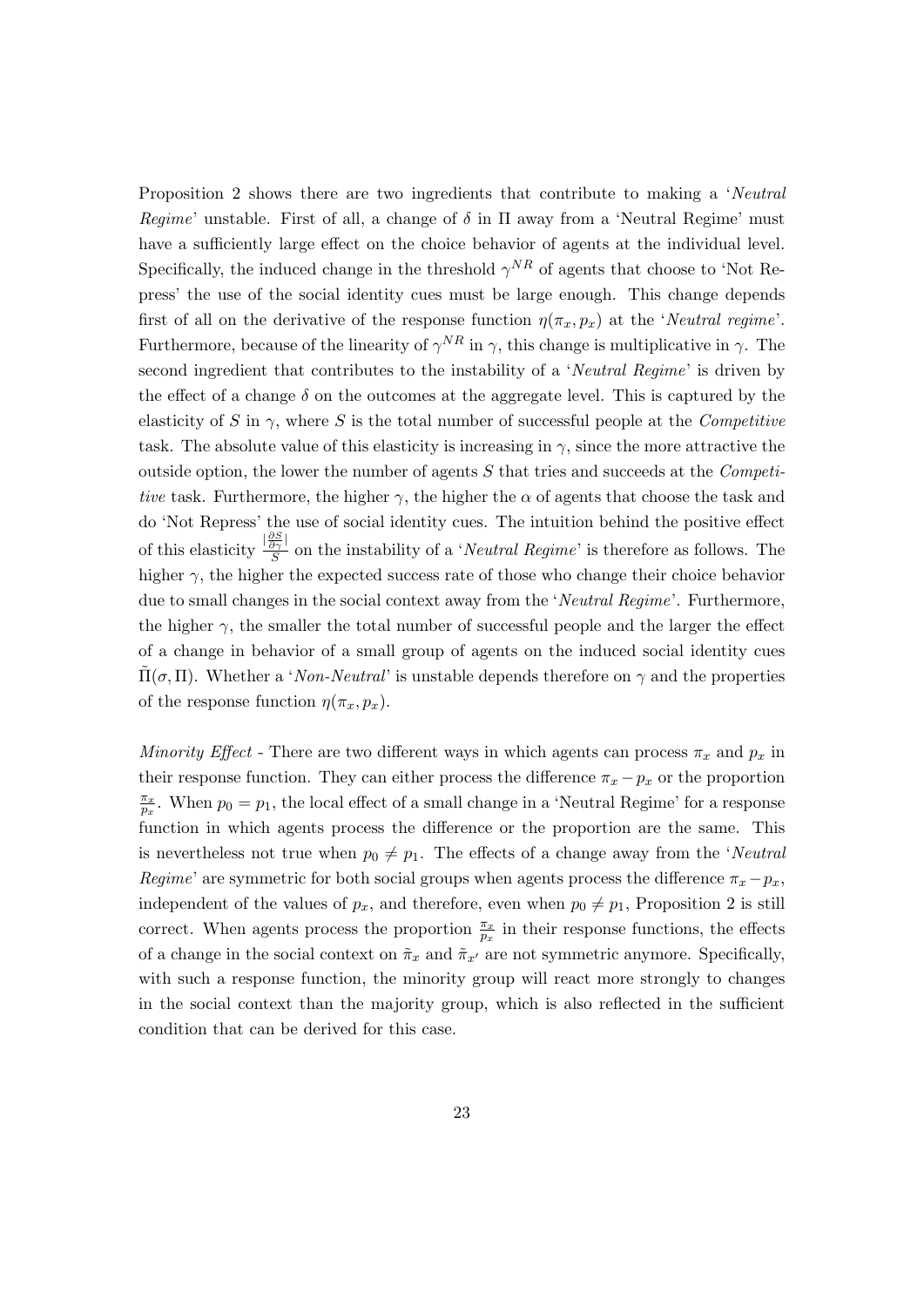Degree of Asymmetry - The more strongly agents react to their social context in their belief formation process, the more the social context will drive their choice behavior. Corollary 2 shows how this affects the asymmetry we observe in a 'Non-Neutral Regime'.

COROLLARY 2: Take two response functions  $\hat{\eta}$  and  $\eta$ , such that  $\hat{\eta}(\pi_x, p_x) > \eta(\pi_x, p_x)$ for all  $\pi_x > p_x$ . Assume WLOG that a 'Non-Neutral Regime' exists in which  $\pi_1 > p_1$ . Let  $\pi_{\eta,1}^*$  be the equilibrium value of  $\pi_1$  given a response function  $\eta$ . Then,  $\pi_{\eta,1}^* > \pi_{\eta,1}^*$ .

Corollary 2 shows that the function  $\eta$  determines the degree of asymmetry we observe across the different social groups in a 'Non-Neutral Regime', where the difference between  $\pi_x$  and  $p_x$  is larger, the stronger agents let their subjective beliefs be influenced by their social identity cues. This also implies that, when the minority group reacts more strongly to changes in the social context than the majority group, their social identity cue in equilibrium will be further away from the 'Neutral Regime' than the social identity cue of the majority group.

Welfare - If we consider a social planner that aims to maximize the aggregate utility of all agents in the society, then a 'Non-Neutral Regime' creates a Pareto improvement with respect to a 'Neutral Regime'. In a 'Neutral Regime', the strategies Repress and Not Repress are equivalent, and all agents form beliefs in the same way. In a 'Non-Neutral Regime', only those agents for whom it is strictly optimal will take the asymmetries in the social context into account. Those agents, for whom it is no improvement to let their social context influence their belief formation, will not change their behavior. Therefore, a 'Non-Neutral Regime' makes the agents that can use their social identity cue to improve decision making better off compared to a 'Neutral Regime', but the agents that cannot use their social identity cues to improve decision making will not be made worse off by a 'Non-Neutral Regime'. The Pareto optimality of a 'Non-Neutral Regime' should nevertheless be considered as a result that is driven by the simplifying assumptions made in the model, and can be easily contested. For example, a 'Non-Neutral Regime' is not necessarily Pareto optimal when beliefs have a direct effect on the probability of success, through for example confidence (Compte and Postlewaite, 2004), or when social context has a direct effect on someone's chances of success through some form of discrimination or stereotype threat (Steele, 2010). Finally, a 'Non-Neutral Regime' can become suboptimal when agents make systematic errors in learning their optimal belief formation process, when they do not correctly compute the long-term pay-offs of choosing a Competitive task, or when the strategy Repress becomes costly.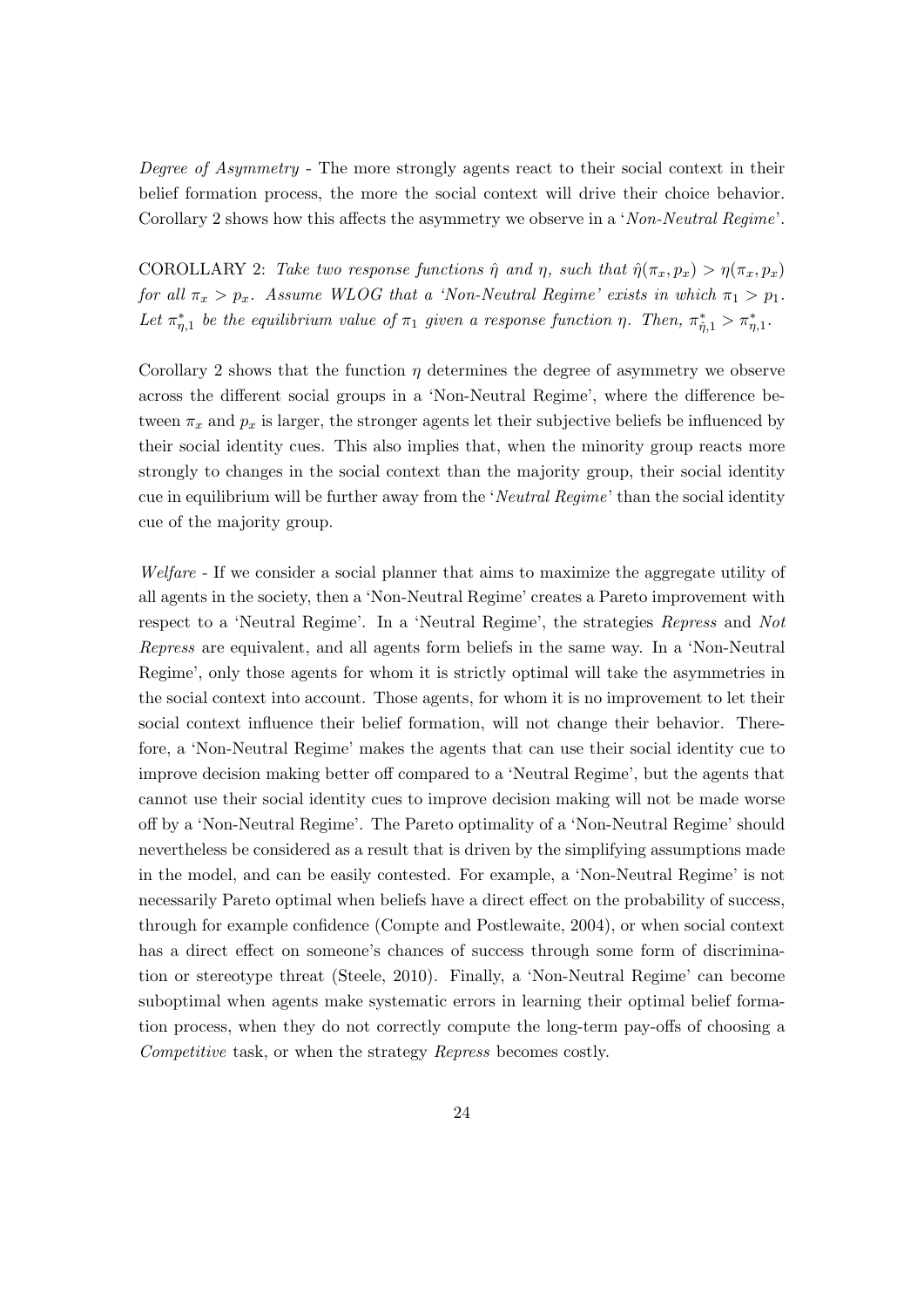#### 4.3 Social Identity Cues: Structure and Information

In this section, I provide insights into how different structures on the social identity cues affect the equilibrium results. When introducing the social identity cues, I assumed that people could not observe those who tried but failed. Although this assumption may be justified in a variety of settings, there are also settings in which this assumption may not hold. The key aspect is that what matters is not whether agents can observe those who tried but failed, but how they use this information. There are two different ways in which agents can take this information into account. First of all, they can put a similar structure on the public information as in the in exposition of the model, but change the denominator of the social identity cue to consider all agents that have tried the Competitive task, instead of only considering agents that have tried and succeeded. It can be shown that this structure on the social identity cues does not eliminate the existence of a 'Non-Neutral Regime'. On the other hand, agents may also use the information of the number of agents that tried but failed to calculate the within-group average success rate. Specifically, let  $S_x$  be the number of agents with characteristic  $\theta_i = x$  that has tried the *Competitive* task and succeeded, while  $F_x$  is the number of agents that has tried but failed. Then,

$$
\pi_x = \frac{S_x}{S_x + F_x} \tag{16}
$$

With this different structure on  $\pi_x$ , the individually optimal strategies are determined similarly by an agent's type  $\{\alpha, x\}$  and by whether  $\pi_x > \pi_{x}$  or vice versa, and, at the aggregate level, choice behavior would look as depicted in Figure (2). The effect of the aggregate choice behavior on the induced social identity cue  $\tilde{\pi}_x(\sigma, \pi_x)$  will nevertheless be very different. To illustrate, consider an example in which the average success rate of men,  $\pi_1$ , is higher than the success rate of women,  $\pi_0$ . Figure (2) shows that such a social context induces more men to choose the *Competitive* task than women, but that this induces simultaneously a higher average success rate for women than for men. Consequently, the new social identity cues will induce more women to choose the Competitive task than men, which will induce a higher average success rate for men, and so forth. Therefore, asymmetries in choice behavior induced by social identity cues reflecting the within-group average success rates cannot be persistent.

Finally, agents could also process statistics that only include those who try the Competitive task, because it may take too long for a 'successful outcome' to be realized, or it may not be universally clear what a 'successful outcome' looks like, which drives agents to look for more objective statistics. In this case, the story behind why agents believe the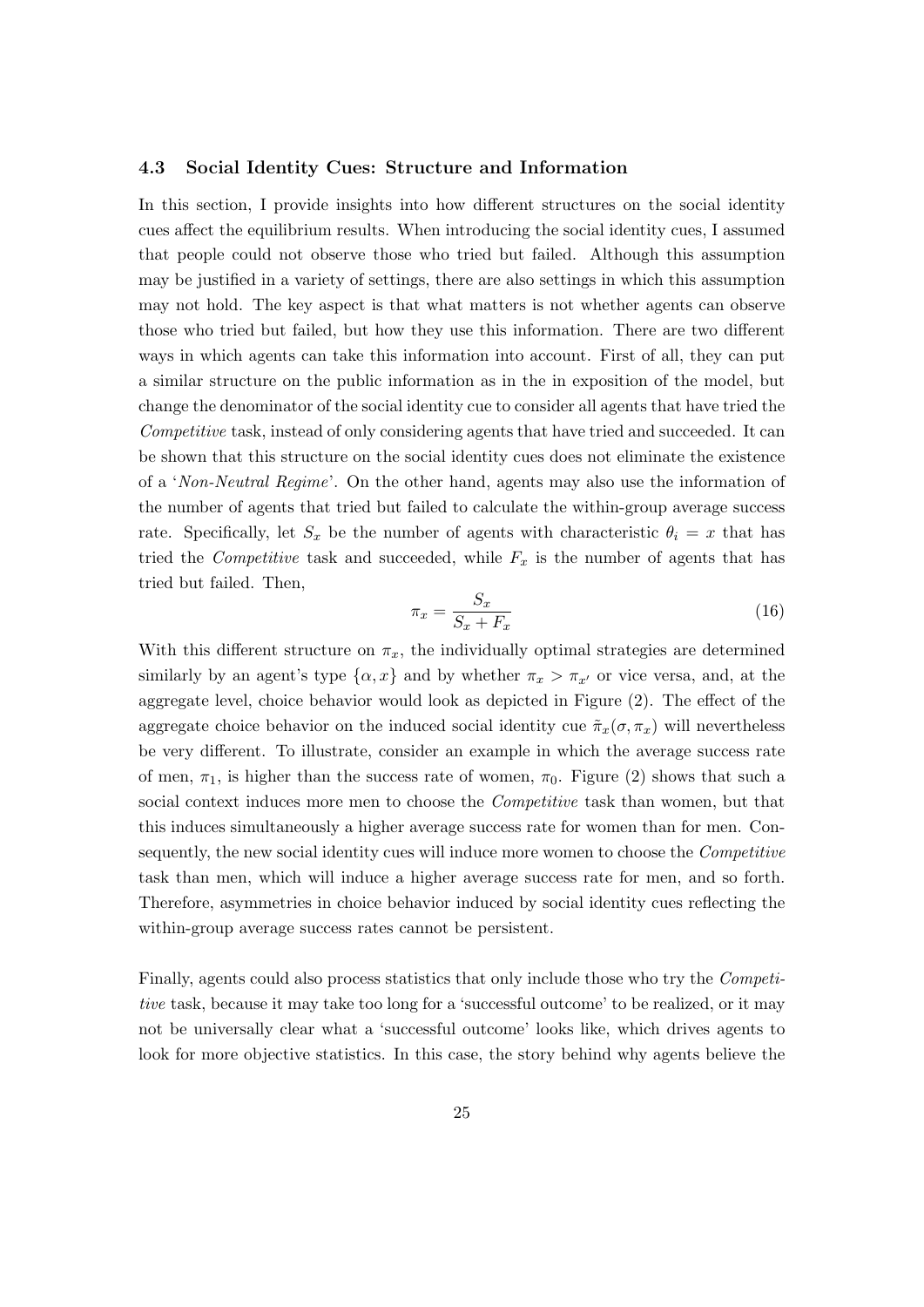social identity cues are relevant could be more of an imitation story. For example, they might believe that the fraction of people that try the Competitive task among those in their social group is indicative for their suitability to the task, or the degree of hostility in the environment (Chung, 2000). Although various statistics reflecting those who try could be considered, all of these statistics allow the existence of a 'Non-Neutral Regime'.

In general, this discussion sheds light on what structures on information drive the persistence of identity-driven choice behavior in this model. The key aspect that causes asymmetry in the social identity cues is the population effect induced by identity-driven choice behavior. To enable the existence of a 'Non-Neutral Regime', the structure agents put on their public information must be able to reflect this effect. The within-group average success rates only reflect the selection effect, and therefore, when people focus on this statistic, a 'Non-Neutral Regime' cannot exist. In all other cases discussed, the induced social identity cues are driven by the population effect, and therefore a 'Non-Neutral' Regime' can arise.

# 5 Discussion

### 5.1 Imperfect Learning

The assumption that agents choose their individually optimal strategies can be justified with the view that agents learn these strategies through their own experience with similar tasks. In the previous sections, I assume that agents are perfectly able to learn these individually optimal strategies. The main objective of this assumption is to provide a benchmark and show that, even when agents are able to perfectly learn how to optimally use the social identity cues, asymmetries in choice behavior can still persist in equilibrium. It is nevertheless likely that agents are only able to learn imperfectly. In this section, I discuss that, as long as the probability to learn something is positive, a 'Non-Neutral Regime' can still exist.

The equilibrium model can be adjusted to allow for imperfect learning as follows. The induced probability to choose the *Competitive* task for an agent of type  $\{\alpha, \theta\}$  in a social context Π, playing strategy  $\sigma_i$  as presented in Equation (6) can be written as,

$$
\Phi_{\alpha,x,\sigma_i,\Pi} = \sum_{\sigma \in \{R, NR\}} P(\sigma_i = \sigma | \alpha, x, \Pi) P(\hat{p}_i^{\sigma} > \gamma | \alpha)
$$
\n(17)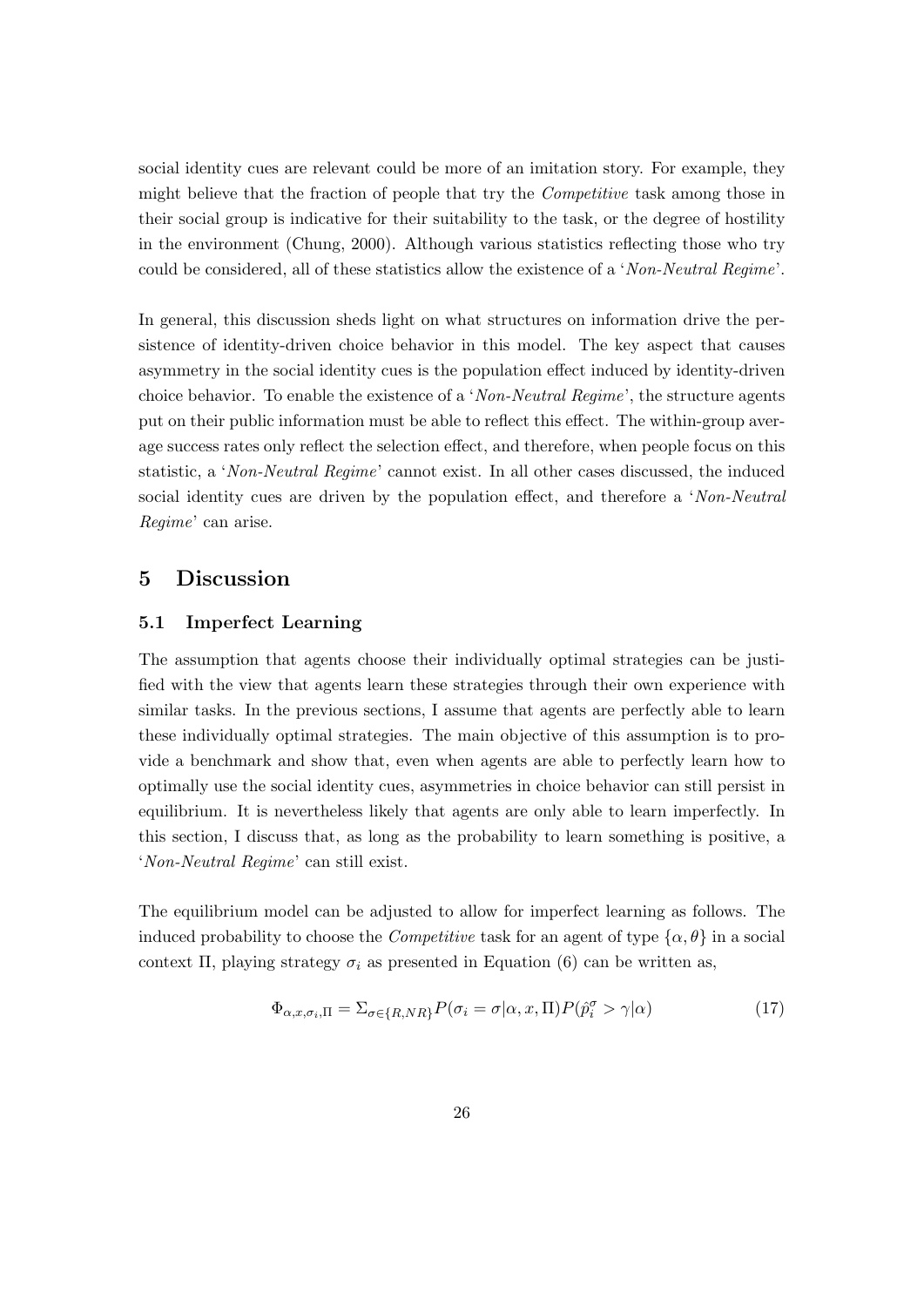In the case of perfect learning,  $P(\sigma_i = \sigma | \alpha, x, \Pi) \in \{0, 1\}$ , while in the case of imperfect learning,  $P(\sigma_i = \sigma | \alpha, x, \Pi) \in [0, 1]$ . Let  $\lambda$  be an exogenous learning process. Then, any such learning process implies a probability  $P^{\lambda}(\sigma_i = \sigma | \alpha, x, \Pi)$ . For example, let  $V(\sigma)$  be the expected pay-off of playing strategy  $\sigma$  and let  $\lambda = QR$  represent a quantile response model. Then,  $P^{QR}(\sigma_i = \sigma | \alpha, x, \Pi) = \frac{exp(\beta V(\sigma))}{\sum_{\sigma \in \{R, NR\}} exp(\beta V(\sigma))}$ , and the larger  $\beta$ , the better the agent is able to learn. Similarly, we can assume  $\lambda = S$  represents a sampling model in the spirit of Osborne and Rubinstein (1998). In that case,  $P^{S}(\sigma_i = \sigma | \alpha, x, \Pi) = P(\hat{v}(\sigma) > \hat{v}(\sigma'))$ , where  $\hat{v}(\sigma) = V(\sigma) + \epsilon$  represents the noisy value that agents observe through sampling. The larger the number  $N$  of samples the agent takes into account, the smaller the value of  $\epsilon$  and the better the agent is able to learn.

As long as the probability to learn is strictly positive, there will be a discrepancy between  $\Phi_{\alpha,x,\sigma_i,\Pi}$  for different values of  $\theta$ , which will automatically induce differences in choice behavior. Furthermore, a strategy  $\sigma_i$  only has instrumental value when playing  $\sigma_i = R$  implies a choice of action  $a_i \in \{C, NC\}$  that is different from the choice implied by playing  $\sigma_i = NR$ . Therefore, only in these instances agents will be able to learn from experience. When the variance of  $\hat{\alpha}$  is uncorrelated with  $\alpha$ , this is on average more likely to happen to agents with ability levels close to  $\gamma$ . As discussed earlier, these agents also happen to be the agents whose decision making will be most affected by the social context. Therefore, the agents through whom the optimal use of social identity has the largest effect at the aggregate level, will also be the agents that will most likely learn best in a case of imperfect learning.

Finally, to discuss the effect of imperfect learning on the possible equilibrium outcomes, we also need to discuss how we assume agents learn. In the exposition of the model, I assume that agents have a natural 'urge' to look at others when they are not sure what to do or believe. If failing to learn means failing to Repress the influence of the social context when this is optimal, imperfect learning implies that more agents than optimal use their social identity cue in belief formation. In this case, imperfect learning would increase the strength of the population effect. If failing to learn implies that agents make random mistakes, imperfect learning decreases the strength of the population effect. How people learn is eventually an empirical question, and I talk more about how this issue provides interesting directions for future research in the Conclusion.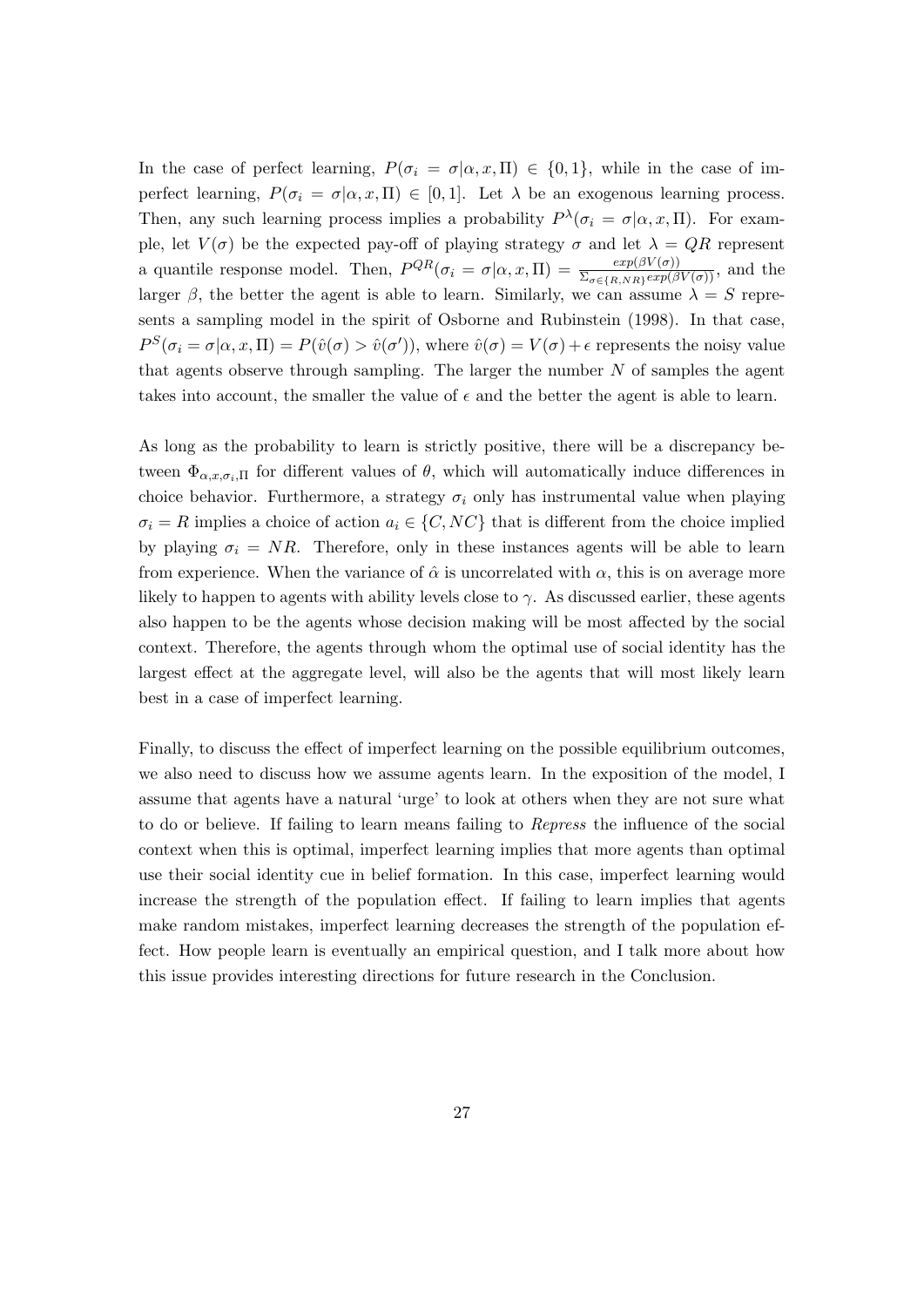#### 5.2 Inference based on the Individually Optimal Strategy

To simplify the exposition of the model, I assume that the true probability  $\alpha$  and the probability of success of the outside option  $\gamma$  are fixed over an agent's lifetime. Although this assumption allows me to show the mechanism through which the social context affects decision making in the simplest way, it may also raise the question why, if agents are able to learn their individually optimal strategy conditional on their true value of  $\alpha$ , they are not able to retrieve their true probability of success from this information. Indeed, a sufficiently sophisticated agent could interpret her individually optimal strategy as an extra signal regarding her true probability of success. In the simplified version of the model, this signal would be a perfect signal regarding the true  $\alpha$ , and, because  $\alpha$  and  $\gamma$  are fixed, it becomes optimal to either always choose the *Competitive* task or always choose the Non-Competitive task. Therefore, agents that are sophisticated enough to know the structure of the model could be able to find out which choice of task is optimal from learning their optimal strategy. This reasoning is nevertheless too much driven by the simplifying assumptions in the exposition of the model.

In a more realistic model, the values of  $\alpha$  and  $\gamma$  vary over the lifetime of an agent, and agents learn from a series of related, but slightly different tasks. For example, an agent learns the strategy  $\sigma^*$  used to make the decision whether to choose a STEM major from earlier experiences with STEM related tasks throughout high school. The individually optimal strategy is in this case conditional on whether on average during the learning process  $\alpha$  has been above or below  $\gamma$ . When modelling the choice to enter a STEM major, we will therefore have a fraction of agents with  $\alpha > \gamma$  that belong to the socially more successful group that will choose Not Repress, but also a fraction that will play Repress.

Consequently, the optimal strategy becomes an imperfect signal regarding  $\alpha$ . Sophisticated agents will therefore no longer be able to retrieve their true  $\alpha$  from this signal. They may still want to use this extra signal to improve upon their decision, which eventually means forging a third belief:  $\hat{p}_i^I$ , the resulting belief from the inference process  $I^{23}$ . This sophisticated agent, who thinks further about the consequence of finding out wheter *Repress* is a good strategy and is willing to test  $\hat{p}_i^I$ , is just an agent that ends up comparing three possible beliefs;  $\hat{p}_i^R$ ,  $\hat{p}_i^{NR}$  or  $\hat{p}_i^I$ . Without further information to exploit,

 $^{23}$ This inference process does not have to be accurate nor based on the correct model for the world.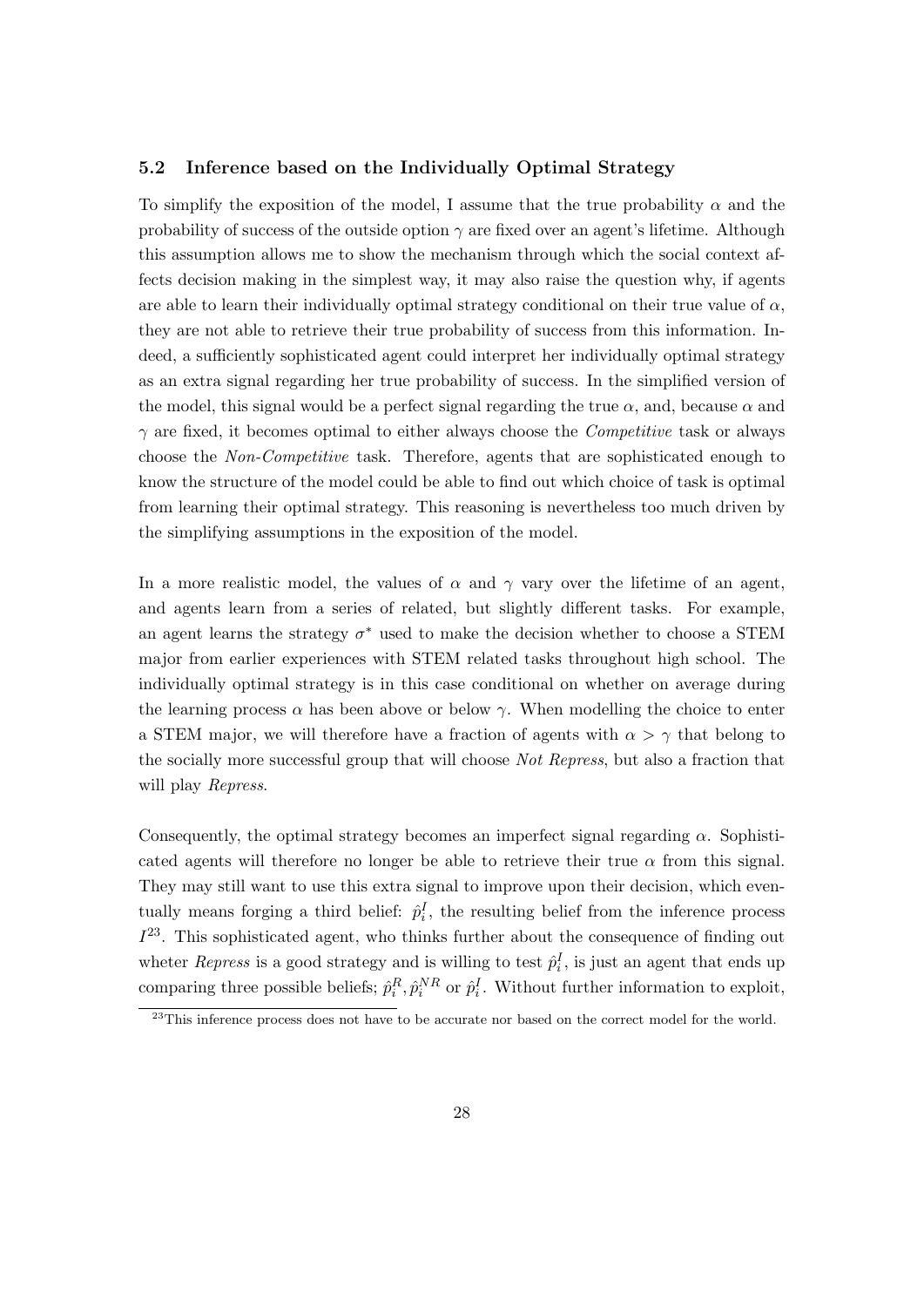she will not be able to further improve decision making  $2^4$ . The model can therefore account for this type of sophistication, which simply amounts to enriching the set of strategies that is considered<sup>25</sup>.

To analyze the effects of such an enriched set of strategies on the equilibrium results, consider again the example of the firm. If the belief  $\hat{p}_i^I$  results from a correct inference process, then a man that learns that Not Repress is optimal for him, will be able to make the inference that, on average, he is good enough to choose leadership-related tasks, while a man that learns that Repress is optimal, will make the inference that, on average, he is not good enough to choose leadership-related tasks. The opposite applies to women. In this case, the key aspect that causes a 'Non-Neutral Regime' to exist, namely the fact that the belief-formation process is type-contingent, disappears. One could argue nevertheless that the latter inference process seems much more difficult to make than the former, since it requires a more elaborate thinking. It seems easier for a man to realize that, when he should use the fact that males are overrepresented among the successful individuals, then he is probably also likely to succeed. But it is much less straightforward for a man to conclude that, if it is not optimal to use the male-driven bias, then it must be that he has low chances of success. He may simply interpret this information as the statistic not providing useful or relevant information regarding his own abilities. Similarly, for a female, if she learns Not Repress is a better strategy than Repress, it may be easy for her to conclude that, like all other women, her chances of success are not that great either. It is much less straightforward for her to conclude that, if *Repress* is the better strategy, then she must be good. Therefore, if the belief  $\hat{p}_i^l$ follows from a correct and complete inference process, a 'Non-Neutral Regime' can no longer exist. On the other hand, a partial inference process, like the one described above, would exacerbate the phenomenon, as in this case all high probability male choose the Competitive task, along with all low probability males that have a good draw, while all low probability women choose the Non-Competitive task, along with all high probability women that have a bad draw. Again, this discussion emphasizes the key aspect of the model, namely that the 'Non-Neutrality' appears when the belief-formation rules or heuristics are built on type-contingent statistics.

 $24$ The same reasoning applies to agents that can only imperfectly learn their individually optimal strategy in the simplified model.

<sup>&</sup>lt;sup>25</sup>This would limit the degree to which agents can compare these strategies, since one cannot compare more strategies without at the same time altering the accuracy with which one can compare them.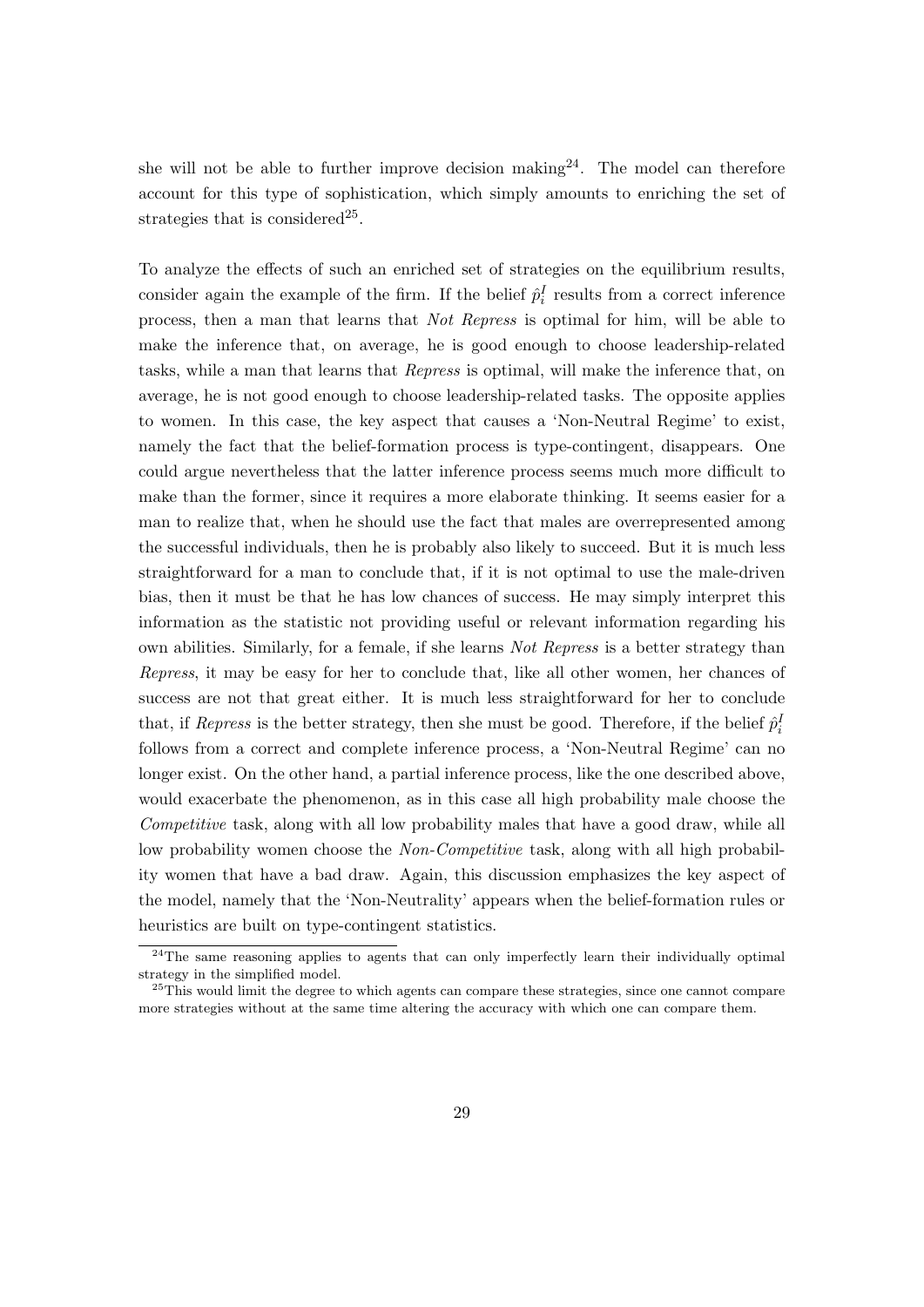### 5.3 A Misspecified Response Function

In the exposition of the model, I assume agents hold correct beliefs about the fraction  $p_x$ of the population that has an observable characteristic  $\theta_i = x$ . It is not always obvious that this is the case. Corollary 3 shows what happens when these beliefs are incorrect.

COROLLARY 3: Assume WLOG that agents hold a belief  $\hat{p}_x > p_x$ . Then there only exists a 'Non-Neutral Regime' in which  $\pi_x < p_x$ . A 'Neutral Regime' no longer exists.

Example - Corollary 3 can be illustrated as follows. Consider again the firm in which male and female workers have to make a choice between pursuing a career in management or a clerical job. Assume that there are less women than men that have the qualifications to pursue a management career, but that agents fail to take this into account. In other words, people hold a belief  $\hat{p}_0 > p_0$  about the fraction of qualified women in the population. Specifically, let the belief be  $\hat{p}_0 = \frac{1}{2}$  $\frac{1}{2}$ , while the true fraction is  $p_0 < \frac{1}{2}$  $\frac{1}{2}$ . In this case, agents expect to observe the same fraction of men and women in the pool of successful managers, while in reality this is not what a 'Neutral Regime' looks like. Consequently, when a 'Neutral Regime' appears, agents will not interpret it as such and they will perceive women to be underrepresented, while men are perceived to be overrepresented. Individual optimality then induces women with  $\alpha > \gamma$  to Repress the influence of the social context on their beliefs, while men with  $\alpha > \gamma$  will not. This drives the population towards a 'Non-Neutral Regime' in which women are indeed underrepresented among the successful managers.

#### 5.4 Correlated Chances of Success and Observable Characteristics

To isolate the effect of the optimal use of social identity on decision making, I assume the probability  $\alpha$  and the observable characteristic  $\theta$  are independently distributed over the population. In practice, a high probability of success often results from the degree to which a certain ability has been developed by the agent. The economic literature provides plenty of empirical evidence for a correlation between observable characteristics and the available opportunities to develop certain abilities, that leads to correlated (developed) chances of success and observable characteristics<sup>26</sup>. Such a correlation can also be due to nature, such as muscular strength and gender (Alesina et al., 2013). This type of correlation will not affect the potential gains of using the social context in belief

 $^{26}$ See for example Carneiro et al. (2003), who provide evidence of differences in premarket skills across different race groups.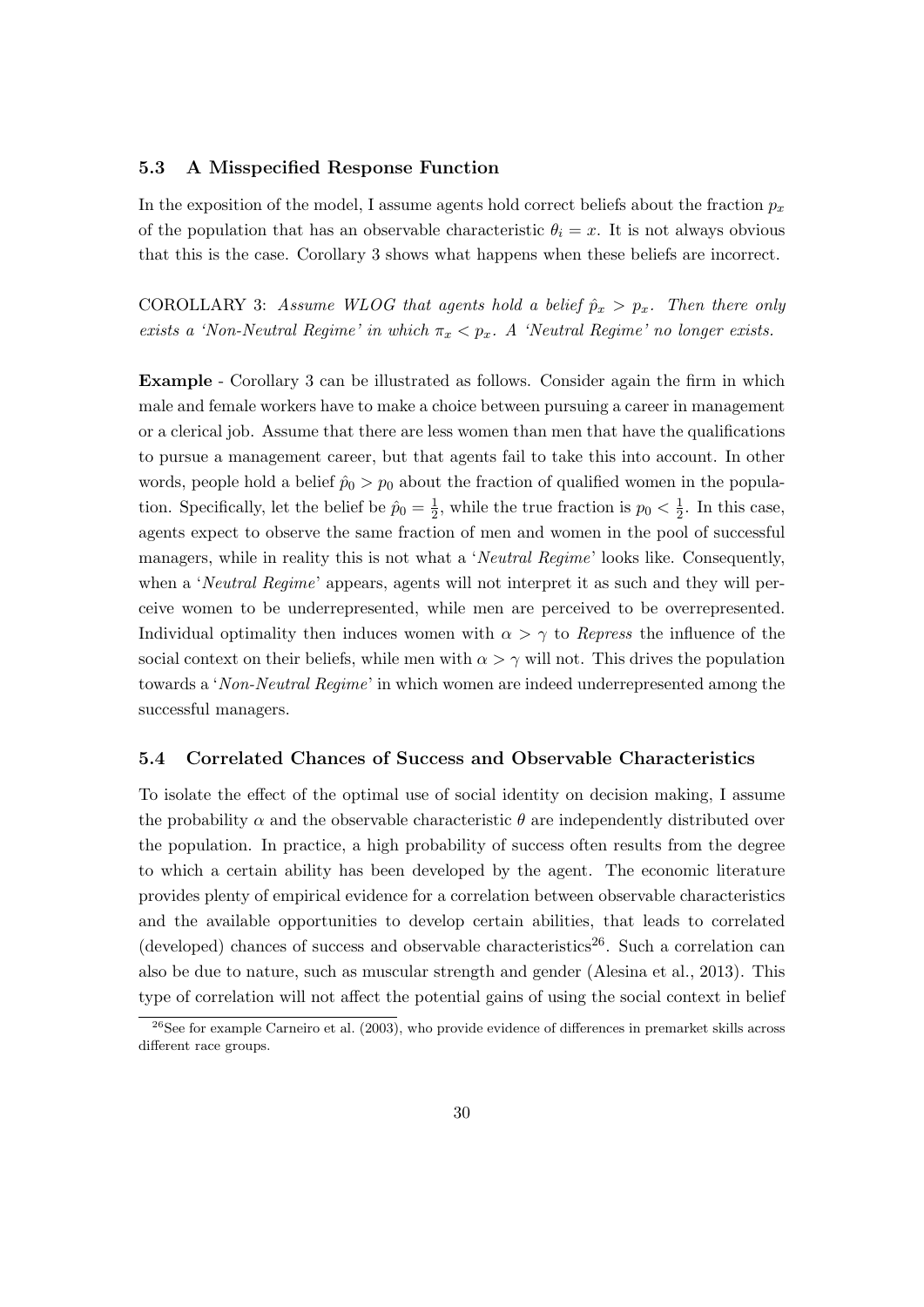formation at the individual level, and will therefore not affect the individually optimal strategies as presented in Proposition 1. It will nevertheless affect the outcomes observed at the aggregate level. In most empirical examples, having high chances of success is correlated with belonging to the socially more successful subgroup in the social context. In this model, such a correlation increases the total number of agents that can use their social identity to improve decision making, which increases the strength of the population effect. Therefore, the use of social identity cues in belief formation would exacerbate any differences in the prevalence of the different subgroups among the successful individuals that are caused by an unequal distribution of skills over different social types. Although less likely, the correlation could also work in the opposite direction, where having low chances of success is correlated with belonging to the socially more successful subgroup. In this case, the correlation decreases the strength of the population effect, and, at the aggregate level, the effect of the individually optimal strategies and the effect of correlated chances of success and observable characteristics work in opposite directions.

#### 5.5 Direct Effects of the Social Context on Success and Utility

Social identity also has direct effects on utility. Agents can derive for example utility from the acceptance by peers (Austen-Smith and Fryer, 2005) or they can lose utility due to the punishment of other agents for not complying with social norms (Akerlof and Kranton, 2000). Furthermore, agents' beliefs can directly affect performance (Compte and Postlewaite, 2004), and the chances of success can be affected by statistical discrimination based on the social context (Coate and Loury, 1993) or by differential network effects (Lalanne and Seabright, 2011). This implies that the probability of success  $\alpha$  is not only a function of individual-specific characteristics, but also of the observable characteristic  $\theta$ . Consequently, the social context contains real information and the agent's belief formation process represents a process of social learning. Furthermore, when using the model of Compte and Postlewaite (2004), the optimal confidence management following from the individually optimal strategy will affect the true probability of success in a way that will reinforce the population and selection effect. Therefore, in this model, any direct effects of the social context on utility and performance will be complementary to the effects of the individually optimal strategies, and both effects will be simultaneously and endogenously determined through the social context Π. The results presented in Propositions 1 and 2 are therefore robust in this context, and any direct effects of the social context on utility and performance increase the strength of the population effect.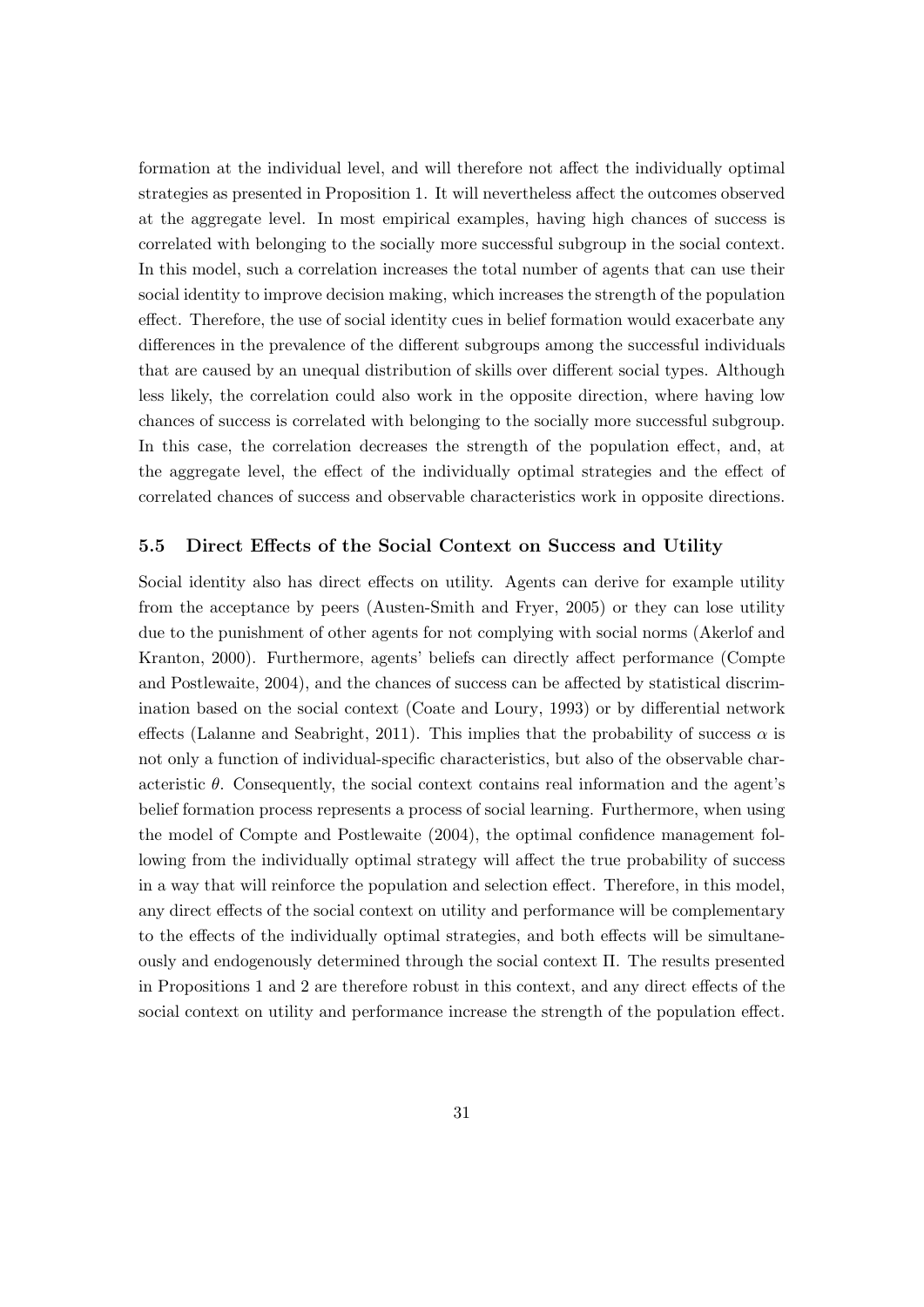### 5.6 Correlation Noise in Beliefs and True Probabilities of Success

One could argue that the individual beliefs  $\hat{\alpha}$  could be noisier for agents with low true chances of success than for agents with high chances of success, because agents with high probabilities  $\alpha$  are more likely to undertake similar tasks and will therefore receive more feedback regarding their underlying abilities. The noise in  $\hat{\alpha}$  could also be correlated with the observable characteristic, because agents with an observable characteristic that makes them less likely to choose a *Competitive* task conditional on their value of  $\alpha$  are also less likely to receive feedback about their underlying abilities. Finally, one could pose that agents with extreme true probabilities of success have beliefs  $\hat{\alpha}$  that are less noisy than agents with average values of  $\alpha$ .

Agents with beliefs  $\hat{\alpha}$  that are more noisy can potentially gain more from the optimal use of the social context, because they are more likely to make mistakes. Those agents that can indeed use their social context to improve decision making can therefore compensate this higher degree of noisiness with an optimal management of confidence. Agents that cannot use their social context to improve decision making will not have an instrument to off-set their higher likelihood to make mistakes. Because the social context drives choice behavior more when there is more noise in  $\hat{\alpha}$ , the effect of all above-mentioned correlations between the noise in  $\hat{\alpha}$  and  $\alpha$  will strengthen the population effect.

# 6 Applications and Possible Tests of the Model

### 6.1 Perceptions and Role Models

The model predicts that, when people are uncertain about their chances of success, their choice behavior can be driven by what they perceive in their social context. Moreover, depending on how people process the information stemming from their social context, these perceptions can become self-fulfilling in equilibrium or not. This result has interesting policy implications. It implies that people can be nudged towards desirable behavior by influencing the statistics that people take into account, or by making hidden data, such as those who tried but failed, more visible. This can be a policy complementary to a real and maybe more costly change of the social context, through for example affirmative action policy. The model also supports the belief that it is important to shed light on more women and minority people that are successful in areas in which these groups are underrepresented, which makes the paper related to the literature on role models. The effect of role models on decision making can work through the same mechanism as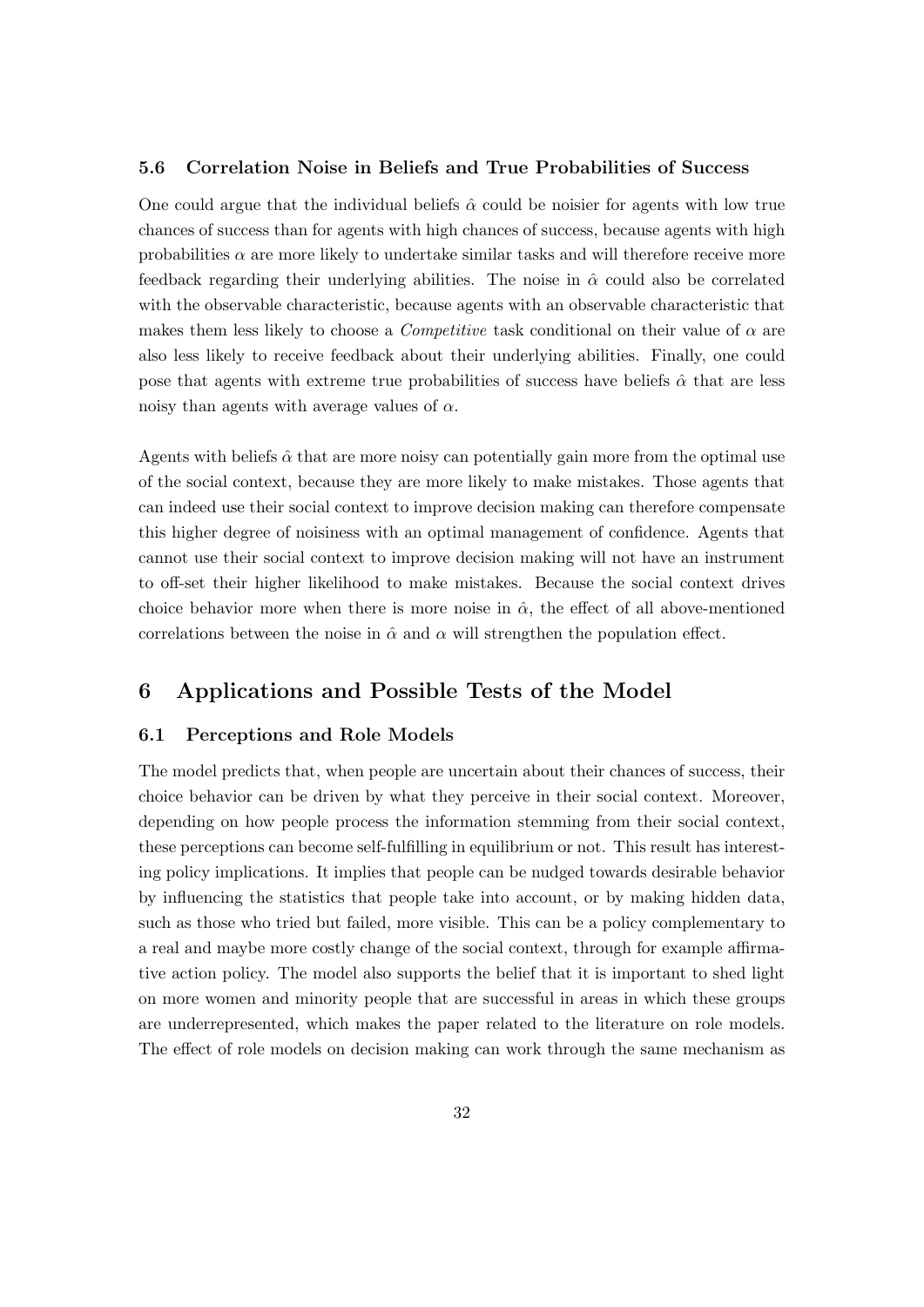in Chung (2000), where agents use role models to retrieve information about the degree of hostility of the environment they will work in. Another way to interpret the effect of role models on decision making in this model is that agents believe they can retrieve information regarding their individual-specific chances of success from people like them.

#### 6.2 Individual Feedback

Because the options to manage confidence using the social context are asymmetric across social types, similar types of individual feedback can have different effects on choice behavior for agents belonging to different social groups. One could exploit these differences to create more diversity in educational and professional environments. Specifically, the effects of a 'Non-Neutral' social context could be offset by creating a similar bias in the noisy belief for exactly those agents that cannot optimally bias their decision making using the social identity cues. For example, if men are overrepresented among the successful managers, only men have the option to bias their estimate of success in a management career upwards using the social context. If one wants to induce more women to choose a career in management, this could be achieved by giving those women, that have the capabilities to become good managers, systematically more positive feedback regarding their abilities than men. This would bias their individual-specific noisy perception upwards in a similar way as what men can achieve with the use of the social context. These insights can be useful for the development of programs that aim to enhance the confidence of underrepresented groups to increase diversity.

### 6.3 Stereotypes

Bordalo et al. (2016) define stereotypes as the subgroups that are most representative for a certain task. This model shows how stereotypes can be determined endogenously through the interaction between the choice behavior of agents and the social context in which they make these choices. The driving forces behind this process are the differential use of social identity cues in belief-formation, and the incompleteness of the learning process of the chances of success. The asymmetries in choice behavior across different social groups that are induced by belief formation that is contingent on social types, can be reinforced by discrimination, social pressure and other direct effects of social identity on utility, and provide the public data from which stereotypes will be derived. The model has a similar prediction to Hoff and Stiglitz (2016) and Steele (2010), namely that stereotypes cannot survive in a society, unless they are a reflection of what people observe in their social context. Where the current literature predicts that the only way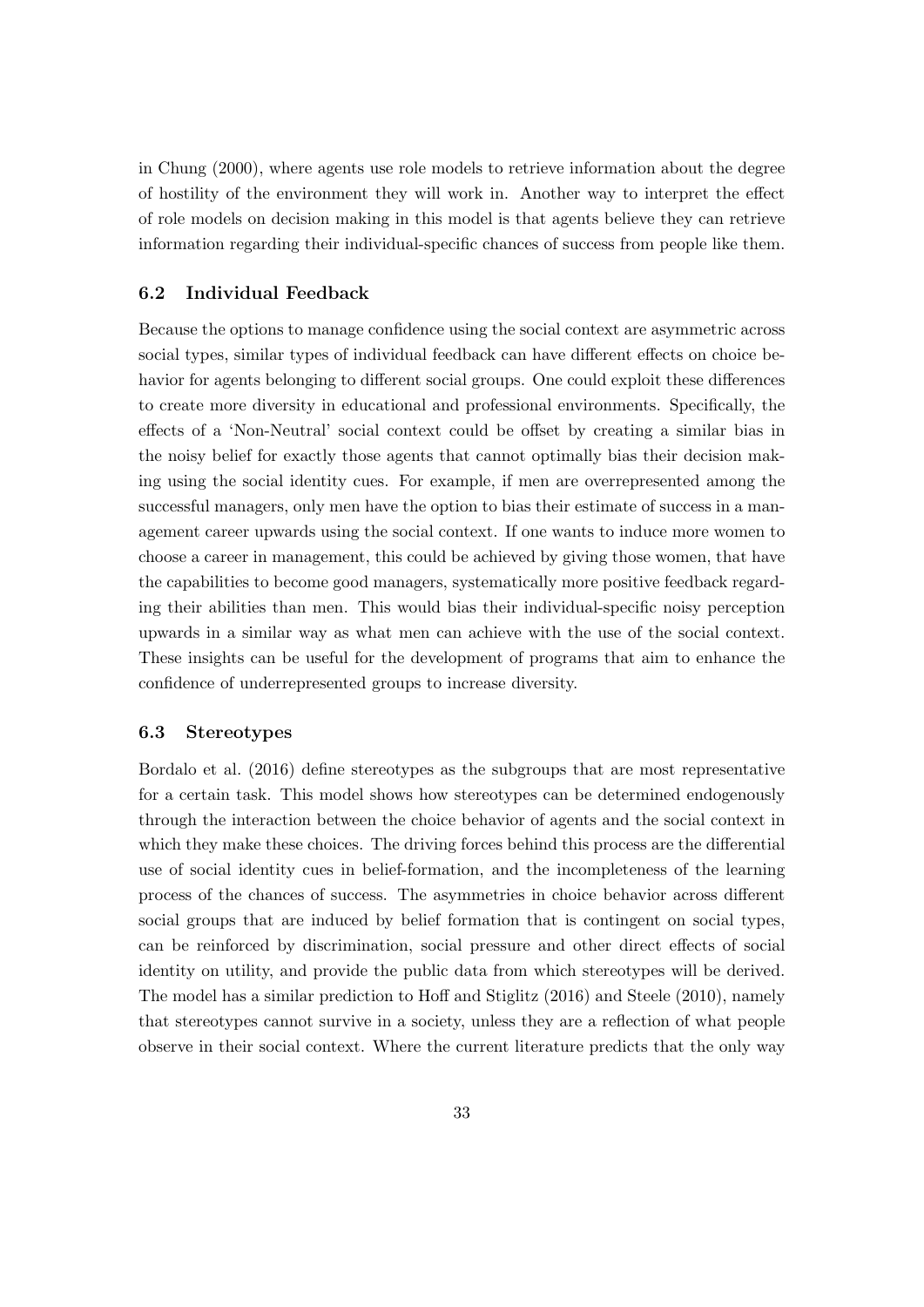to effectively fight harmful stereotypes is to change the reality in which people make decisions, this model provides an extra insight, namely that nudging people towards the use of desirable statistics or a desirable way to process the information in the social context could also be effective.

### 6.4 Affirmative Action

The model sheds light on the necessary conditions for temporary affirmative action to have long-run effects. Specifically, the model provides a theoretical interpretation of the phenomenon 'critical mass'. This term refers to the point at which there are enough successful minorities in a setting, such that individual minorities no longer feel an interferencing level of identity threat (Steele, 2010). In this model, a 'critical mass' is defined as the quantity of successful minorities, for which minorities no longer perceive themselves as underrepresented among the successful individuals. This quantity is determined by the response function of agents, by their sensitivity to changes in the social context, and by their beliefs  $p_x$  about what a 'Neutral Regime' should look like. If temporary affirmative action increases the representation of minorities among the successful individuals, but minorities still consider themselves as being underrepresented, then, as soon as the policy is removed, choice behavior driven by type-contingent beliefformation processes will automatically bring the society back to a 'Non-Neutral Regime'. Such temporary affirmative action will therefore not have any long-run effects.

Furthermore, when agents are perfectly able to learn their optimal strategies, the effects of a quota in this model are probably not achieved in the way policy makers would desire. Specifically, the changes in the representation of social groups are obtained through a loss of agents belonging to the socially more successful group with  $\alpha > \gamma$  that choose the Competitive task, and a gain in agents belonging to the socially less successful group with  $\alpha < \gamma$  that choose the *Competitive* task. This sheds light on how affirmative action policy can potentially hurt the decision making of both agents, which decreases aggregate welfare.

### 6.5 Oppositional Identities

The phenomenon of oppositional identities describes why, in some minority groups, agents tend to reject the dominant culture. This type of behavior is for example observed in schools, and modelled using social pressure (Austen-Smith and Fryer, 2005) or cultural transmission (Bisin et al., 2011). This model proposes an alternative view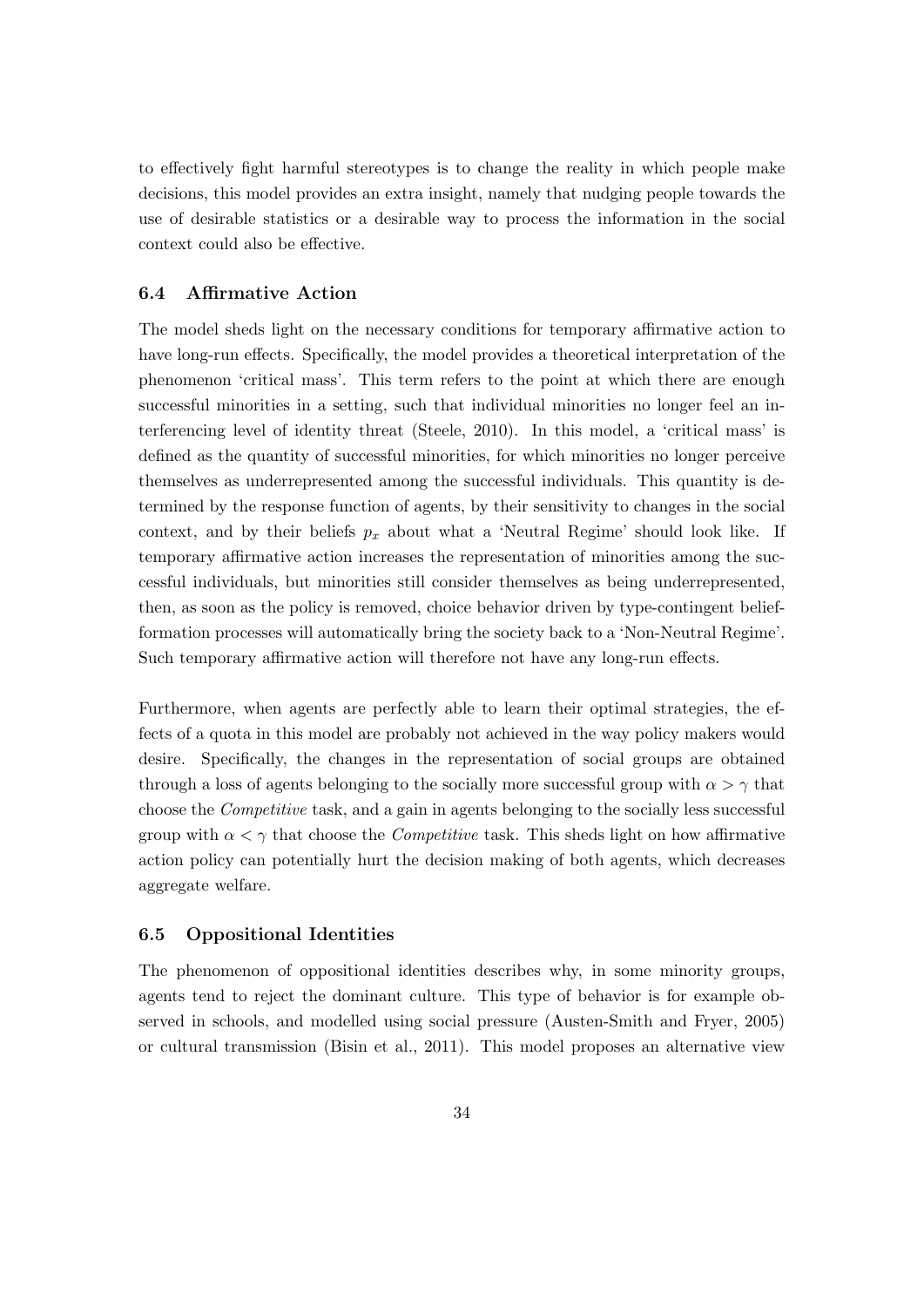on the phenomenon. Specifically, within this framework, an oppositional identity can be defined as follows. Assume the 'Competitive' task represents a task that is the social norm according to the dominant culture in society, for example 'working hard in school', while the 'Non-Competitive' task is something that is frowned upon, for example 'shirking in school'. The model shows that, even in the absence of social pressures or cultural transmission, we could observe a disproportionate part of the minority students reject the dominant culture when these students observe that students like them are underrepresented among the successful students that work hard in school. The model argues therefore that minorities adopting an oppositional identity can also be the result of what these minorities observe in their social context. Specifically, choosing an oppositional identity when it is not optimal for one to do so, is in this model driven by exhibiting a lack of confidence regarding one's own chances of success and not having the option to offset this lack of confidence using information from the social context.

# 7 Conclusion

This paper analyzes the origin and persistence of identity-driven choice behavior using an equilibrium model of endogenous subjective belief formation in social context. To shed light on the origin of identity-driven choice behavior, the model shows how social identity cues that are informationally irrelevant in decision making can be used to optimally bias noisy perceptions to limit the adverse effects of these perceptions being incorrect. The model tells therefore the following story. We are often not sure whether we are 'good enough' to successfully complete a *Competitive* task. Because we have access to a sample of successful people and we can observe several traits of these successful people, we can convince ourselves there exist correlations between success and certain observable characteristics. The model shows that, if we manage to attribute success or failure to certain observable characteristics in an optimal way, then this would enable us to form beliefs that improve our decision making on average. The options available to bias beliefs depend on social context, and can be asymmetric across agents with different observable characteristics. At the aggregate level, this asymmetry can create the existence of a population equilibrium in which the use of social identity cues and the allocation over tasks of individuals belonging to a priori identical subgroups is different. Therefore, even when agents manage to behave optimally from an individual perspective, asymmetries in choice behavior across a priori identical subgroups can persist.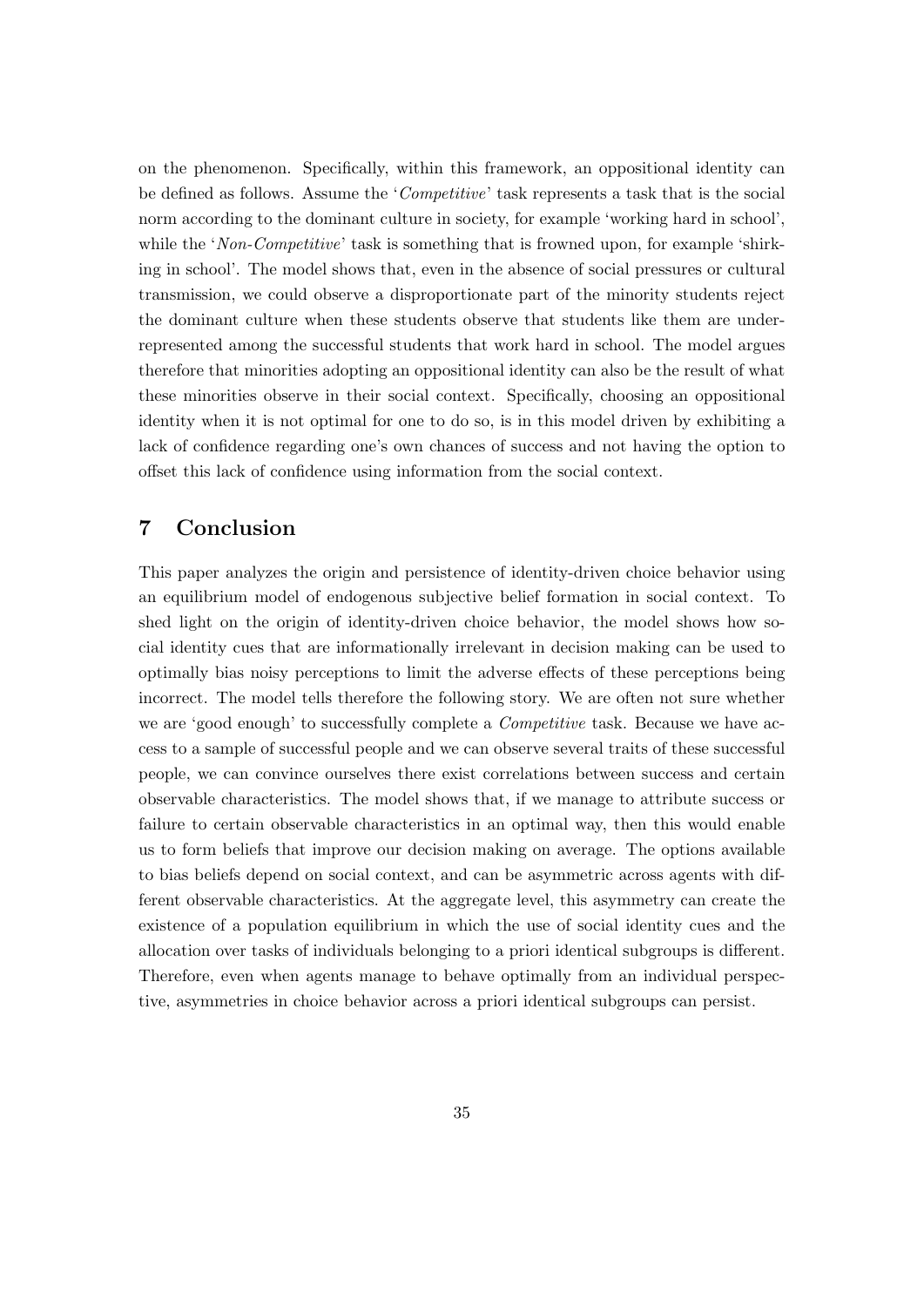The results imply that choice behavior driven by observable characteristics is not necessarily caused by the explicit preferences of agents with these observable characteristics, but could driven by the social context in which these agents make their decisions. This suggests that behavior following from social norms or stereotypes, as described in Akerlof and Kranton (2000), does not have to be driven by the internal manifestations of an identity, but can rather be an adaptation to what people see around them. The model predicts therefore that choice behavior is, at least partially, socially constructed. This implies that, when we want to eliminate asymmetries across a priori identical subgroups with different social identities, taking care of discrimination, skill-differences or social pressure is not enough. We have to take into account the biases in belief formation that are induced by the social context, biases that may help people at the individual level, but are not necessarily beneficial for society. This paper provides insights that can help to develop the adequate informational policies that could limit the harmful effects of these biases at the aggregate level.

Finally, the insights provided in this paper point to several areas for future research to better understand the impact of identity-driven choice behavior in our society. First, an important limitation of this model is that it assumes homogeneity in both the information agents perceive in the social context and in the way in which agents process this information. People's individual-specific social networks could nevertheless play an important role in the formation of perceptions and this could lead to heterogenous perceptions of the social context across agents. Moreover, this heterogeneity in perceptions could be correlated with observable characteristics through variables such as income, neighbourhood or education. An interesting way in which this model could therefore be extended is by introducing heterogeneity in the perceptions of the social identity cues, and analyze what the effect of this heterogeneity would be on the equilibrium results.

Secondly, the results in this paper are derived under the assumption that agents are perfectly able to learn their optimal belief formation strategies. The goal of this assumption was to simplify the exposition of the behavioral phenomenon I introduce, and to create a benchmark for the equilibrium results. The process in which agents learn how to interpret and use social context is nevertheless an interesting research topic on its own. For example, social context could influence this learning process directly, through for example stigmatization, discrimination, implicit biases and expectations, social pressures or stereotype threat, which could induce learning traps that could be asymmetric across social groups. Psychological factors may also play a role, such as the shame to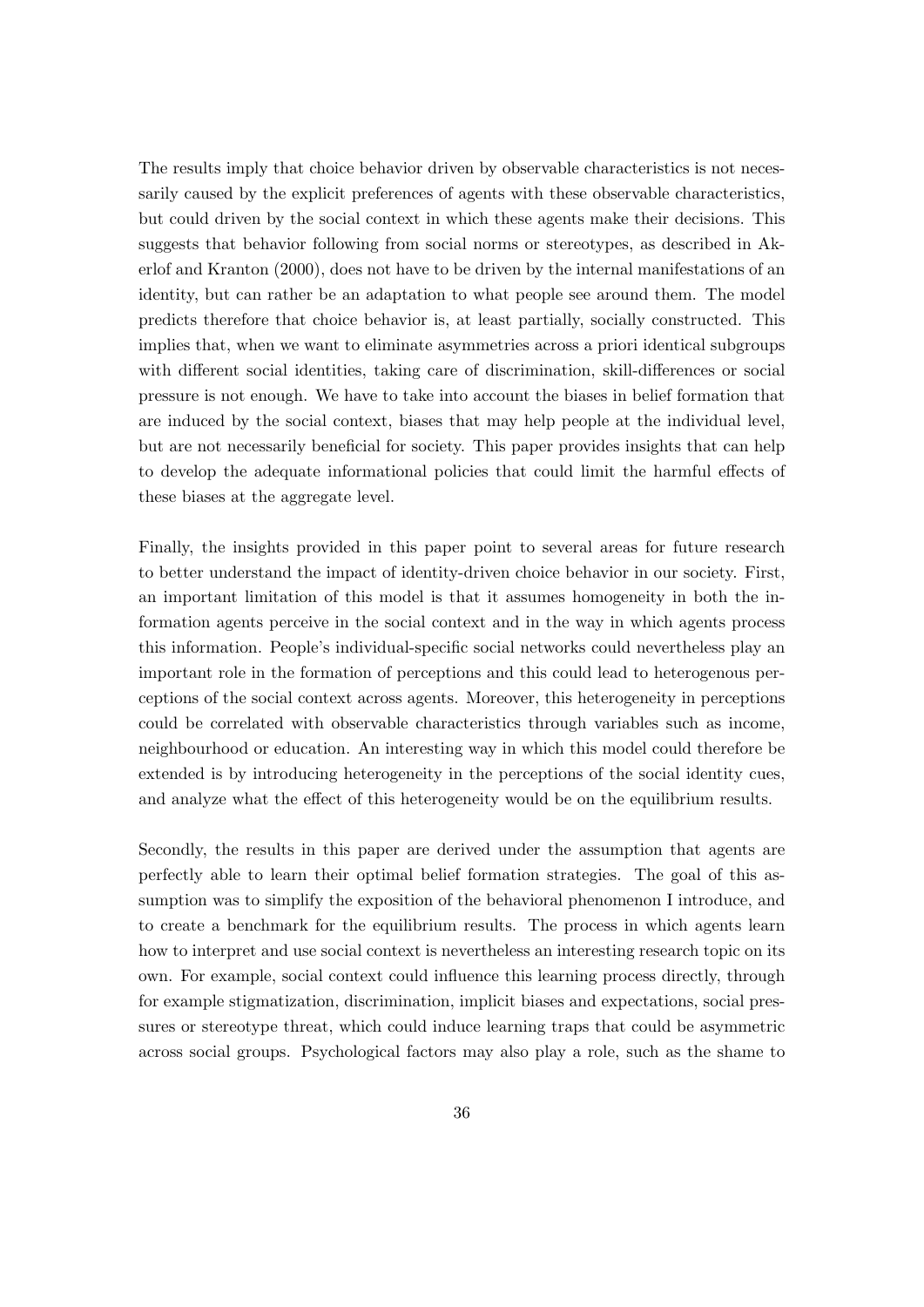learn you are not good enough to undertake a task, even though you belong to socially more successful group. This could affect the set of belief formation heuristics people choose from. To better understand how identity-driven choice behavior plays a role in the inequalities we observe in our society, we need to obtain a deeper understanding of this learning process with the use of both theoretical and empirical research. This would allow us to better make the step from the theoretical framework to the real world and derive more concrete policy implications.

# References

- G.A. Akerlof and R.E. Kranton. Economics and identity. *Quarterly Journal of Eco*nomics, 115(3):715–753, 2000.
- G.A. Akerlof and D.J. Snower. Bread and bullets. Journal of Economic Behavior and Organization, 126:58–71, 2016.
- R. Akerlof. We thinking and its consequences. American Economic Review, 106(5): 415–419, 2016a.
- R. Akerlof. Value formation: The role of esteem. Games and Economic Behavior, 102: 1–19, 2016b.
- A. Alesina, P. Giuliano, and N. Nunn. On the origin of gender roles: Women and the plough. Quarterly Journal of Economics, 128(2):469–530, 2013.
- D. Atkin, E. Colson-Sihra, and M. Shayo. How do we choose our identity? a revealed preference approach using food consumption. Journal of Political Economy, 129(4): 1193–1251, 2021.
- D. Austen-Smith and R.J. Fryer. An economic analysis of 'acting white'. Quarterly Journal of Economics, 120(2):551–583, 2005.
- M.R. Banaji and A.G. Greenwald. Blindspot. Random House Publishing Group, 2016.
- H. Battu, M. McDonald, and Y. Zenou. Oppositional identities and the labor market. Journal of Population Economics, 20:643–667, 2007.
- A. Ben-Ner, B.P. Mccall, S. Massoud, and H. Wang. Identity and in-group/out-group differentiation in work and giving behaviors: Experimental evidence. Journal of Economic Behavior and Organization, 72(1):153–170, 2009.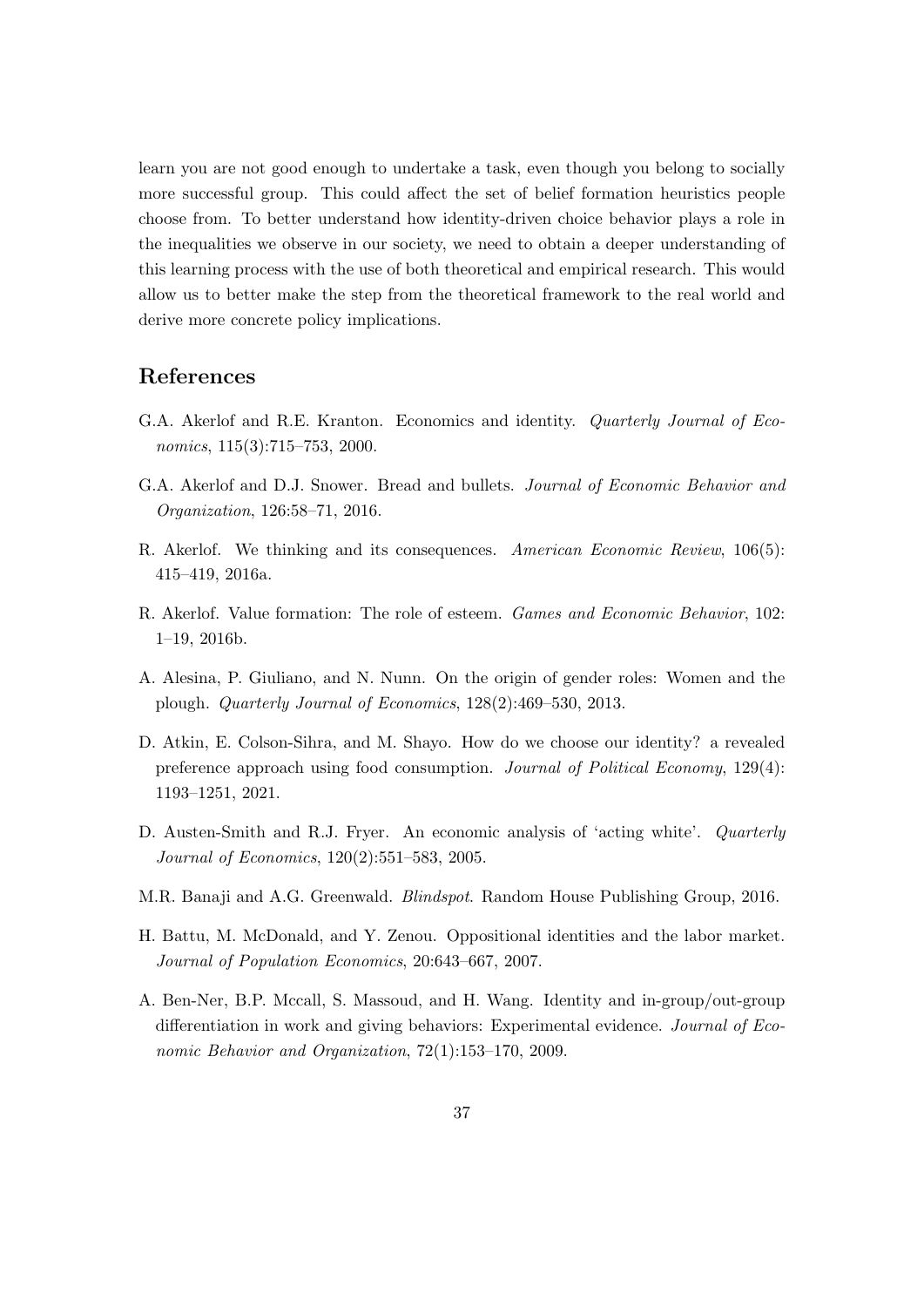- R. Benabou and J. Tirole. Self-confidence and personal motivation. The Quarterly Journal of Economics, 117(3):871–915, 08 2002.
- R. Benabou and J. Tirole. Incentives and prosocial behavior. American Economic Review, 96(5):1652–1678, 2006.
- R. Benabou and J. Tirole. Identity, morals and taboos: Beliefs as assets. The Quarterly Journal of Economics, 126(2):805–855, 05 2011.
- A. Bisin, E. Patacchini, T. Verdier, and Y. Zenou. Formation and persistence of oppositional identities. European Economic Review, 55(8):1046–1071, 2011.
- P. Bordalo, N. Gennaioli, and A. Shleifer. Stereotypes. *Quarterly Journal of Economics*, 131(4):1753–1794, 2016.
- M.K. Brunnermeier and J.A. Parker. Optimal expectations. The American Economic Review, 95(4):1092–1118, 2005.
- T. Buser, M. Niederle, and H. Oosterbeek. Gender, competitiveness and career choices. The Quarterly Journal of Economics, 129(3):1409–1447, 2014.
- L. Busztyn and R. Jensen. Social image and economic behavior in the field: Identifying, understanding and shaping social pressure. Annual Review of Economics, 9:131–153, 2017.
- P. Carneiro, J.J. Heckman, and D.V. Masterov. Labor market discrimination and racial differences in premarket factors. Working paper, University College London, 2003.
- K. Chung. Role models and arguments for affirmative action. American Economic Review, 90(3):640–648, 2000.
- S. Coate and G.C. Loury. Will affirmative-action policies eliminate negative stereotypes? The American Economic Review, 83(5):1220–1240, 1993.
- K.B. Coffman. Evidence on self-stereotyping and the contribution of ideas. The Quarterly Journal of Economics, 129(4):1625–1660, 2014.
- C. Compte and A. Postlewaite. Ignorance and Uncertainty. Cambridge University Press, 2019.
- O. Compte and A. Postlewaite. Confidence-enhanced performance. American Economic Review, 94(5):1536–1557, 2004.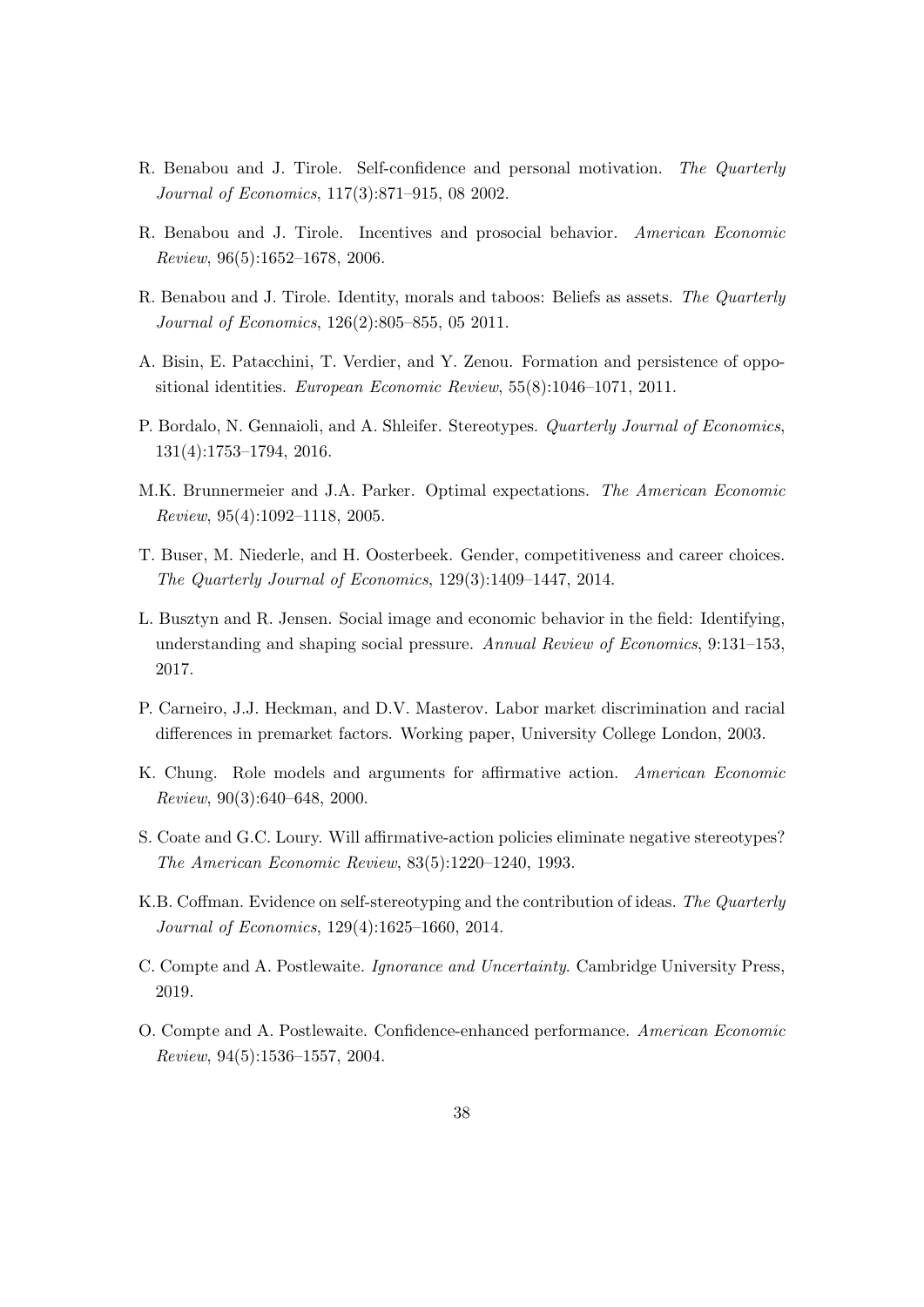- P.G. Davies, S.J. Spencer, D.M. Quinn, and R. Gerhardstein. Consuming images: how television commercials that elicit stereotype threat can restrain women academically and professionally. Personal. Soc. Psychol. Bull., 28(12):1615–1628, 2002.
- E. Dekel, J.C. Ely, and O. Yilankaya. Evolution of preferences. Review of Economic Studies, 74:685–704, July 2007.
- J. Denrell. Vicarious learning, undersampling of failure, and the myths of management. Organizational Science, 14(3):227–351, 2003.
- I. Esponda and M. Pouzo. Berk-nash equilibrium: A framework for modeling agents with misspecified models. Econometrica, 84(3):1093–1130, 2016.
- C.L. Exley and J.B. Kessler. The gender gap in self-promotion. Quarterly Journal of Economics, forthcoming.
- J.A. Flory, Leibbrandt A., and J.A. List. Do competitive work places deter female workers? a large-scale natural field experiment on gender differences in job-entry decisions. Working Paper 16546, NBER, 2010.
- M. Frick, R. Iijima, and Y. Ishii. Dispersed behavior and perceptions in assortative societies. Discussion Paper 2650, Cowles Foundation, 2018.
- D. Fudenberg and D.K. Levine. Self-confirming equilibrium. Econometrica, 61(3):523– 545, 1993.
- N. Guyon and E. Huillery. Biased aspirations and social inequality at school: Evidence from french teenagers. The Economic Journal, 131(634):745–796, 2021.
- S. Hodge, J.W. Burden, L.E. Robinson, and R. Bennett. Theorizing on the stereotyping of black male student-athletes: Issues and implications. Journal for the Study of Sports and Athletes in Education, 2(2):203–226, 2008.
- K. Hoff and J.E. Stiglitz. Equilibrium fictions: A cognitive approach to societal rigidity. American Economic Review: Papers and Proceedings, 100:141–146, 2010.
- K. Hoff and J.E. Stiglitz. Striving for balance in economics: Towards a theory of the social determination of behavior. Journal of Economics Behavior and Organization, 126:25–57, 2016.
- M.A. Hogg and P. Grieve. Social identity theory and the crisis of confidence in social psychology: A commentary, and some research on uncertainty reduction. Asian Journal of Social Psychology, 2:79–93, 1999.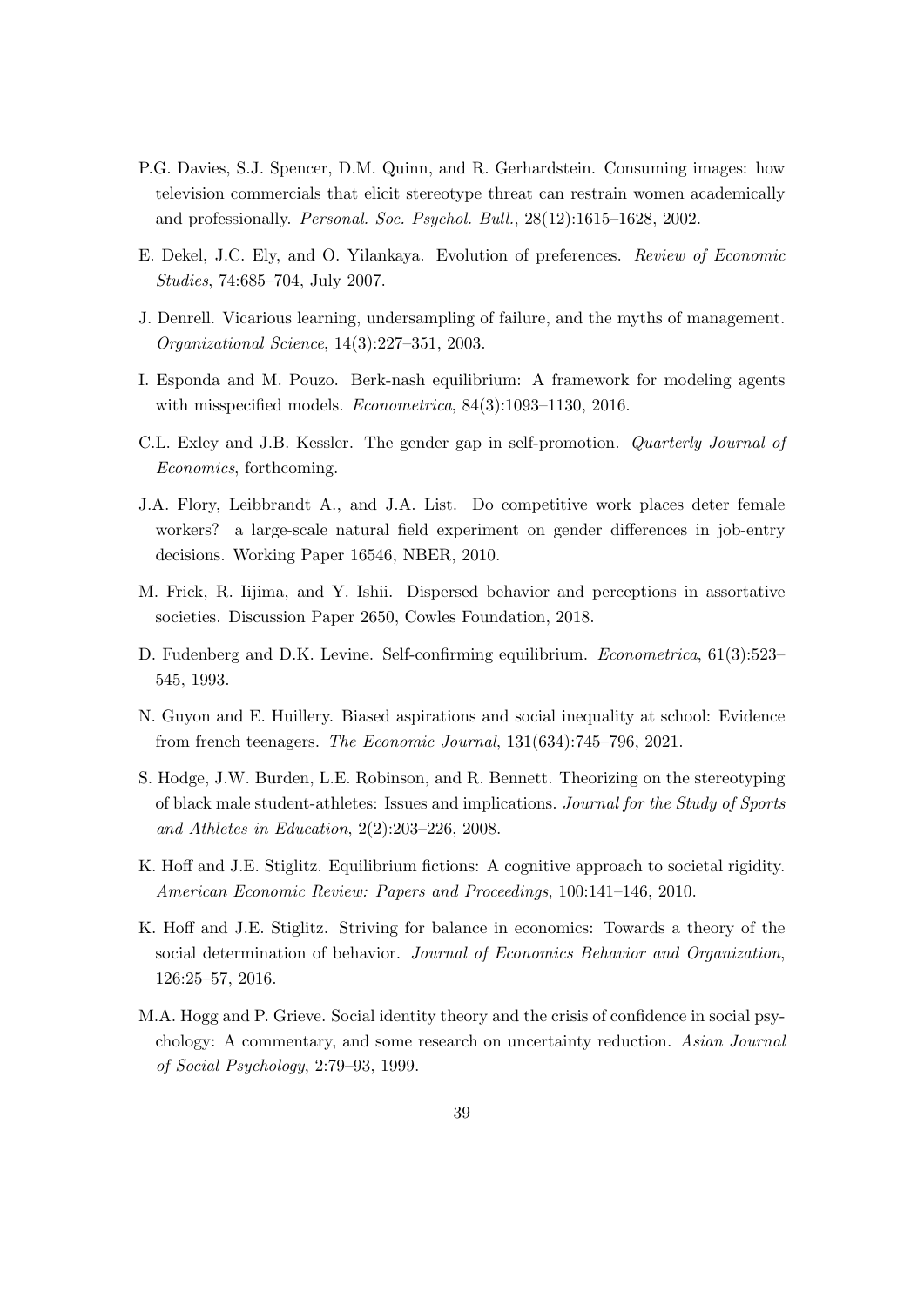- M. Lalanne and P. Seabright. The old boy network: Gender differences in the impact of social networks on remuneration in top executive jobs. Working paper, Toulouse School of Economics, 2011.
- R. LeBoeuf, E. Shafir, and J. Belyavski Bayuk. The conflicting choices of alternating selves. Organizational Behavior and Human Decision Processes, 111(1):48–61, 2010.
- J.P. Leyens, M. Desert, J.C. Croizet, and C. Darcis. Stereotype threat: Are lower status and history of stigmatization preconditions of stereotype threat? Personal. Soc. Psychol. Bull., 26(10):1189–1199, 2000.
- Q. Lippmann and C. Senik. Math, girls and socialism. Journal of Comparative Economics, 46(3):874–888, 2018.
- D.M. Marx and P.A. Goff. Clearing the air: the effect of experimenter race on targets test performance and subjective experience. Br. J. Soc. Psychol., 44(4):645–657, 2005.
- M. Mobius, M Niederle, P. Niehaus, and T. Rosenblat. Managing self-confidence. 2014.
- M. Niederle and L. Vesterlund. Do women shy away from competition? do men compete too much? The Quarterly Journal of Economics, 122(3):1067–1101, 2007.
- B. Nosek, F.L. Smyth, and N. Sriram. National differences in gender-science stereotypes predict national sex differences in science and math achievement. Proceedings of the National Academy of Sciences, 106(26):10593–10597, 2009.
- M.J. Osborne and A. Rubinstein. Games with procedurally rational players. American Economic Review, 88:834–847, 1998.
- T. Perry, C. Steele, and A.G. Hilliard III. Young, Gifted, and Black. Beacon Press, 2003.
- M. Peski and B. Szentes. Spontaneous discrimination. American Economic Review, 103 (6):2412–2436, 2013.
- T. Piketty. Social mobility and redistributive politics. The Quarterly Journal of Economics, 110(3):551–584, 1995.
- E. Pronin, C.M. Steel, and L. Ross. Identity bifurcation in response to stereotype threat: women and mathematics. Journal of Experimental Social Psychology,  $40(2):152-168$ , 2004.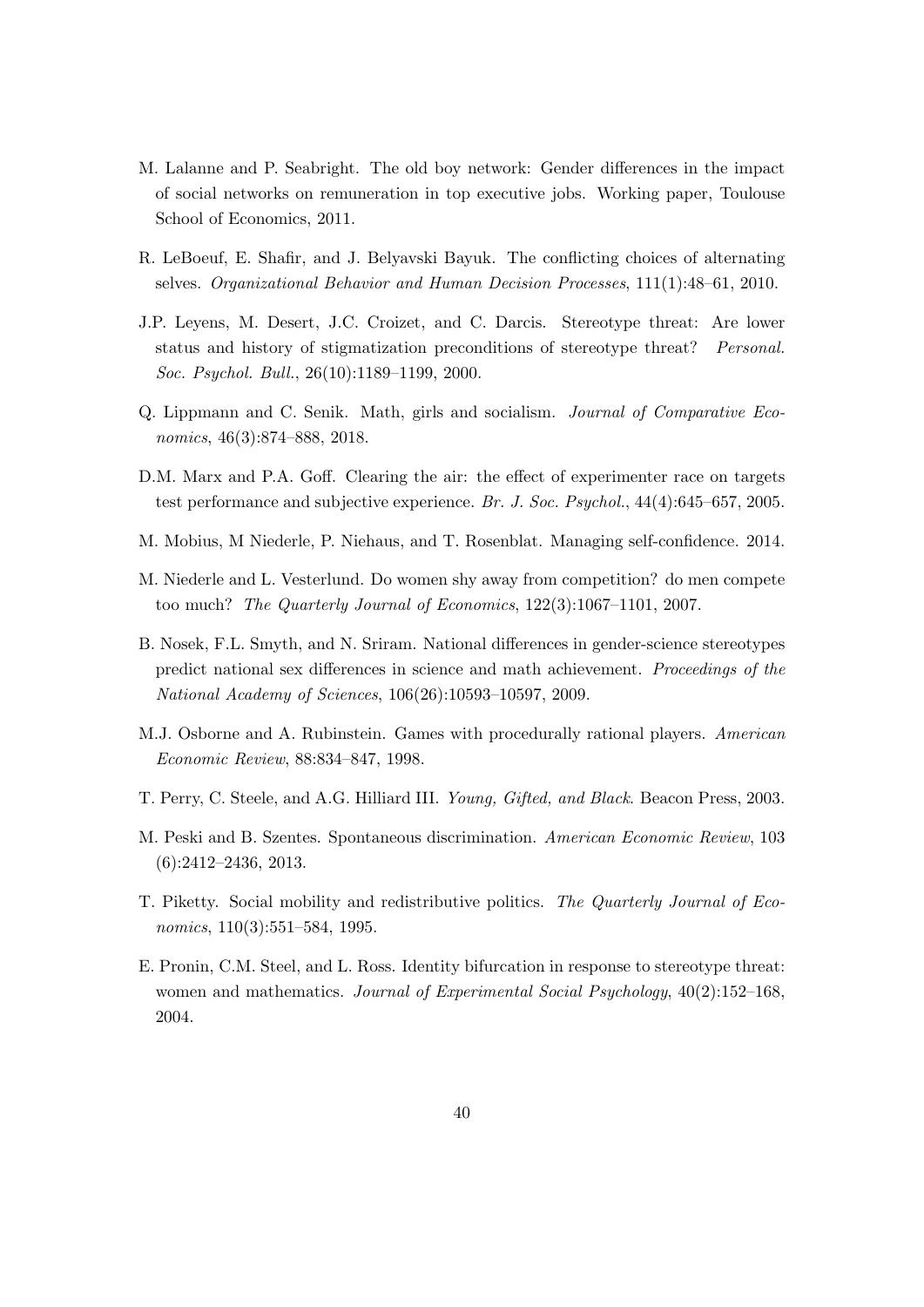- V. Purdie-Vaughns, C.M. Steel, P.G. Davies, R. Ditlmann, and J.R. Crosby. Social identity contingencies: how diversity cues signal threat or safety for african americans in mainstream institutions. Journal of Personal. Social Psychology, 94(4):615–630, 2008.
- M. Seligman. Learned Optimism: How to change your mind and your life. Random House USA Inc, 2006.
- M. Shayo. A model of social identity with an application to political economy: nation, class, and redistribution. American Political Science Review, 103(02):147–174, May 2009.
- D. K. Sherman and G. L. Cohen. The psychology of self-defense: Self-affirmation theory. Advances in Experimental Social Psychology, 38:183–242, 2006.
- J.L. Smith, C. Sansone, and P.H. White. The stereotyped task engagement process: the role of interest and achievement motivation. Journal of Education and Psychology, 99 (1):99–114, 2007.
- R. Spiegler. Bayesian networks and boundedly rational expectations. The Quarterly Journal of Economics, 131(3):1243–1290, 2016.
- C.M. Steele. Whistling Vivaldi: How stereotypes affect us and what we can do. W.W. Norton and Company, Inc, 2010.
- J. Steele, J.B. James, and R.C. Barnett. Learning in a mans world: examining the perceptions of undergraduate women in male-dominated academic areas. Psychol. Women Q., 26(1):46–50, 2002.
- J. Stone, C.I. Lynch, M. Sjomeling, and J.M. Darley. Stereotype threat effects on black and white athletic performance. J. Personal. Soc. Psychol., 77(6):1213–1228, 1999.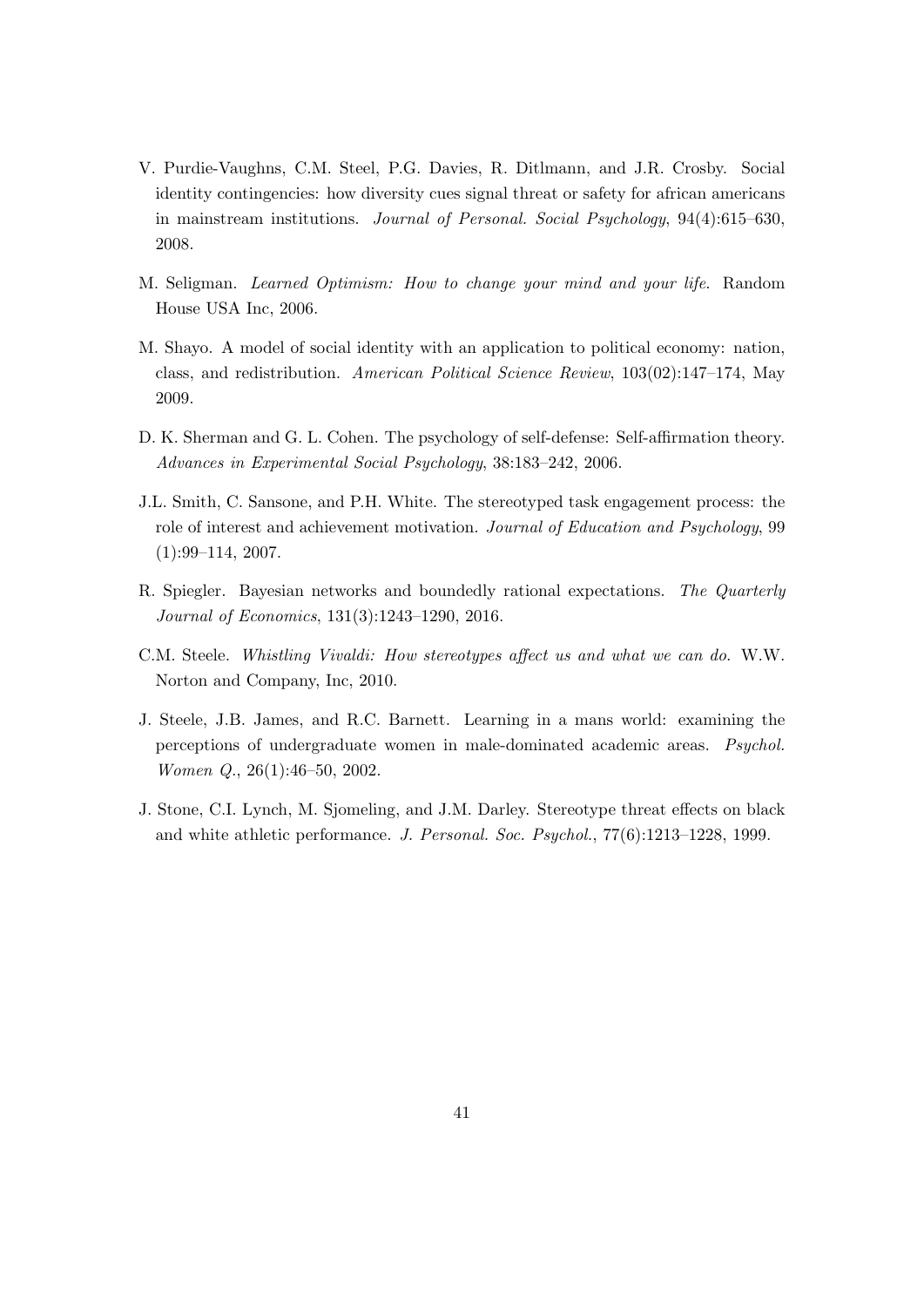# Appendix 1: Proofs

PROPOSITION 1 (Individually Optimal Belief Formation): The individually optimal strategies  $\sigma^*$  given an agent's type  $\{\alpha, \theta\}$  are the following:

- The individually optimal strategy  $\sigma^*$  is 'Not Repress' for agents of type  $\{\alpha, x\}$  such that  $\alpha > \gamma$  and  $\pi_x > p_x$  or  $\alpha < \gamma$  and  $\pi_x < p_x$
- The individually optimal strategy  $\sigma^*$  is 'Repress' for agents of type  $\{\alpha, x\}$  such that  $\alpha > \gamma$  and  $\pi_x < p_x$  or  $\alpha < \gamma$  and  $\pi_x > p_x$

*Proof.* Agents choose  $\sigma_i$  to maximize  $V_i$  over all possible realizations of  $\hat{\alpha}_i$ . Consider first agents that have an  $\alpha > \gamma$ . The welfare-maximizing choice for these agents is to take action  $a = C$ . Therefore,  $V_i$  is larger when playing NR than when playing R if and only if the probability that these agents choose  $a = C$  is larger when choosing  $\sigma_i = NR$ than when choosing  $\sigma_i = R$ . This means that we need  $\Phi_{\alpha,x,NR,\Pi} \ge \Phi_{\alpha,x,R,\Pi}$ . Since  $\Phi_{\alpha,x,\sigma,\Pi} = P(\hat{\alpha} > \gamma^{\sigma}|\alpha)$ , this is the case when  $\gamma^{NR} < \gamma^R$ . This is true if and only if  $\pi_x \geq p_x$ . Therefore, NR is only an optimal strategy for agents with  $\alpha > \gamma$  when their observable characteristic  $\theta_i = x$  is such that the social identity cue  $\pi_x \geq p_x$ . If this is not the case, they are better off choosing strategy  $\sigma_i = R$ . Vice versa for agents with  $\alpha < \gamma$ , the welfare-maximizing choice is to take action  $a = NC$ . Therefore,  $V_i$  i larger when playing  $NR$  than when playing  $R$  if and only if the probability that these agents choose  $a = NC$  is larger when choosing  $\sigma_i = NR$  than when choosing  $\sigma_i = R$ . This means  $\Phi_{\alpha,x,NR,\Pi} \leq \Phi_{\alpha,x,R,\Pi}$ . This is the case if and only if  $\gamma^{NR} > \gamma^R$ , meaning that we need  $\pi_x \leq p_x$ . Therefore, agents with  $\alpha$  should only choose strategy  $\sigma_i = NR$ , when their observable characteristic is such that  $\pi_x \leq p_x$ . Otherwise, they are better off choosing strategy  $\sigma_i = R$ .

PROPOSITION 2 (Existence Non-Neutral Regime): Let  $p_0 = p_1$ , and let  $\delta > 0$  be a small value with which we disturb a 'Neutral Regime'. A sufficient condition for the co-existence of a stable 'Non Neutral Regime' with a 'Neutral Regime' is as follows,

$$
\frac{\partial \gamma^{NR}}{\partial \delta} \frac{|\frac{\partial S}{\partial \gamma}|}{S} > 4
$$
\n(18)

where  $\gamma^{NR} = \frac{\gamma}{n}$  $\frac{\gamma}{\eta_x}$  and  $S = \int \alpha G_\alpha(\gamma) f(\alpha) d\alpha$ .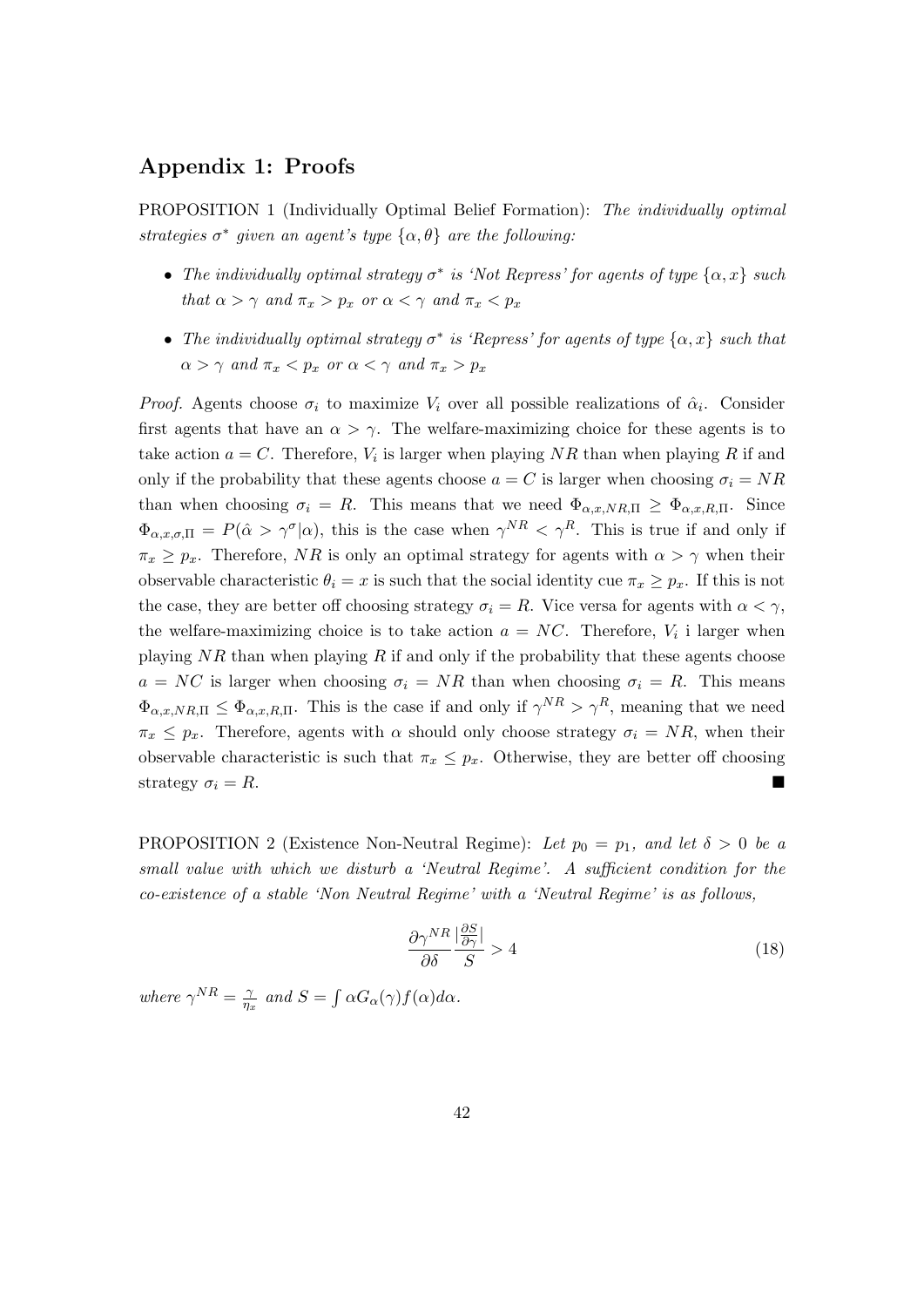*Proof.* The social identity cue  $\tilde{\pi}_1(\pi_1, \sigma)$  that is induced by the collection of strategies  $\sigma$ and  $\pi_1$  is given by,

$$
\tilde{\pi}_1(\pi_1, \sigma) = \frac{S_1}{S_1 + S_0} \tag{19}
$$

where  $S_1 = p_1 \int \alpha \Phi_{\alpha,1,\sigma,\Pi} f(\alpha) d\alpha$  and  $S_0 = p_0 \int \alpha \Phi_{\alpha,0,\sigma,\Pi} f(\alpha) d\alpha$  denote the number of successful agents at the Competitive task with respectively  $\theta = 1$  and  $\theta = 0$ . First of all, one can directly infer that  $\pi_1 = p_1$  is an equilibrium, because in that case, the strategies NR and R are equivalent. Since  $\alpha$  and  $\theta$  are independently distributed, there will be no difference in choice behavior across different social groups, and  $\tilde{\pi}_1(p_x, \sigma) = p_x$ .

Furthermore, one can show that  $S_1$  is bounded from above. Let  $\overline{S}_1$  be the upper bound on  $S_1$ . This upper bound arises in the extreme case in which all agents with  $\theta_i = 1$  and  $\alpha > \gamma$  choose to undertake the *Competitive* task, and is equal to

$$
\overline{S}_1 = p_1 \int_{\alpha < \gamma} \int_{\hat{\alpha} > \gamma} \alpha g_{\alpha}(\hat{\alpha}) f(\alpha) d\hat{\alpha} d\alpha + p_1 \int_{\alpha > \gamma} \alpha f(\alpha) d\alpha \tag{20}
$$

Similarly, one can show that  $S_0$  is bounded from below. Let  $S_0$  be the lower bound on  $S_0$ . This lower bound arises in the extreme case in which no agents with  $\theta_i = 0$  and  $\alpha < \gamma$  choose to undertake the *Competitive* task, and is equal to

$$
\underline{S}_0 = p_0 \int_{\alpha > \gamma} \int_{\hat{\alpha} > \gamma} \alpha g_\alpha(\hat{\alpha}) f(\alpha) d\hat{\alpha} d\alpha \tag{21}
$$

Consequently,  $\tilde{\pi}_1(\sigma, \Pi)$  has an upper bound, that is given by

$$
\overline{\pi}_1(\sigma, \Pi) = \frac{\overline{S}_1}{\overline{S}_1 + \underline{S}_0} < 1\tag{22}
$$

It is now sufficient to show that, if  $\frac{\partial \tilde{\pi}_1(\sigma,\Pi)}{\partial \pi_1}|_{\pi_1=p_1} > 1$ , then there exists a stable 'Non-Neutral Regime'.

In a 'Neutral Regime', we have,

$$
\frac{S_1}{S_0} = \frac{p_1}{p_0} \tag{23}
$$

with  $S_1 = p_1 \int \alpha G_\alpha(\gamma) f(\alpha) d\alpha$  and  $S_0 = p_0 \int \alpha G_\alpha(\gamma) f(\alpha) d\alpha$ . Let us now analyze the effect of a slight perturbation of a 'Neutral Regime', such that  $\pi_1 = p_1 + \delta$ , while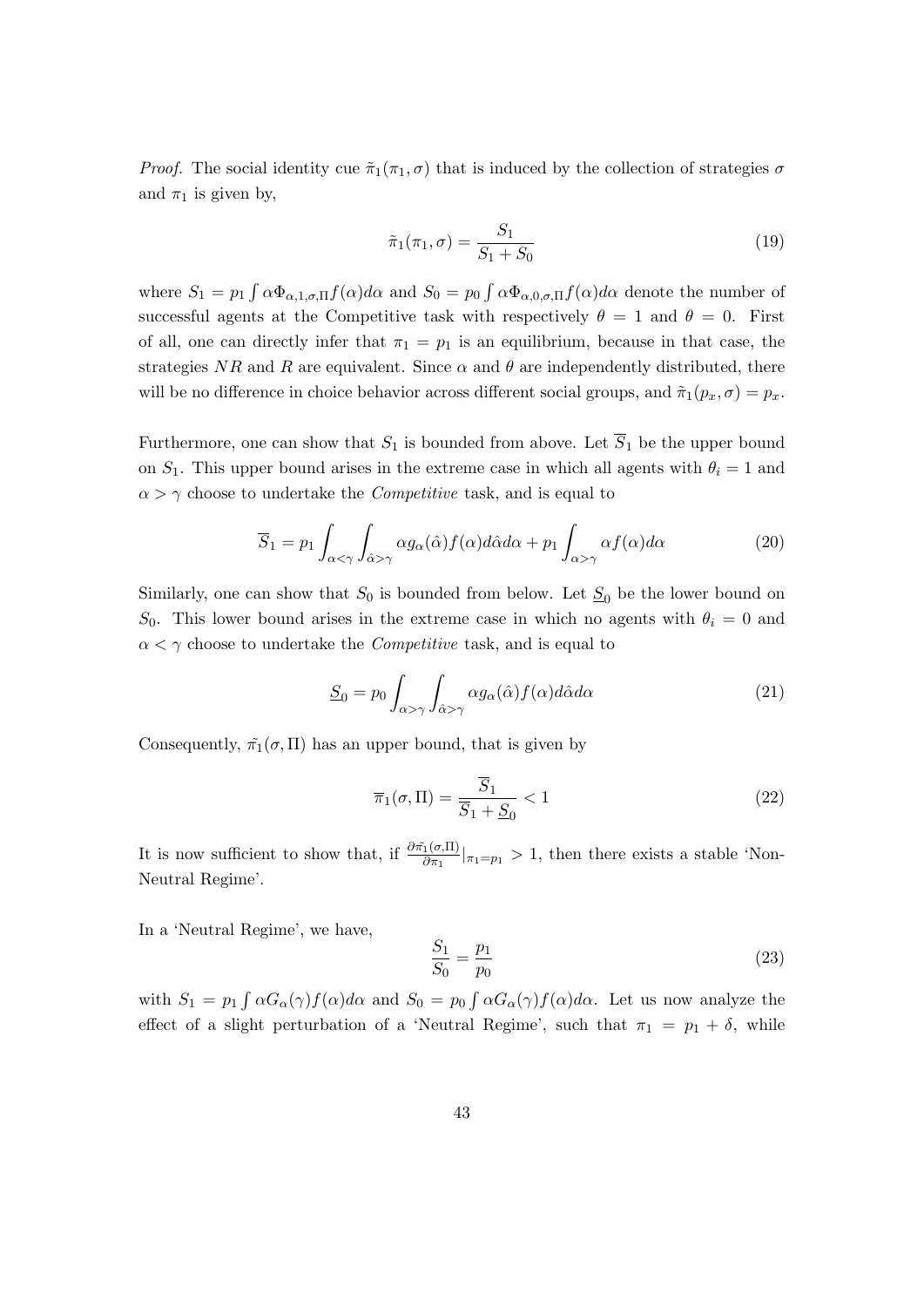$\pi_0 = p_0 - \delta$  and,

$$
\frac{S_1}{S_0} > \frac{p_1}{p_0} \tag{24}
$$

In this case, Proposition 1 shows that all agents with  $\theta_i = 1$  and  $\alpha > \gamma$  move from the choice rule in which  $a = C$  when  $\hat{\alpha} > \gamma$  to the rule  $a = C$  when  $\hat{\alpha} > \frac{\gamma}{\eta_1}$ , while all agents with  $\theta_i = 0$  and  $\alpha < \gamma$  move from the choice rule in which  $a = C$  when  $\hat{\alpha} > \gamma$  to the rule  $a = C$  when  $\hat{\alpha} > \frac{\gamma}{\eta_0}$ . Assume that the response function is continuous and such that agents process the difference  $\pi_x - p_x$ . Then,

$$
\eta_1 = \eta(\pi_1 + \delta - p_1) = \eta(0) + \eta'(0)[\pi_1 + \delta - p_1]
$$
\n(25)

Therefore,

$$
\frac{\gamma}{\eta_1} = \frac{\gamma}{\eta(0) + \eta'(0)\delta} \tag{26}
$$

$$
\simeq \frac{\gamma}{\eta(0)}[1 - \frac{\eta'(0)}{\eta(0)}\delta] \tag{27}
$$

Because  $\eta(0) = 1$ ,

$$
\frac{\gamma}{\eta_1} \simeq \gamma [1 - \eta'(0)\delta] \tag{28}
$$

and we can write the change in the threshold  $\gamma^{NR}$  for agents moving from  $\gamma$  to  $\frac{\gamma}{\eta_1}$  as,

$$
\gamma - \frac{\gamma}{\eta_1} \simeq \gamma \eta'(0)\delta \tag{29}
$$

This shows that this change is multiplicative in  $\gamma$ . Furthermore, let  $\Delta_x = \gamma - \frac{\gamma}{n}$  $\frac{\gamma}{\eta_x}$ . Then, there is a symmetry, such that  $\Delta_1 = -\Delta_0$ . Let  $S'_x = \frac{\partial S_x}{\partial \delta}$ . Then,

$$
S_1' = S_1 + p_1 \int_{\alpha > \gamma} \alpha f(\alpha) d\alpha \int_{\gamma - \Delta_1 < \hat{\alpha} < \gamma} g_{\alpha}(\hat{\alpha}) d\hat{\alpha}
$$
 (30)

where  $\int_{\gamma-\Delta_1<\hat{\alpha}<\gamma} g_{\alpha}(\hat{\alpha})d\hat{\alpha}\approx g_{\alpha}(\gamma)\Delta_1$ . Similarly,

$$
S_0' = S_0 - p_0 \int_{\alpha < \gamma} \alpha f(\alpha) d\alpha \int_{\gamma < \hat{\alpha} < \gamma - \Delta_0} g_{\alpha}(\hat{\alpha}) d\hat{\alpha}
$$
 (31)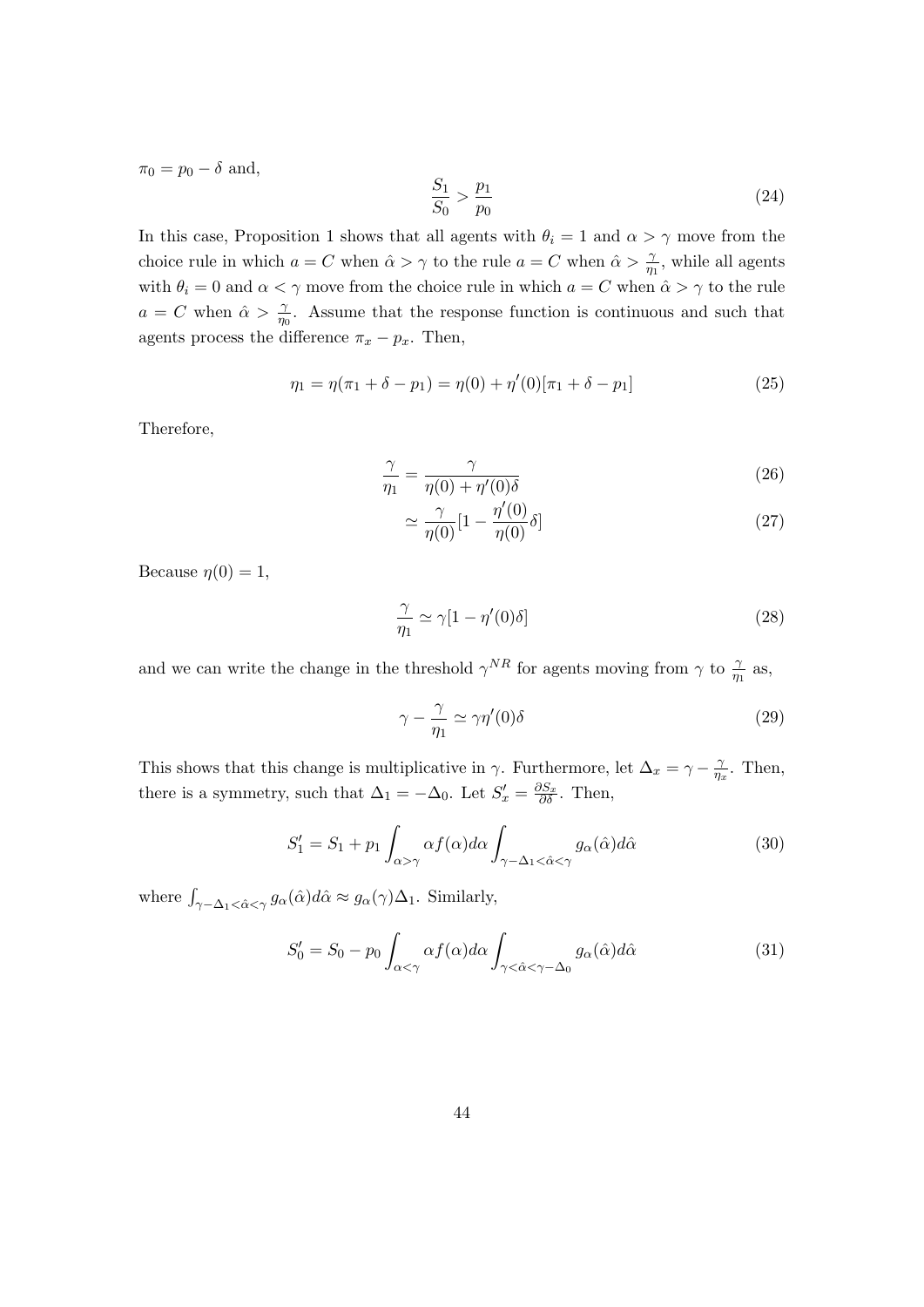where  $\int_{\gamma \leq \hat{\alpha} \leq \gamma - \Delta_0} g_{\alpha}(\hat{\alpha}) d\hat{\alpha} \approx g_{\alpha}(\gamma) \Delta_0$ . For  $\Delta_{\theta}$  arbitrarily small,

$$
\frac{S_1'}{S_0'} = \frac{p_1}{p_0} \frac{S + \Delta_1 \int_{\alpha > \gamma} \alpha g_\alpha(\gamma) f(\alpha) d\alpha}{S - \Delta_0 \int_{\alpha < \gamma} \alpha g_\alpha(\gamma) f(\alpha) d\alpha} \tag{32}
$$

$$
= \frac{p_1}{p_0} \left[ 1 + \Delta \frac{\int_{\alpha} \alpha g_{\alpha}(\gamma) f(\alpha) d\alpha}{S} \right]
$$
(33)

$$
=\frac{p_1}{p_0}\left[1+\Delta\frac{|\frac{\partial S}{\partial \gamma}|}{S}\right]
$$
\n(34)

with  $\Delta = \gamma \eta'(0) \delta$ . A 'Neutral Regime' becomes unstable when,

$$
\frac{p_1}{p_0} \left[ 1 + \Delta \frac{\left| \frac{\partial S}{\partial \gamma} \right|}{S} \right] > \frac{p_1 + \delta}{p_0 - \delta} \tag{35}
$$

When  $p_1 = p_0 = \frac{1}{2}$  $\frac{1}{2}$ , this is the case when

$$
\gamma \eta'(0) \delta \frac{|\frac{\partial S}{\partial \gamma}|}{S} > 4\delta \tag{36}
$$

$$
\gamma \eta'(0) \frac{\left|\frac{\partial S}{\partial \gamma}\right|}{S} > 4\tag{37}
$$

Finally, we note that  $\gamma\eta'(0) = \frac{\partial(\gamma - \frac{\gamma}{\eta_x})}{\partial \delta} = \frac{\partial \gamma^{NR}}{\partial \delta}$ . This condition is also sufficient when  $p_0 = p_1$ , and agents process the proportion  $\frac{\pi_x}{p_x}$ . Note that,

$$
\frac{\pi_1}{p_1} = \frac{p_1 + \delta}{p_1} = 1 + \frac{\delta}{p_1}
$$
\n(38)

and,

$$
\frac{\pi_0}{p_0} = \frac{p_0 + \delta}{p_0} = 1 - \frac{\delta}{p_0}
$$
\n(39)

Then, when  $p_1 = p_0$ ,  $\Delta_1 = -\Delta_0$ . Because  $\Delta = \delta \eta'(0) \gamma$ , locally we have,

$$
\eta\left(\frac{\pi_x}{p_x}\right) \approx \eta(1 + 2(\pi_x - p_x))\tag{40}
$$

Therefore, in the case  $p_0 = p_1$ , the sufficient condition in (37) also applies when agents process the fraction  $\frac{\pi_x}{p_x}$  instead of the difference  $\pi_x - p_x$ .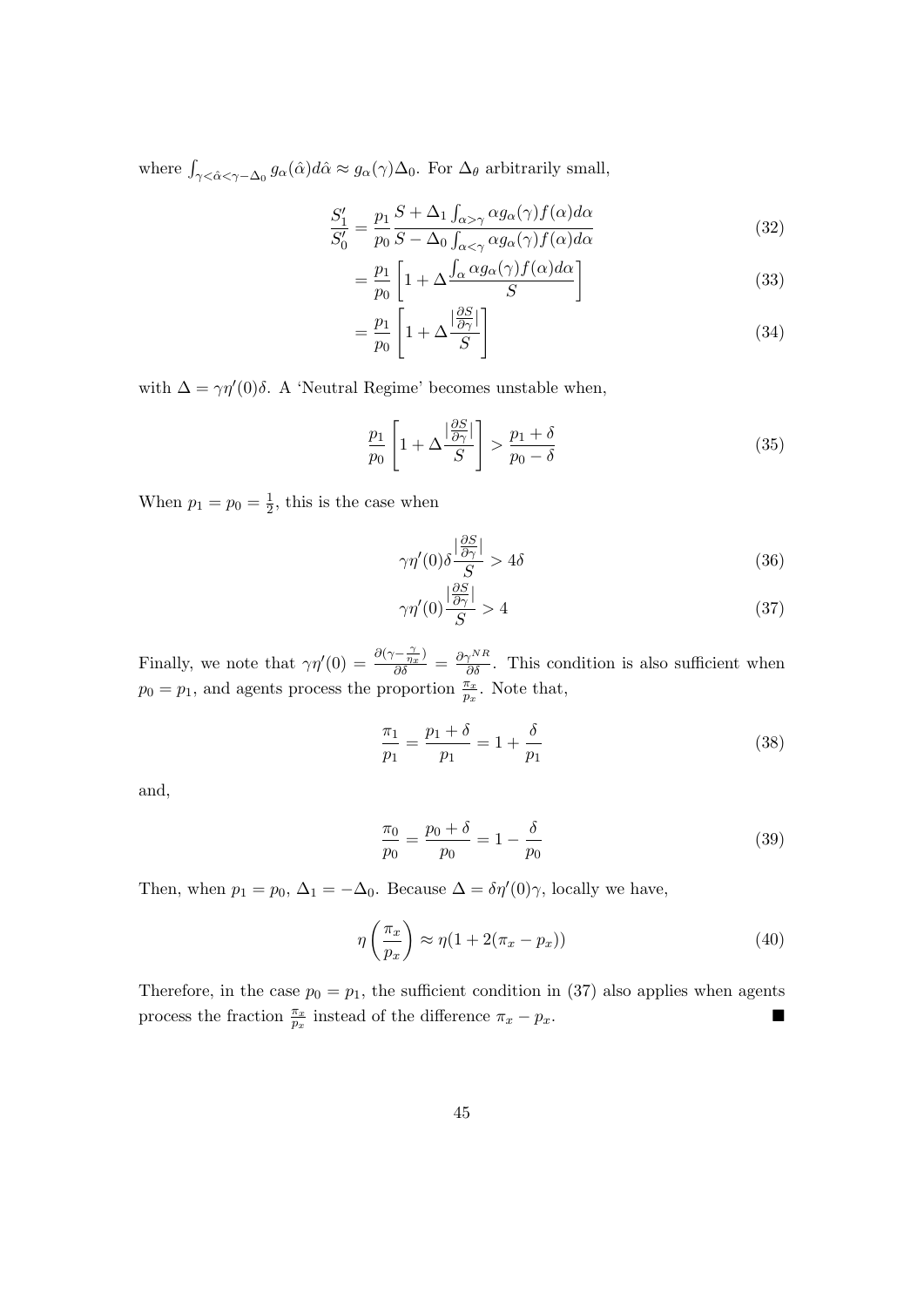COROLLARY 1: Let  $x' \in \{0,1\}$  be the complement of x and assume WLOG that  $\pi_x > \pi_{x'}$ . The optimal use of social identity has both a population effect, such that  $\Phi_{\alpha,x,\sigma_i,\Pi} > \Phi_{\alpha,x',\sigma_i,\Pi}$  and a selection effect, such that  $E(\alpha|a = C, x) < E(\alpha|a = C, x')$ . The strength of both effects is such that the order  $\pi_x > \pi_{x'}$  will always be preserved.

*Proof.* Assume WLOG that  $\pi_1 > \pi_0$ . Then,  $\frac{\gamma}{\eta_1} < \gamma$ , while  $\frac{\gamma}{\eta_0} > \gamma$ . Therefore, all agents with  $\alpha > \gamma$  and  $\theta_i = 1$  will choose  $\gamma_i = \frac{\gamma_i}{n_i}$  $\frac{\gamma}{\eta_1}$ , while all agents with  $\alpha > \gamma$  and  $\theta_i = 0$  will choose  $\gamma_i = \gamma$ . Consequently,  $\Phi_{\alpha,1,NR,\Pi} > \Phi_{\alpha,0,R,\Pi}$  for all  $\alpha$ . Because N is arbitrarily large, these probabilities can be interpreted as population fractions, which proves the population effect. Furthermore, because  $\frac{\gamma}{\eta_1} < \gamma$ , we know that agents with  $\theta_i = 0$  will choose the *Competitive* task for on average higher realizations of  $\hat{\alpha}$ . Because  $E(\hat{\alpha}) = \alpha$ , these agents will on average also have higher true ability levels, which leads to the selection effect  $E(\alpha|\hat{p}^{NR} > \gamma, 1) < E(\alpha|\hat{p}^{R} > \gamma, 0)$ . Finally, we can show that,

$$
\frac{\partial \tilde{\pi}_1(\pi_1, \sigma)}{\partial \pi_1} = \frac{\pi_1 \left[ \frac{\partial S_1}{\partial \pi_1} - \frac{\partial S_0}{\partial \pi_1} \right]}{S} \tag{41}
$$

where  $S_1 = p_1 \int \alpha \Phi_{\alpha,1,\sigma,\Pi} f(\alpha) d\alpha$  and  $S_0 = p_0 \int \alpha \Phi_{\alpha,0,\sigma,\Pi} f(\alpha) d\alpha$  denote the number of successful agents at the Competitive task with respectively  $\theta_i = 1$  and  $\theta_i = 0$ . Furthermore,  $\frac{\partial S_1}{\partial \pi_1}$  for  $\pi_1 \in [p_1, 1]$  is given by,

$$
\frac{\partial S_1}{\partial \pi_1} = \frac{\partial}{\partial \pi_1} p_1 \int \alpha \Phi_{\alpha,1,\sigma,\Pi} f(\alpha) d\alpha \n= \frac{\partial}{\partial \pi_1} p_1 \left( \int_{\alpha > \gamma} \alpha \Phi_{\alpha,1,NR,\Pi} f(\alpha) d\alpha + \int_{\alpha < \gamma} \alpha \Phi_{\alpha,1,R,\Pi} f(\alpha) d\alpha \right) \n= \frac{\partial}{\partial \pi_1} p_1 \left( \int_{\alpha > \gamma} \int_{\hat{\alpha} > \frac{\gamma}{\eta_1}} \alpha g_\alpha(\hat{\alpha}) f(\alpha) d\hat{\alpha} d\alpha + \int_{\alpha < \gamma} \int_{\hat{\alpha} > \gamma} \alpha g_\alpha(\hat{\alpha}) f(\alpha) d\hat{\alpha} d\alpha \right) \n= p_1 \int_{\alpha > \gamma} \alpha g_\alpha \left( \frac{\gamma}{\eta_1} \right) \frac{\gamma}{\eta_1^2} \frac{\partial \eta(\pi_1, p_1)}{\partial \pi_1} f(\alpha) d\alpha
$$

Similarly,

$$
\frac{\partial S_0}{\partial \pi_1} = -p_0 \int_{\alpha < \gamma} \alpha g_\alpha \left(\frac{\gamma}{\eta_0}\right) \frac{\gamma}{\eta_0^2} \frac{\partial \eta(\pi_1, p_1)}{\partial \pi_1} f(\alpha) d\alpha
$$

Therefore,  $\frac{\partial S_1}{\partial \pi_1} > 0$ , while  $\frac{\partial S_0}{\partial \pi_1} < 0$ . Therefore,  $\frac{\partial \tilde{\pi}_1(\pi_1,\sigma)}{\partial \pi_1} > 0$  and the selection and population effect will not reverse the order  $\pi_1 > \pi_0$ .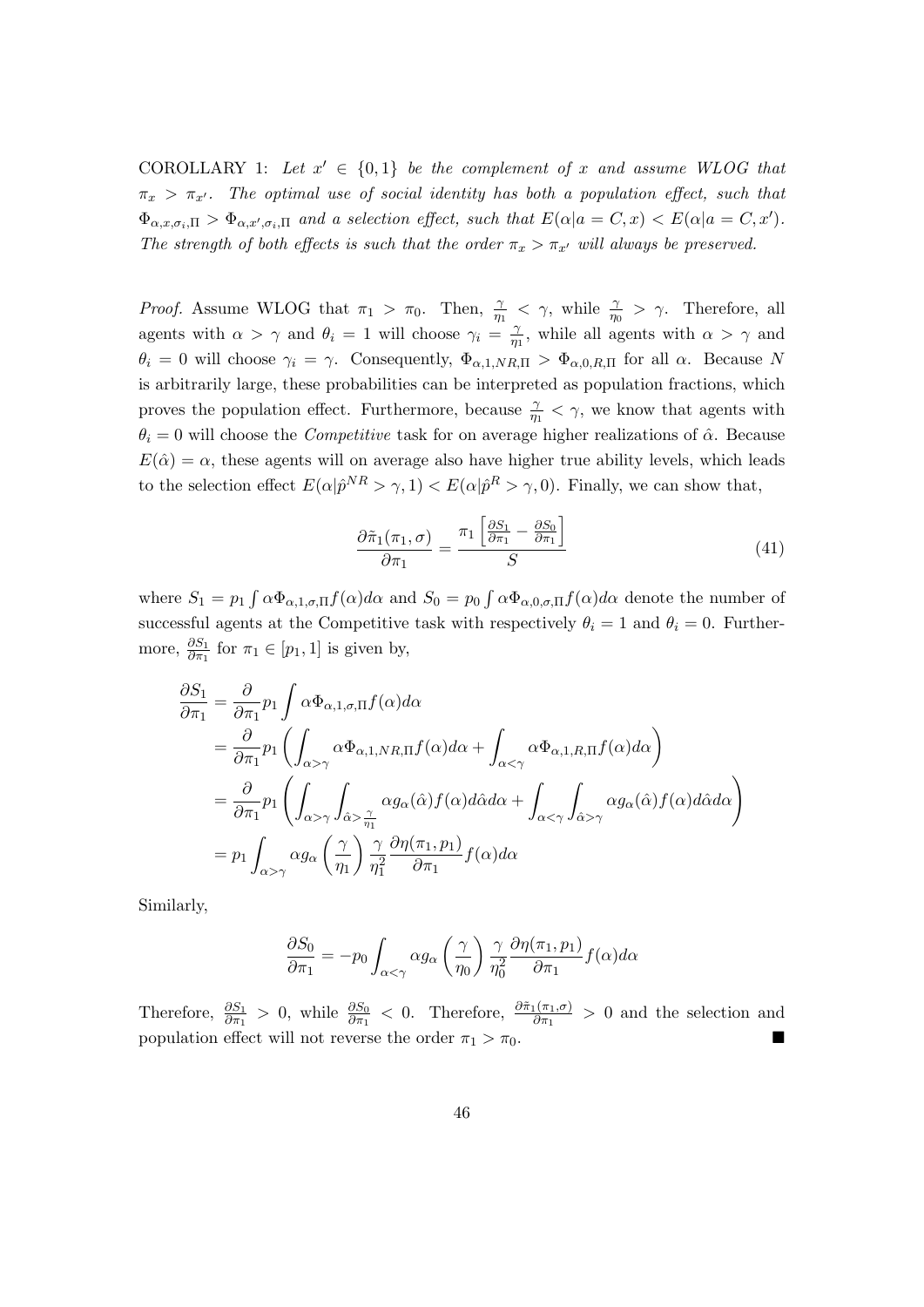COROLLARY 2: Take two response functions  $\hat{\eta}$  and  $\eta$ , such that  $\hat{\eta}(\pi_x, p_x) > \eta(\pi_x, p_x)$ for all  $\pi_x > p_x$ . Assume WLOG that a 'Non-Neutral Regime' exists in which  $\pi_1 > p_1$ . Let  $\pi_{\eta,1}^*$  be the equilibrium value of  $\pi_1$  given a response function  $\eta$ . Then,  $\pi_{\eta,1}^* > \pi_{\eta,1}^*$ .

*Proof.* Assume  $\eta(\pi_x, p_x)$  is a response function such that, given a value of  $\gamma$ , the sufficient condition for the existence of a 'Non-Neutral Regime' of the form  $\pi_1 > p_1$  and  $\pi_0 < p_0$ is satisfied. Then, it follows from Proposition 2 that a 'Non-Neutral Regime' also exists for any response function  $\hat{\eta}(\pi_x, p_x)$ , such that  $\hat{\eta}(\pi_x, p_x) > \eta(\pi_x, p_x)$ . Let  $\tilde{\pi}_{\eta,1}(\pi_1, \sigma)$  be the induced value of  $\pi_1$  for a response function  $\eta$ . Then, if  $\hat{\eta}(\pi_1, p_1) > \eta(\pi_1, p_1)$  for all  $\pi_1 > p_1$ ,

$$
\tilde{\pi}_{\hat{\eta},1}(\pi_1,\sigma) > \tilde{\pi}_{\eta,1}(\pi_1,\sigma) \quad \forall \pi_1 > p_1 \tag{42}
$$

Consequently, let  $\pi_{\eta,1}^*$  be the equilibrium value of  $\pi_1$  that arises in a 'Non-Neutral' Regime' for a response function  $\eta$ . Then,

$$
\pi^{(1)} \equiv \tilde{\pi}_{\hat{\eta},1}(\pi_{\eta,1}^*, \sigma) > \tilde{\pi}_{\eta,1}(\pi_{\eta,1}^*, \sigma) = \pi_{\eta,1}^* \tag{43}
$$

which implies that,

$$
\pi^{(2)} \equiv \tilde{\pi}_{\hat{\eta},1}(\pi^{(1)}, \sigma) > \tilde{\pi}_{\hat{\eta},1}(\pi_{\eta,1}^*, \sigma) \equiv \pi^{(1)} \tag{44}
$$

and,

$$
\pi^{(3)} \equiv \tilde{\pi}_{\hat{\eta},1}(\pi^{(2)}, \sigma) > \tilde{\pi}_{\hat{\eta},1}(\pi^{(1)}, \sigma) \equiv \pi^{(2)} \tag{45}
$$

This sequence converges to  $\pi_{\hat{\eta},1}^* = \tilde{\pi}_{\hat{\eta},1}(\pi_{\hat{\eta},1}^*, \sigma)$  and is everywhere above  $\pi_{\eta,1}^*$  and below the upper bound  $\bar{\pi}_1$  on  $\pi_1$ . This shows that, for any response function  $\hat{\eta}(\pi_x, p_x)$  such that  $\hat{\eta}(\pi_1, p_1) > \eta(\pi_1, p_1)$  for all  $\pi_1 > p_1$ , in equilibrium

$$
\pi_{\hat{\eta},1}^* > \pi_{\eta,1}^* \tag{46}
$$

 $\blacksquare$ 

| ۰ |  |
|---|--|
|   |  |